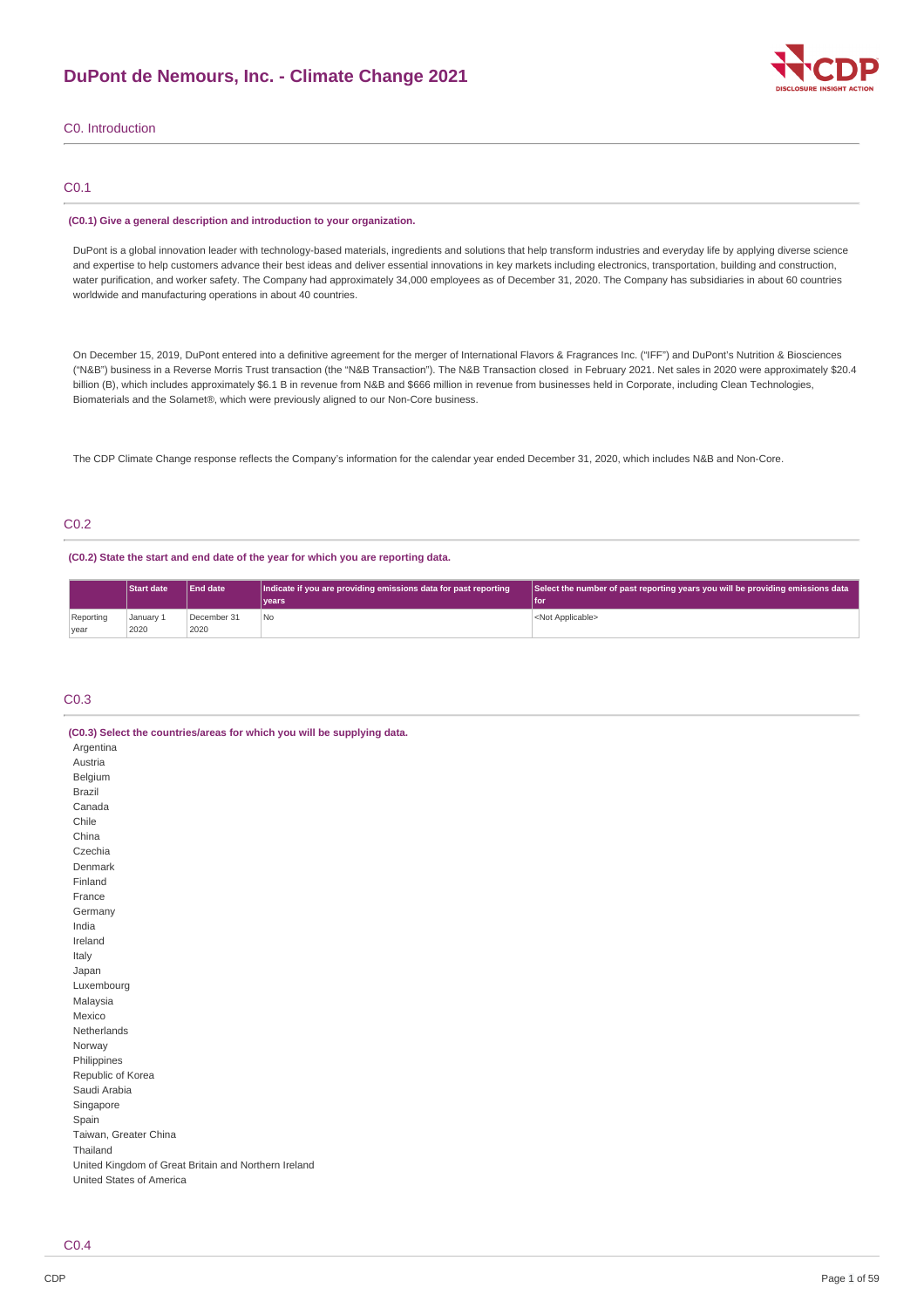## C0.5

(C0.5) Select the option that describes the reporting boundary for which climate-related impacts on your business are being reported. Note that this option should **align with your chosen approach for consolidating your GHG inventory.** Operational control

# C-CH0.7

**(C-CH0.7) Which part of the chemicals value chain does your organization operate in?**

### **Row 1**

**Bulk organic chemicals** Polymers

### **Bulk inorganic chemicals**

## **Other chemicals**

Specialty chemicals Specialty organic chemicals

Other, please specify (Specialty materials)

## C1. Governance

# C1.1

**(C1.1) Is there board-level oversight of climate-related issues within your organization?** Yes

# C1.1a

(C1.1a) Identify the position(s) (do not include any names) of the individual(s) on the board with responsibility for climate-related issues.

| Position of              | <b>Please explain</b>                                                                                                                                                                                                                                                                                                                                                                                                                                                                                                                                                                                                                                                                                                                                                                                                                                                                                                                                                                                                                                                                                                                                                                                                                                                                                                                                                                                                                                                                                                                                                                                                                                                                                                                                                                                                                                                                                                                                                                                                                                                                                                                                                                                                                                                                                                                                                                                                                                                                        |
|--------------------------|----------------------------------------------------------------------------------------------------------------------------------------------------------------------------------------------------------------------------------------------------------------------------------------------------------------------------------------------------------------------------------------------------------------------------------------------------------------------------------------------------------------------------------------------------------------------------------------------------------------------------------------------------------------------------------------------------------------------------------------------------------------------------------------------------------------------------------------------------------------------------------------------------------------------------------------------------------------------------------------------------------------------------------------------------------------------------------------------------------------------------------------------------------------------------------------------------------------------------------------------------------------------------------------------------------------------------------------------------------------------------------------------------------------------------------------------------------------------------------------------------------------------------------------------------------------------------------------------------------------------------------------------------------------------------------------------------------------------------------------------------------------------------------------------------------------------------------------------------------------------------------------------------------------------------------------------------------------------------------------------------------------------------------------------------------------------------------------------------------------------------------------------------------------------------------------------------------------------------------------------------------------------------------------------------------------------------------------------------------------------------------------------------------------------------------------------------------------------------------------------|
| individual(s)            |                                                                                                                                                                                                                                                                                                                                                                                                                                                                                                                                                                                                                                                                                                                                                                                                                                                                                                                                                                                                                                                                                                                                                                                                                                                                                                                                                                                                                                                                                                                                                                                                                                                                                                                                                                                                                                                                                                                                                                                                                                                                                                                                                                                                                                                                                                                                                                                                                                                                                              |
| Board-level<br>committee | Climate change is an important aspect of the company's "corporate social responsibility" (CSR) strategy, programs, performance and activities, and an important aspect of DuPont's public advocacy<br>positions and requlatory engagement due to DuPont's adaptive and mitigating product offerings. The Chief Sustainability & Technology Officer and/or the Chief Operations & Engineering Officer<br>report to the EHS&S Committee of the Board of Directors (Board) on matters of CSR at least half-yearly, often times quarterly. The EH&SS Committee is one of four committees of the Board, the<br>highest governing body of the Company. Some climate-related responsibilities of the EHS&S Committee are as follows: • Oversee EHS performance and regulatory compliance, including review of<br>performance metrics, process improvements and benchmarking relative to industry peers. • Review the processes and systems used to ensure environmental compliance, including the impact of<br>public policy changes. • Oversee and advise the Board on the corporate ESG/Sustainability strategy, including the Company's sustainability goals and actions, public policy management, advocacy<br>priorities, community impact contributions, climate action, corporate reputation management and other emerging issues, as delegated by the Board of Directors · Reviewing and providing input to<br>Company management regarding the management of current and emerging EHS&S issues and report periodically to the Board of Directors on EHS&S matters affecting the Company. For instance,<br>the EHS&S Committee of our Board approved our 2020 partnership with Schneider Electric to increase our renewable energy procurement via VPPA partnerships. As another example, the People<br>and Compensation Committee at the October 2020 Board meeting asked leadership to bring forward Sustainability metrics for consideration to be included in modifying our Short Term Incentive<br>Compensation Program (STIP) to ensure we drive progress on our 2030 sustainability goals. About 2/3 of the company globally are eligible for STIP. At the February 2021 Board meeting, the Board<br>approved a STIP modifier based on 3 of the 9 sustainability goals where we have the greatest opportunity to create and deliver value as an innovation driven company, including our Acting on<br>Climate goal emissions reductions and renewable energy procurement objectives. |

## C1.1b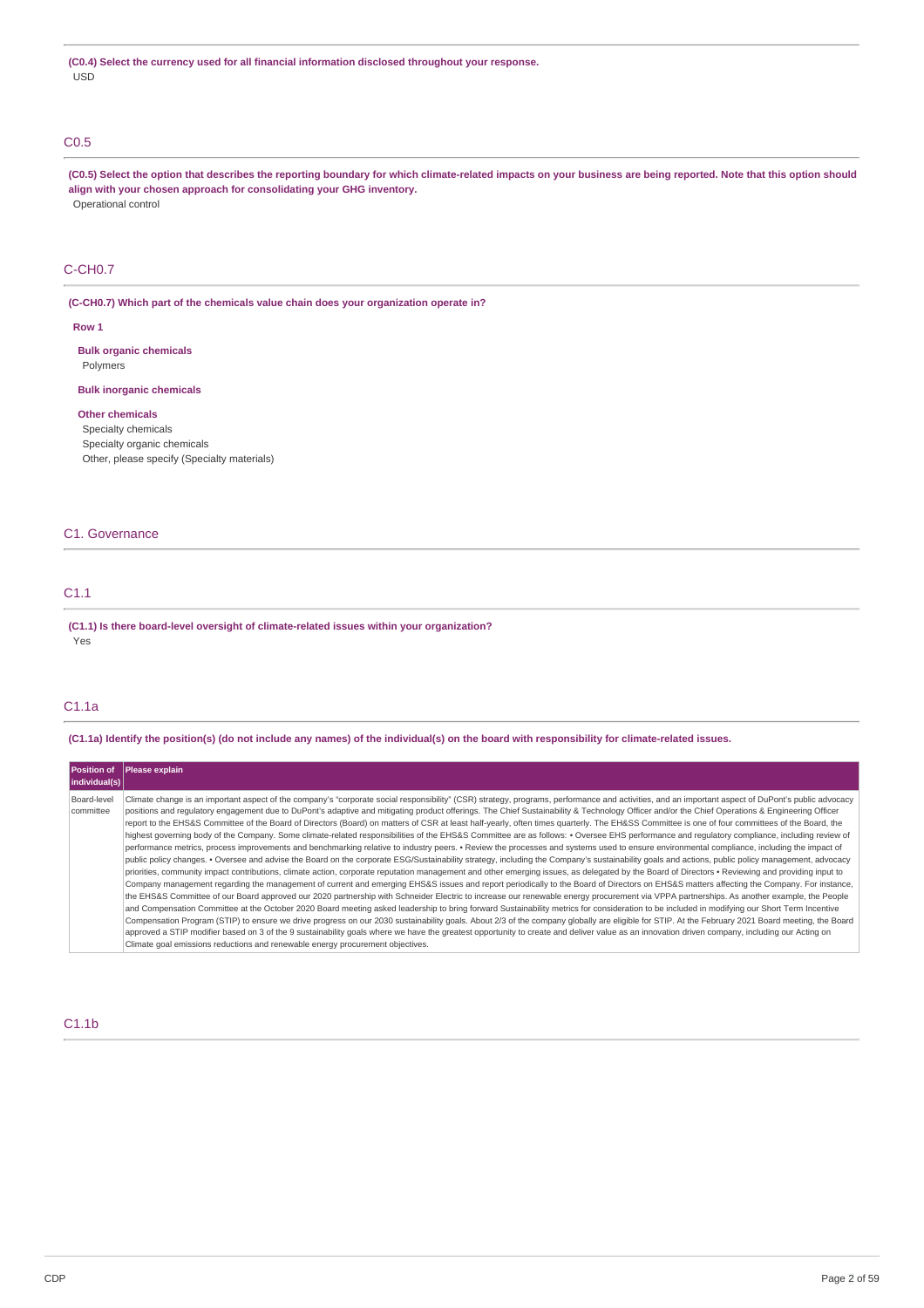#### **(C1.1b) Provide further details on the board's oversight of climate-related issues.**

| <b>Frequency</b><br>with<br><b>which</b><br>climate-<br>related<br>scheduled<br>agenda<br>item | <b>Governance</b><br>mechanisms<br>into which<br>climate-<br>related issues<br><b>issues are are integrated</b>                                                                                                                                                                                                                                        | Scope of<br>board-<br><b>level</b><br>oversight | Please explain                                                                                                                                                                                                                                                                                                                                                                                                                                                                                                                                                                                                                                                                                                                                                                                                                                                                                                                                                                                                                                                                                                                                                                                                                                                                                                                                                                                                                                                                                                                                                     |
|------------------------------------------------------------------------------------------------|--------------------------------------------------------------------------------------------------------------------------------------------------------------------------------------------------------------------------------------------------------------------------------------------------------------------------------------------------------|-------------------------------------------------|--------------------------------------------------------------------------------------------------------------------------------------------------------------------------------------------------------------------------------------------------------------------------------------------------------------------------------------------------------------------------------------------------------------------------------------------------------------------------------------------------------------------------------------------------------------------------------------------------------------------------------------------------------------------------------------------------------------------------------------------------------------------------------------------------------------------------------------------------------------------------------------------------------------------------------------------------------------------------------------------------------------------------------------------------------------------------------------------------------------------------------------------------------------------------------------------------------------------------------------------------------------------------------------------------------------------------------------------------------------------------------------------------------------------------------------------------------------------------------------------------------------------------------------------------------------------|
| Scheduled<br>- some<br>meetings                                                                | Reviewing and<br>quiding<br>strategy<br>Reviewing and<br>quiding major<br>plans of action<br>Reviewing and<br>quiding risk<br>management<br>policies<br>Monitoring<br>implementation<br>and<br>performance of<br>objectives<br>Monitoring and<br>overseeing<br>progress<br>against goals<br>and targets for<br>addressing<br>climate-related<br>issues | $<$ Not<br>Applicabl<br>e                       | The EHS&S Committee is responsible for assessing the effectiveness and performance of, and advises the Board on, corporate responsibility programs and initiatives,<br>including the Company's public policy, environment, health, safety and sustainability programs. Climate change is an integral part of our public policy efforts, as well as our<br>operational and sustainability strategies. The EHS&S Committee oversees performance against the DuPont 2030 Sustainability Goals, including the Acting on Climate goal<br>to reduce absolute GHG emissions by 30% by 2030 and carbon neutrality by 2050. Some climate-related responsibilities of the EHS&S Committee are as follows: .<br>Oversee EHS performance and requlatory compliance, including review of performance metrics, process improvements and benchmarking relative to industry peers. •<br>Review the processes and systems used to ensure environmental compliance, including the impact of public policy changes. • Oversee and advise the Board on the<br>corporate ESG/Sustainability strategy, including the Company's sustainability goals and actions, public policy management, advocacy priorities, community impact<br>contributions, climate action, corporate reputation management and other emerging issues, as delegated by the Board of Directors • Reviewing and providing input to<br>Company management regarding the management of current and emerging EHS&S issues and report periodically to the Board of Directors on EHS&S matters affecting the<br>Company. |

# C1.2

## **(C1.2) Provide the highest management-level position(s) or committee(s) with responsibility for climate-related issues.**

| Name of the position(s) and/or committee(s)                                                | <b>Reporting</b><br>l line i    | Responsibility                                                         | Coverage of<br>responsibility | <b>Frequency of reporting to the board on climate-</b><br><b>related issues</b> |
|--------------------------------------------------------------------------------------------|---------------------------------|------------------------------------------------------------------------|-------------------------------|---------------------------------------------------------------------------------|
| Chief Sustainability Officer (CSO)                                                         | <not<br>Applicable&gt;</not<br> | Both assessing and managing climate-related risks<br>and opportunities | <not applicable=""></not>     | Half-yearly                                                                     |
| Other C-Suite Officer, please specify (Chief Operations and<br><b>Engineering Officer)</b> | $<$ Not<br>Applicable>          | Both assessing and managing climate-related risks<br>and opportunities | <not applicable=""></not>     | Half-yearly                                                                     |

## C1.2a

## (C1.2a) Describe where in the organizational structure this/these position(s) and/or committees lie, what their associated responsibilities are, and how climate**related issues are monitored (do not include the names of individuals).**

## **Highest management-level responsibilities**

Executive responsibility for overall sustainability performance sits with the Chief Technology & Sustainability Officer (CTSO). The CTSO role is specifically focused on capitalizing on the intrinsic link between sustainability and innovation in our operating model. Climate change is an important aspect of DuPont's sustainability strategy. Our Acting on Climate goal lays out DuPont's objective to achieve a 30% reduction in absolute GHG emissions by 2030 and carbon neutrality by 2050.

The CTSO also chairs the Sustainability Oversight Committee, a subset of DuPont's Senior Leadership Team. This executive steering committee includes members who were strategically appointed based on their respective areas of leadership—corporate governance and finance, operational excellence, employee experience and development, innovation, and business oversight. The Sustainability Oversight Committee reviews and approves sustainability initiatives and policies and oversees the work of the Strategic Leadership Council. The CTSO reports directly to the CEO, and routinely engages the Environment, Health, Safety & Sustainability (EHS&S) Committee of the Board of Directors on matters of sustainability (including climate change), product stewardship and community impact.

The Chief Operations & Engineering Officer (COEO) is responsible for managing all operations and investments related to DuPont-operated plants and sites, and oversees our Environmental, Health and Safety (EHS) function. The COEO is a member of the Sustainability Oversight Committee. The COEO reports to the EHS&S Committee at least quarterly on all matters related to DuPont's EHS programs and performance. EHS program reports can include energy efficiency and renewable energy initiatives.

### **Other management-level responsibilities**

Implementation of our sustainability goals is overseen by our Strategic Sustainability Leadership Council, which is chaired by the Vice President of Corporate Sustainability. The VP of Corporate Sustainability reports to the CTSO.

Each goal has a dedicated executive sponsor, responsible for collaborating across the company to drive actions that enable sustainability and business success in their respective areas of expertise. The Council brings together leaders from each business, function, and region to ensure sustainability work is deeply embedded into our business strategy and tightly aligned with our company purpose. Each DuPont business also has a dedicated sustainability leader responsible for overseeing business and product-level sustainability efforts.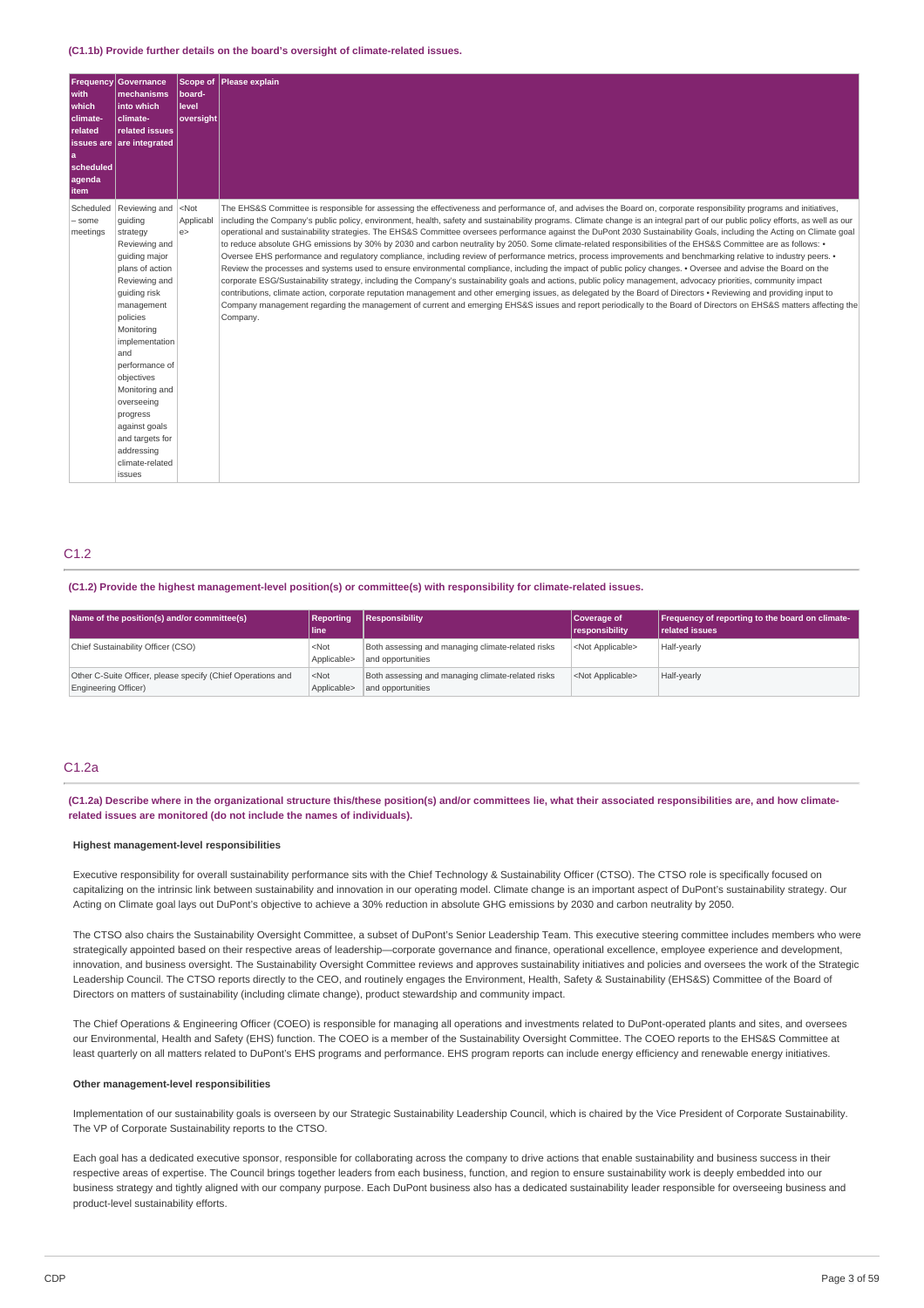### (C1.3) Do you provide incentives for the management of climate-related issues, including the attainment of targets?

|               | Provide incentives for the management of climate-related issues |  |
|---------------|-----------------------------------------------------------------|--|
| Row 1<br>- 63 |                                                                 |  |

## C1.3a

## (C1.3a) Provide further details on the incentives provided for the management of climate-related issues (do not include the names of individuals).

| <b>Entitled to incentive</b>       | <b>Type of incentive</b> | <b>Activity inventivized</b>                                                                                     | <b>Comment</b>                         |
|------------------------------------|--------------------------|------------------------------------------------------------------------------------------------------------------|----------------------------------------|
| Corporate executive team           | Monetary reward          | Emissions reduction target<br>Energy reduction project                                                           |                                        |
| Chief Executive Officer (CEO)      | Monetary reward          | Emissions reduction target<br>Energy reduction target                                                            |                                        |
| Chief Financial Officer (CFO)      | Monetary reward          | Emissions reduction target<br>Energy reduction target<br><b>Efficiency target</b>                                |                                        |
| Chief Procurement Officer (CPO)    | Monetary reward          | Environmental criteria included in purchases<br>Supply chain engagement                                          |                                        |
| Chief Sustainability Officer (CSO) | Monetary reward          | Emissions reduction project<br>Emissions reduction target<br>Energy reduction project<br>Energy reduction target |                                        |
| Other C-Suite Officer              | Monetary reward          | Emissions reduction project<br>Energy reduction project<br>Efficiency project                                    | Chief Operations & Engineering Officer |

## C2. Risks and opportunities

# C2.1

(C2.1) Does your organization have a process for identifying, assessing, and responding to climate-related risks and opportunities? Yes

# C2.1a

### **(C2.1a) How does your organization define short-, medium- and long-term time horizons?**

|               | From (years)   To (years)   Comment |    |                                                                                                                                                                  |
|---------------|-------------------------------------|----|------------------------------------------------------------------------------------------------------------------------------------------------------------------|
| Short-term    |                                     |    | Risks and opportunities associated with climate effects that are happening now or can be reasonably anticipated within one year.                                 |
| Medium-term 1 |                                     |    | Risks and opportunities associated with rapidly emerging climate effects that can be reasonably anticipated to impact business strategy within the next 5 years. |
| Long-term     |                                     | 30 | Risks and opportunities associated with longer-term climate effects, such as those identified in a scenario analysis.                                            |

## C2.1b

## **(C2.1b) How does your organization define substantive financial or strategic impact on your business?**

DuPont considers "materiality" from the view of the securities laws, including SEC reporting, in defining a substantive financial impact. What constitutes "material" must be judged from the viewpoint of a reasonably prudent investor deciding to buy, hold or sell stock. An item is considered material, if in the light of surrounding circumstances, the magnitude of the item is such that it is probable that the judgment of a reasonable person relying upon the report would have been changed or influenced by the inclusion or correction of the item. Please refer to Item 1A of our annual 10-K report, available at investors.dupont.com, for a discussion of these risk factors. DuPont names several climate-related risks in its 2020 10-K report.

For example, when explaining the risks associated with the "volatility in energy and raw material costs," DuPont points to the following quantifiable climate-related indicators to assess the level of risks to the Company and its operations and strategy:

- · Significant variations in the cost of energy/ market prices for oil, natural gas and raw material
- · Legislation to address climate change by reducing greenhouse gas emissions
- · Creation of a carbon tax or implementing a cap and trade program

The actions necessary to meet our 2030 Acting on Climate goal help to insulate us against climate-related risks.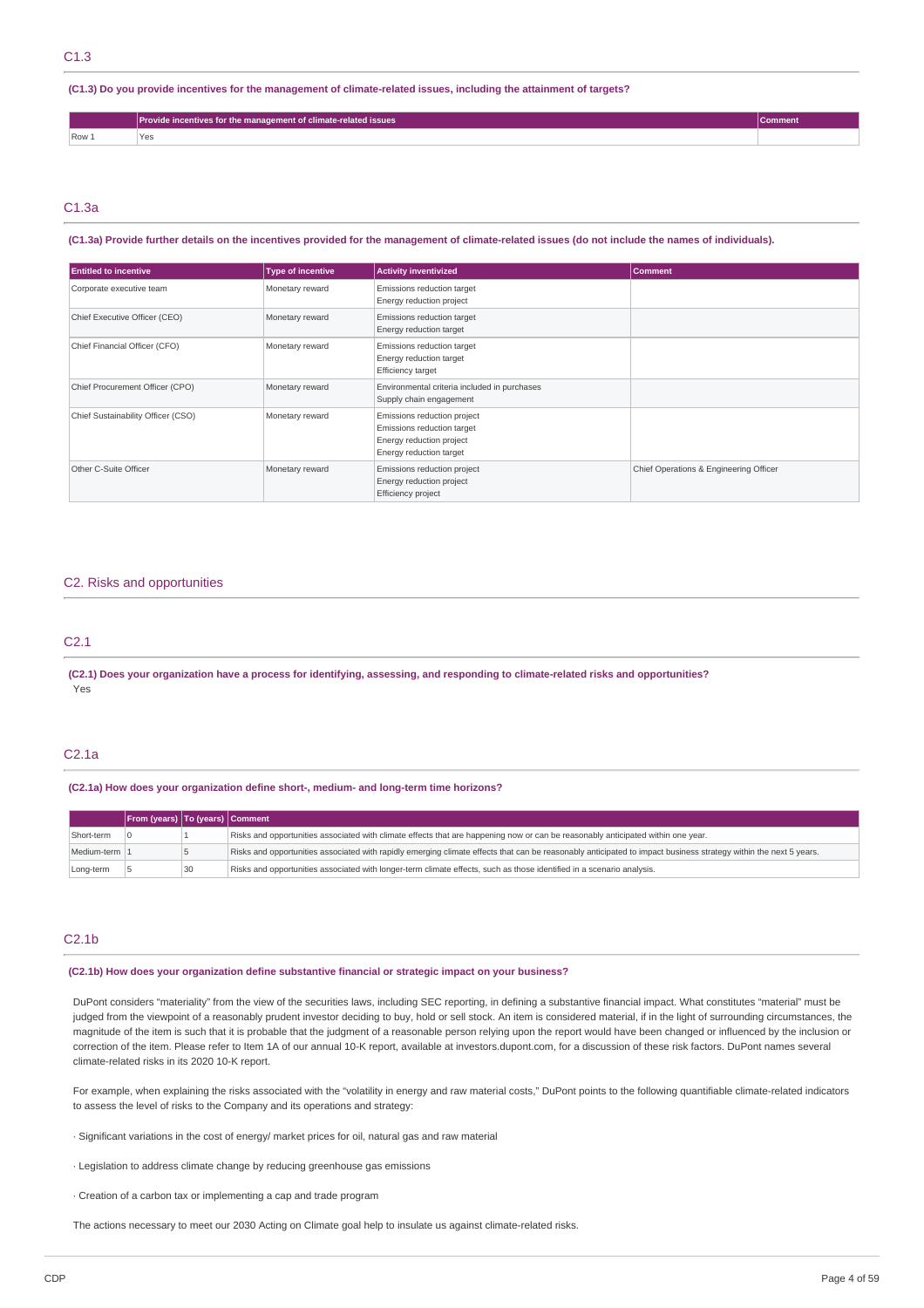## C2.2

**(C2.2) Describe your process(es) for identifying, assessing and responding to climate-related risks and opportunities.**

**Value chain stage(s) covered** Direct operations

### **Risk management process**

A specific climate-related risk management process

**Frequency of assessment** More than once a year

#### **Time horizon(s) covered**

Short-term Medium-term Long-term

### **Description of process**

PHYSICAL RISK: DuPont has always taken seriously the risk of potential physical damage to company facilities and its manufacturing processes, and has taken a number of proactive measures to manage and minimize risk, such as the development and implementation of comprehensive disaster management plans. The Company's emergency preparedness plans include consideration of design and siting of buildings, process safety management, community preparedness, and site emergency response. All DuPont manufacturing sites located in areas with potential for impact of hurricanes, have site-specific response plans for hurricane monitoring, preparedness efforts, and site recovery after the storm. The Company maintains a corporate level natural disaster team that intervenes when it is forecasted that multiple sites may be impacted by a hurricane at Category 1 or above. The team leverages corporate resources to help impacted locations prepare and respond to hurricane impacts. For instance, this support may include humanitarian aid, equipment, security, or more, depending on the storm and the needs of the site. Due to the high level of unpredictability associated with natural weather events, this assessment takes place on an ad hoc basis, which can often be multiple times a year given, DuPont's presence in over 60 countries and the increase in severe weather events due to climate change impacts.

### **Value chain stage(s) covered**

Direct operations **Unstream** Downstream

### **Risk management process**

Integrated into multi-disciplinary company-wide risk management process

**Frequency of assessment** Every three years or more

### **Time horizon(s) covered**

Short-term Medium-term Long-term

#### **Description of process**

TRANSITIONAL AND PHYSICAL RISK: We conduct periodic multi-disciplinary company-wide assessments of our sustainability related risks and opportunities in order to develop a comprehensive sustainability strategy and integrate it into DuPont's overall business strategy and culture. For instance, in 2018, we conducted a materiality assessment to determine the strategic sustainability priorities for the specialty products businesses. We interviewed customers, investors, suppliers, NGOs, and internal stakeholders representing each of our businesses to understand which global megatrends they thought aligned to the DuPont portfolio of diverse solutions. We also asked them questions about how we could positively contribute to industry challenges and create new opportunities for success. After evaluating their feedback to identify themes and commonalities, we cross-referenced that list with the key issues identified in materiality reviews conducted by our heritage companies, as well as topics covered in the UN Sustainable Development Goals (SDGs), the GRI framework, and SASB standards. To validate these results, we held internal workshops with technology, marketing, product stewardship, and sustainability leaders from each DuPont business, where we captured a rich and diverse set of viewpoints. We then evaluated the likelihood and magnitude of both long and short-term risks and opportunities in our operations and value chains. We validated our results with external sustainability experts. Analyzing stakeholders' feedback led us to six priority areas—Circular Economy; Climate Change; Health, Safety and Well-being; Product Safety and Transparency; and Water Stewardship. Several of these priority areas, like climate change, circular economy, health and safety, and water stewardship, must be addressed through innovation, operational excellence, and new collaborations with our business partners. As a result of this assessment, DuPont created nine 2030 goals, one of which is the Acting on Climate goal to reduce absolute greenhouse gas emissions in our operations by 30 percent, increase renewable electricity procurement by 60 percent, and achieve carbon neutrality by 2050.

### **Value chain stage(s) covered**

Upstream

## **Risk management process**

Integrated into multi-disciplinary company-wide risk management process

**Frequency of assessment** Annually

## **Time horizon(s) covered**

Short-term Medium-term Long-term

## **Description of process**

TRANSITIONAL RISK: Our manufacturing processes depend on the continued availability of energy and raw materials, the costs of which are subject to worldwide supply and demand as well as other factors beyond our control, including potential legislation to address climate change by reducing greenhouse gas emissions, creating a carbon tax or implementing a cap and trade program which could create increases in energy costs and price volatility. Supply chain disruptions, plant and/or power outages, labor disputes and/or strikes, geo-political activity, weather events and natural disasters, including hurricanes or flooding that impact coastal regions, and global health risks or pandemics could seriously harm our operations as well as the operations of our customers and suppliers. To address this risk, generally, the Company seeks to have many sources of supply for key raw materials in order to avoid significant dependence on any one or a few suppliers. In addition, and where the supply market for key raw materials is concentrated, DuPont takes additional steps to manage its exposure to supply chain risk and price fluctuations through, among other things, negotiated long-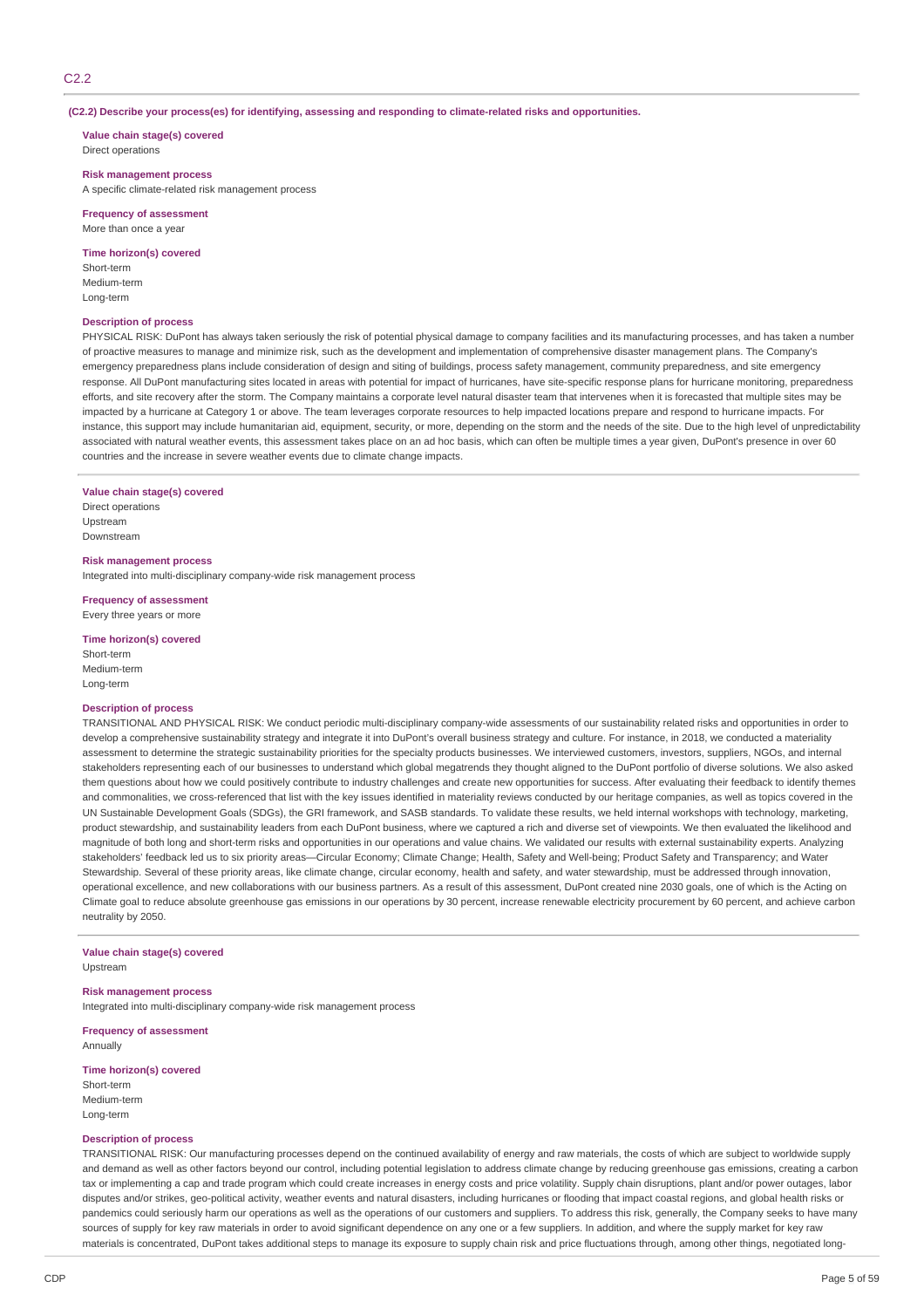term contracts some which include minimum purchase obligations. For instance, analyzing our exposure to energy price volatility added further incentive to our objective to increase our renewable energy procurement through at least one VPPA partnership in 2021. In 2020, we took steps towards this objective by contracting Schneider Electric to help us secure the most suitable VPPA partner.

### **Value chain stage(s) covered** Downstream

#### **Risk management process**

Integrated into multi-disciplinary company-wide risk management process

## **Frequency of assessment** More than once a year

#### **Time horizon(s) covered**

Short-term Medium-term Long-term

### **Description of process**

TRANSITIONAL OPPORTUNITY: On at least an annual business, each DuPont business unit conducts its own analysis of business- and market-specific sustainability risks and opportunities, and assesses associated actions required to manage those risks and opportunities. Many DuPont solutions enable low-carbon alternatives to existing products, such as our DuPont Artistri® pigment inkjet and dye sublimation inks that can reduce the total carbon footprint of textile printing by up to 40% at scale, our low-VOC water-based MEGUM™ W 9500 industrial adhesives, and our low-global warming potential (GWP) Styrofoam™ Brand Insulation products that deliver reduced embodied carbon while enabling reductions in operational carbon.

# C2.2a

### **(C2.2a) Which risk types are considered in your organization's climate-related risk assessments?**

|                        |                                 | Relevance Please explain                                                                                                                                                                                                                                                                                                                                                                                                                                                                                                                                                                                                                                                                                                                                                                                                                                                                                                                                                                                                                                                                                                                                                                                                                                                                                                                                                                                                                                                                                                                                                                                                                                                                                                                                                                                                                      |
|------------------------|---------------------------------|-----------------------------------------------------------------------------------------------------------------------------------------------------------------------------------------------------------------------------------------------------------------------------------------------------------------------------------------------------------------------------------------------------------------------------------------------------------------------------------------------------------------------------------------------------------------------------------------------------------------------------------------------------------------------------------------------------------------------------------------------------------------------------------------------------------------------------------------------------------------------------------------------------------------------------------------------------------------------------------------------------------------------------------------------------------------------------------------------------------------------------------------------------------------------------------------------------------------------------------------------------------------------------------------------------------------------------------------------------------------------------------------------------------------------------------------------------------------------------------------------------------------------------------------------------------------------------------------------------------------------------------------------------------------------------------------------------------------------------------------------------------------------------------------------------------------------------------------------|
|                        | &<br>inclusion                  |                                                                                                                                                                                                                                                                                                                                                                                                                                                                                                                                                                                                                                                                                                                                                                                                                                                                                                                                                                                                                                                                                                                                                                                                                                                                                                                                                                                                                                                                                                                                                                                                                                                                                                                                                                                                                                               |
| Current<br>regulation  | Relevant,<br>always<br>included | DuPont continues to be subject to extensive federal, state, local and foreign laws, regulations, rules and ordinances relating to pollution, protection of the environment, greenhouse gas<br>emissions, and the generation, storage, handling, transportation, treatment, disposal and remediation of hazardous substances and waste materials. Costs and capital expenditures<br>relating to environmental, health or safety matters are subject to evolving regulatory requirements and depend on the timing of the promulgation and enforcement of specific standards<br>which impose the requirements. DuPont includes current requlations in its climate-related risk assessments to ensure that it is not in violation of any environmental requlations related to<br>adaptation or mitigation of climate impacts. An example of relevant current regulations includes the European Emissions Trading Schemes and emission requirements for operations and<br>equipment.                                                                                                                                                                                                                                                                                                                                                                                                                                                                                                                                                                                                                                                                                                                                                                                                                                                               |
| Emerging<br>regulation | Relevant,<br>always<br>included | Our costs and capital expenditures relating to environmental, health or safety matters are subject to evolving regulatory requirements and depend on the timing of the promulgation and<br>enforcement of specific standards which impose the requirements. Moreover, changes in environmental requlations could inhibit or interrupt the Company's operations, or require<br>modifications to the Company's facilities. Changes to regulations or the implementation of additional regulations, may result in significant unanticipated costs or capital expenditures or<br>require changes in business practice that could result in reduced margins or profitability. For this reason, DuPont engages with regulatory and legislative leaders and membership<br>organizations that track and advocate for policy positions. This activity helps the Company stay abreast of emerging legislation. An example of emerging regulations is the adopted and<br>upcoming state and provincial hydrofluorocarbon (HFC) regulations throughout the United States and Canada. In 2020, we announced the January 1, 2021 launch of a new, reduced-GWP<br>Styrofoam™ Brand Insulation which responds to this emerging regulation.                                                                                                                                                                                                                                                                                                                                                                                                                                                                                                                                                                                                                    |
| Technology             | Relevant,<br>always<br>included | The regulatory environment for specialty products companies is lengthy, complex and in some markets unpredictable, with requirements that can vary by product, technology, industry and<br>country. For example, the regulatory environment may be impacted by the activities of NGOs and special interest groups and stakeholder reaction to actual or perceived impacts of new<br>technology, products or processes on safety, health and the environment (EHS), including EHS impacts that intersect with climate change such as emissions standards during product<br>development, product use and product disposal.                                                                                                                                                                                                                                                                                                                                                                                                                                                                                                                                                                                                                                                                                                                                                                                                                                                                                                                                                                                                                                                                                                                                                                                                                      |
| Legal                  | Relevant.<br>always<br>included | DuPont is required to comply with the numerous and far-reaching laws and requlations administered by United States federal, state, local and foreign governmental authorities. DuPont is<br>required to comply with other general business regulations covering areas such as income taxes, anti-corruption, anti-bribery, global trade, trade sanctions, environmental protections,<br>product safety, and handling and production of regulated substances. For example, DuPont faces risks arising from various unasserted and asserted litigation matters, including, but not<br>limited to, product liability, governmental regulations, claims for third party property damage or personal injury stemming from alleged environmental torts, and other actions. Public and<br>private lawsuits are sometimes filed on behalf of states, counties, cities and utilities alleging harm to the general public and the environment. An adverse outcome in any one or more of<br>these matters could be material to the Company's financial results. For example, DuPont faces risks arising from various unasserted and asserted litigation matters, including, but not<br>limited to, product liability, governmental regulations, claims for third party property damage or personal injury stemming from alleged environmental torts, and other actions. Certain<br>environmental laws, for example, those related to emissions management or other types of environmental laws, could trigger litigation or fines against one or more of our operations. Public<br>and private lawsuits are sometimes filed on behalf of states, counties, cities and utilities alleging harm to the general public and the environment. An adverse outcome in any one or more<br>of these matters could be material to the Company's financial results. |
| Market                 | Relevant,<br>always<br>included | DuPont creates, discovers, develops and protects many new technologies that can increase our customers', and their customers', ability to adapt and mitigate the effects of climate<br>change. In most of our desired end-markets for climate-related technology, the Company competes with major global companies. Speed in discovering, developing, protecting, and<br>responding to new technologies, and bringing related products to market is a significant competitive advantage. Failure to predict and respond effectively could cause the Company's<br>existing or candidate products to become less competitive, adversely affecting sales. For example, we utilize novel technology applications to aid climate-adaptive technology. Our Kapton®<br>heating systems are capable of being retrofit to de-ice wind turbines, thereby increasing the availability, reliability and longevity of the wind turbines, which in turn increases the availability of<br>renewable energy.                                                                                                                                                                                                                                                                                                                                                                                                                                                                                                                                                                                                                                                                                                                                                                                                                                                  |
| Reputation             | Relevant,<br>always<br>included | Failure to appropriately manage safety, human health, product liability and environmental risks associated with the company's products, product life cycles and production processes could<br>adversely impact employees, communities, stakeholders, the environment, the company's reputation and its results of operations. For example, perception of the climate risks associated<br>with the company's products and production processes could impact product acceptance and influence the regulatory environment in which the company operates.                                                                                                                                                                                                                                                                                                                                                                                                                                                                                                                                                                                                                                                                                                                                                                                                                                                                                                                                                                                                                                                                                                                                                                                                                                                                                         |
| Acute<br>physical      | Relevant,<br>always<br>included | Disruptions in the Company's operations or those of its supply chain and customers, the transportation of products, due to severe weather conditions and other natural phenomena<br>exacerbated by climate change (such as drought, hurricanes, earthquakes, tsunamis, floods, etc.) including hurricanes or flooding that impact coastal regions in the United States Gulf<br>region or Asia Pacific could result in an unplanned event that could be significant in scale and could negatively impact operations, neighbors or the public at large, which could have a<br>negative impact on the Company's results of operations. In addition, natural disasters have increased concerns about the security and safety of chemical production and distribution. For<br>example, local, state, federal and foreign governments, as well as shareholders continue to propose new regulations and processes related to the security of chemical plant locations and<br>the transportation of hazardous chemicals, which could result in higher operating costs.                                                                                                                                                                                                                                                                                                                                                                                                                                                                                                                                                                                                                                                                                                                                                                                |
| Chronic<br>physical    | Relevant.<br>always<br>included | Climate change may increase the frequency or intensity of extreme weather such as storms, floods, heat waves, droughts and other events that could affect how our operations are placed<br>around the world. This risk has decreased slightly in prominence since the Company is not involved in the sale of agricultural products.                                                                                                                                                                                                                                                                                                                                                                                                                                                                                                                                                                                                                                                                                                                                                                                                                                                                                                                                                                                                                                                                                                                                                                                                                                                                                                                                                                                                                                                                                                           |

## C2.3

(C2.3) Have you identified any inherent climate-related risks with the potential to have a substantive financial or strategic impact on your business?

Yes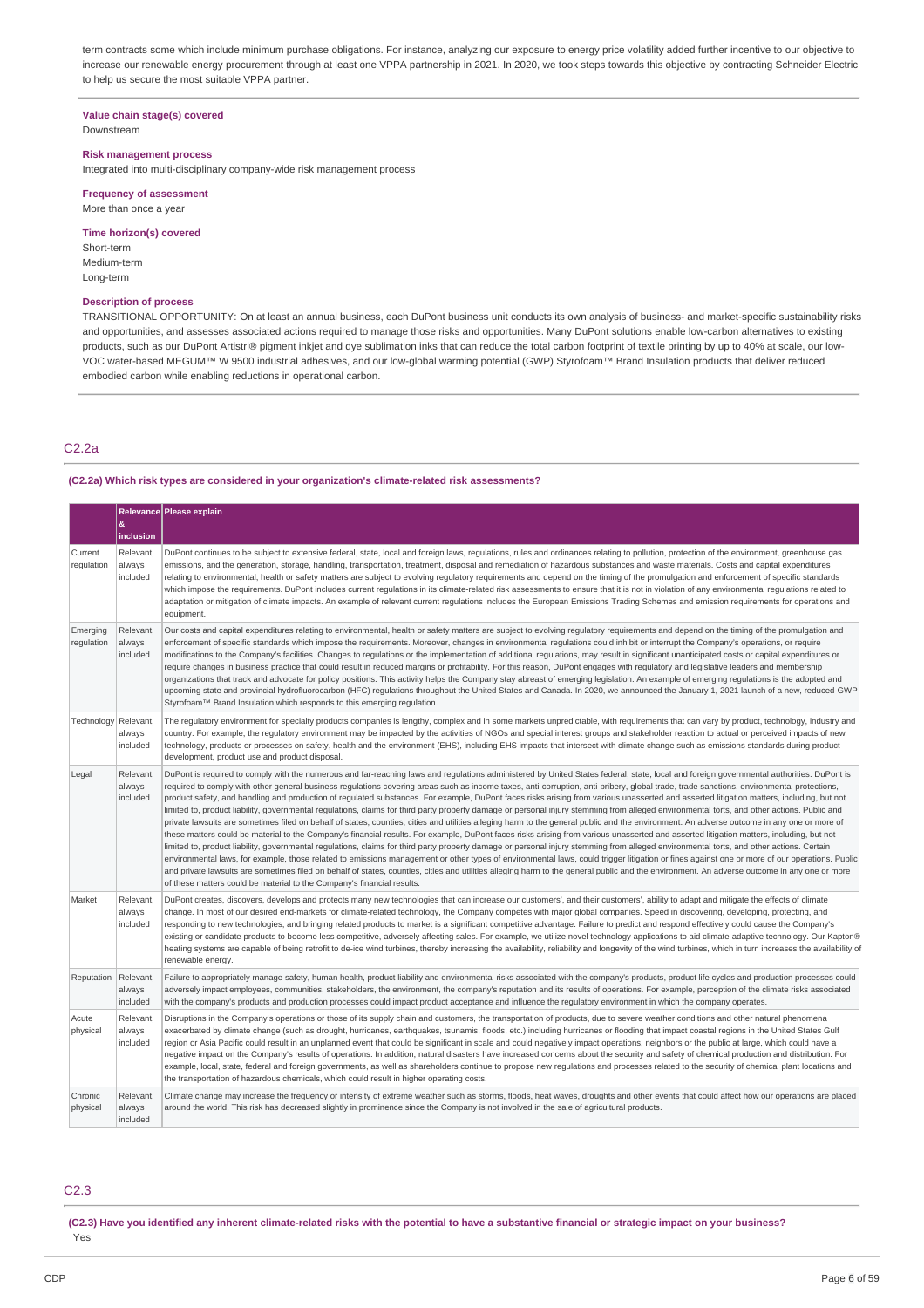## C2.3a

(C2.3a) Provide details of risks identified with the potential to have a substantive financial or strategic impact on your business.

| <b>Identifier</b><br>Risk 1                                      |                                 |  |
|------------------------------------------------------------------|---------------------------------|--|
| Where in the value chain does the risk driver occur?<br>Upstream |                                 |  |
| Risk type & Primary climate-related risk driver                  |                                 |  |
| Market                                                           | Increased cost of raw materials |  |
|                                                                  |                                 |  |

# **Primary potential financial impact**

Increased indirect (operating) costs

**Climate risk type mapped to traditional financial services industry risk classification** <Not Applicable>

### **Company-specific description**

The company's manufacturing processes consume significant amounts of energy and raw materials, the costs of which are subject to worldwide supply and demand as well as other factors beyond the control of the company. Significant variations in the cost of energy, which primarily reflect market prices for oil, natural gas, and raw materials affect the company's operating results from period to period. Legislation to address climate change by reducing greenhouse gas emissions and establishing a price on carbon could create increases in energy costs and price volatility.

**Time horizon** Medium-term

**Likelihood** About as likely as not

**Magnitude of impact** Medium-low

**Are you able to provide a potential financial impact figure?** Yes, an estimated range

**Potential financial impact figure (currency)** <Not Applicable>

**Potential financial impact figure – minimum (currency)** 619300000

**Potential financial impact figure – maximum (currency)** 647450000

## **Explanation of financial impact figure**

The high degree of uncertainty in the timing, location, and application of any climate regulation makes accurate estimation of financial implications difficult. Potential costs of many regulations are similar, including increases in energy/feedstock prices, capital costs to limit or "scrub" emissions, and direct emissions taxes. The estimated figure above reflects a 10-15% increase in our 2020 energy costs.

**Cost of response to risk**

3820000

## **Description of response and explanation of cost calculation**

To address this risk, generally, the Company seeks to have many sources of supply for key raw materials in order to avoid significant dependence on any one or a few suppliers. In addition, and where the supply market for key raw materials is concentrated, DuPont takes additional steps to manage its exposure to supply chain risk and price fluctuations through, among other things, negotiated long-term contracts some which include minimum purchase obligations. We are also working with a third-party consultant, Schneider Electric, to secure a VPPA deal to increase our renewable energy procurement. DuPont's primary corporate energy efficiency strategy is managed through our Bold Energy Plan. We have an online database that tracks plant performance toward annual energy and financial optimization targets. We see the Bold Energy Plan as both a risk and opportunity management exercise, because we prioritize projects that create an ROI that improves upon the current state, allowing annual monetary savings that far outweigh our initial investments, granting us financial opportunity to lower our operational expenses and possibly divert those funds to other projects. The emissions and energy reduction initiatives also reduce our regulatory and operational risk by ensuring that we are keeping pace with increasingly stringent regulations around emissions. Costs of executing the Bold Energy Plan vary annually depending on the number and type of projects implemented. In 2020, we invested approximately \$3.82 million in the 100+ Bold Energy Projects implemented. Those projects are estimated to yield annual monetary savings of more than \$4.04 million over a lifetime of 5-30+ years, with an average payback period of one to five years.

### **Comment**

**Identifier** Risk 2

**Where in the value chain does the risk driver occur?** Direct operations

**Risk type & Primary climate-related risk driver**

Emerging regulation Enhanced emissions-reporting obligations

**Primary potential financial impact** Increased indirect (operating) costs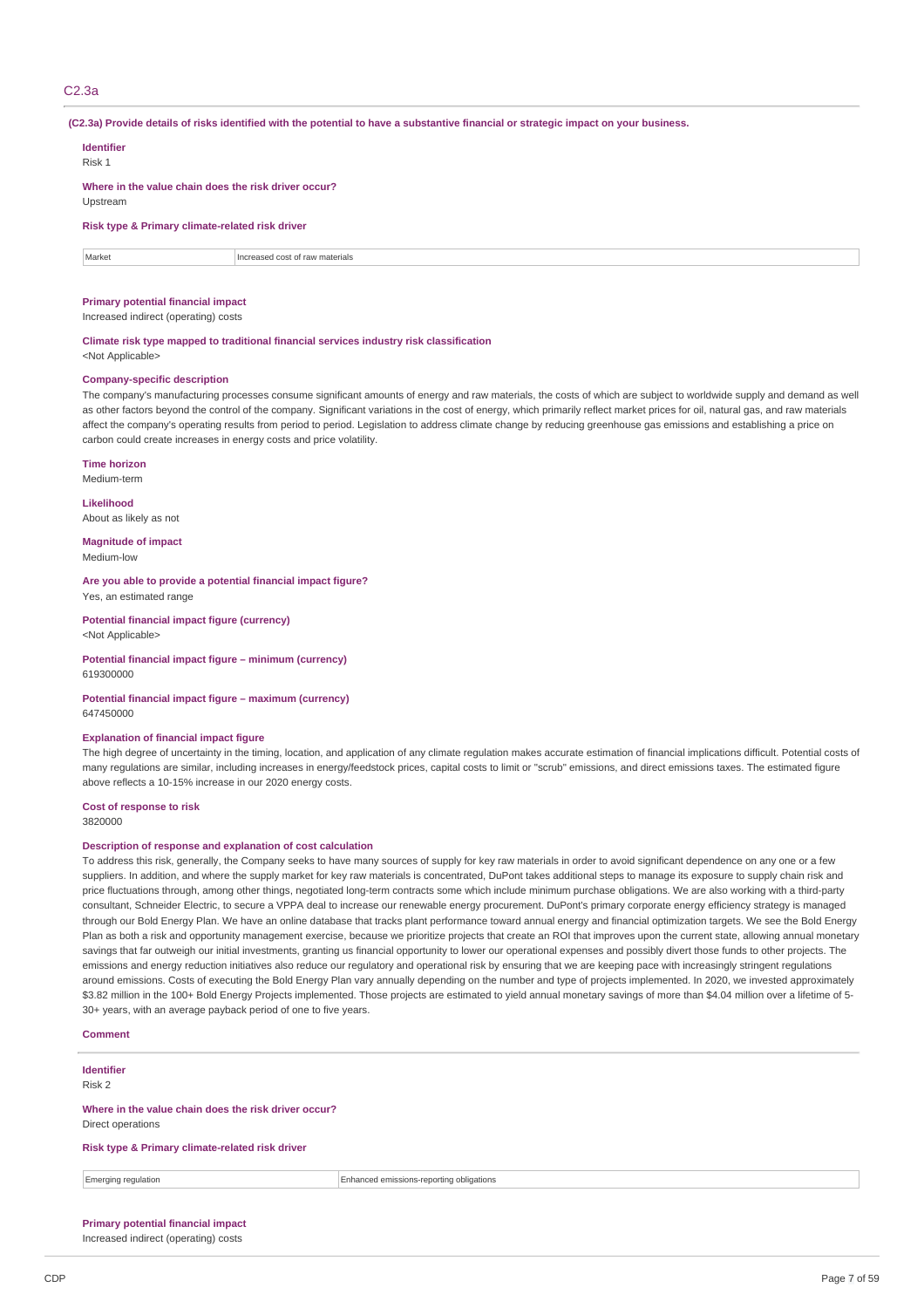### **Climate risk type mapped to traditional financial services industry risk classification** <Not Applicable>

### **Company-specific description**

The regulatory environment for specialty products companies is lengthy, complex and in some markets unpredictable, with requirements that can vary by product, technology, industry and country. DuPont continues to be subject to extensive federal, state, local and foreign laws, regulations, rules and ordinances relating to pollution, protection of the environment, greenhouse gas emissions, and the energy specifications of certain equipment, among others. Costs and capital expenditures relating to environmental, health or safety matters are subject to evolving regulatory requirements and depend on the timing of the promulgation and enforcement of specific standards which impose the requirements. Violating any of these requirements could result in fines or other administrative actions against the Company. Moreover, changes in environmental regulations could inhibit or interrupt the Company's operations, or require modifications to the Company's facilities. The regulatory environment may be impacted by the activities of NGOs and special interest groups and stakeholder reaction to actual or perceived impacts of new technology, products or processes on safety, health and the environment (EHS), including EHS impacts that intersect with climate change such as emissions standards during product development, product use and product disposal.

## **Time horizon**

Medium-term

### **Likelihood**

More likely than not

# **Magnitude of impact**

Low

**Are you able to provide a potential financial impact figure?** Yes, a single figure estimate

### **Potential financial impact figure (currency)** 300000

**Potential financial impact figure – minimum (currency)** <Not Applicable>

# **Potential financial impact figure – maximum (currency)**

<Not Applicable>

## **Explanation of financial impact figure**

The Company considers any matter that is required to be disclosed in its periodic reports filed with SEC, per the SEC "materiality" definition in Item 103 of Regulation S-K, as significant, including environmental matters for which the Company believe it is reasonably possible that it could incur monetary sanctions of \$300,000 or more.

## **Cost of response to risk**

### **Description of response and explanation of cost calculation**

As part of standard operations, DuPont maintains regional and business-level EHS leaders with expertise in environmental compliance. This helps to minimize the risk of incurring environmental fines. DuPont also engages with regulatory and legislative leaders and membership organizations that track and advocate for policy positions. This activity helps the Company stay abreast of emerging legislation. We actively engage in efforts to develop constructive public policies to reduce GHG emissions and encourage lower carbon forms of energy. Although legislative efforts to control or limit GHG emissions could affect the company's energy source and supply choices as well as increase the cost of energy and raw materials derived from fossil fuels, such efforts are also anticipated to provide the business community with greater certainty for the regulatory future, help guide investment decisions, and drive growth in demand for low carbon and energy-efficient products, technologies, and services. The costs associated with advocating for policies that would enable increased energy efficiency are part of broader budgets for the DuPont businesses and government/regulatory affairs and it is difficult to determine specific costs associated with relevant advocacy. However, many of these initiatives and associations—The American Chemistry Council; various Chambers of Commerce, including Chambers of Commerce Climate Change Task Force; the Alliance to Save Energy; ePure; the EU Battery Alliance, etc. —have membership dues and other costs associated with them. For instance, our annual financial commitment to the CEO Climate Dialogue is \$20,000. Of all the various memberships we hold, some organizations engage in GHG/energy efficiency/climate advocacy as a part of their overall advocacy activities. We can estimate that the climate piece alone would be roughly \$100,000 annually. See section 12 for more information on our advocacy around climate change.

## **Comment**

**Identifier**

Risk 3

### **Where in the value chain does the risk driver occur?** Downstream

## **Risk type & Primary climate-related risk driver**

**Reputation** Stigmatization of sector

## **Primary potential financial impact**

Decreased revenues due to reduced demand for products and services

## **Climate risk type mapped to traditional financial services industry risk classification** <Not Applicable>

#### **Company-specific description**

Failure to appropriately manage safety, human health, product liability and environmental risks associated with the company's products, product life cycles and production processes could adversely impact employees, communities, stakeholders, the environment, the company's reputation and its results of operations. These and other concerns or claims could also influence public perceptions and public acceptance of the Company's technology, the viability or continued sales of certain of the Company's products, the Company's reputation and the cost to comply with regulations and could adversely affect the Company's business, results of operations, financial condition and cash flows. For instance, industry-specific risks include, but are not limited to, product safety or quality; shifting consumer preferences; federal, state, and local regulations on manufacturing or labeling; environmental, health and safety regulations; and customer product liability claims. While DuPont maintains general liability insurance, the amount of liability that may result from certain of these risks may not always be covered by, or could exceed, the applicable insurance coverage. In addition, negative publicity related to product liability or environmental, health and safety matters may damage the Company's reputation. The occurrence of any of these matters could adversely affect the Company's business, results of operations, financial condition and cash flows. For this reason, DuPont innovates products with lower impacts to climate change, environmental and human safety. For example, DuPont Mobility & Materials developed MEGUM™ W 9500, a paint-like, heat reactive, water-based

<sup>100000</sup>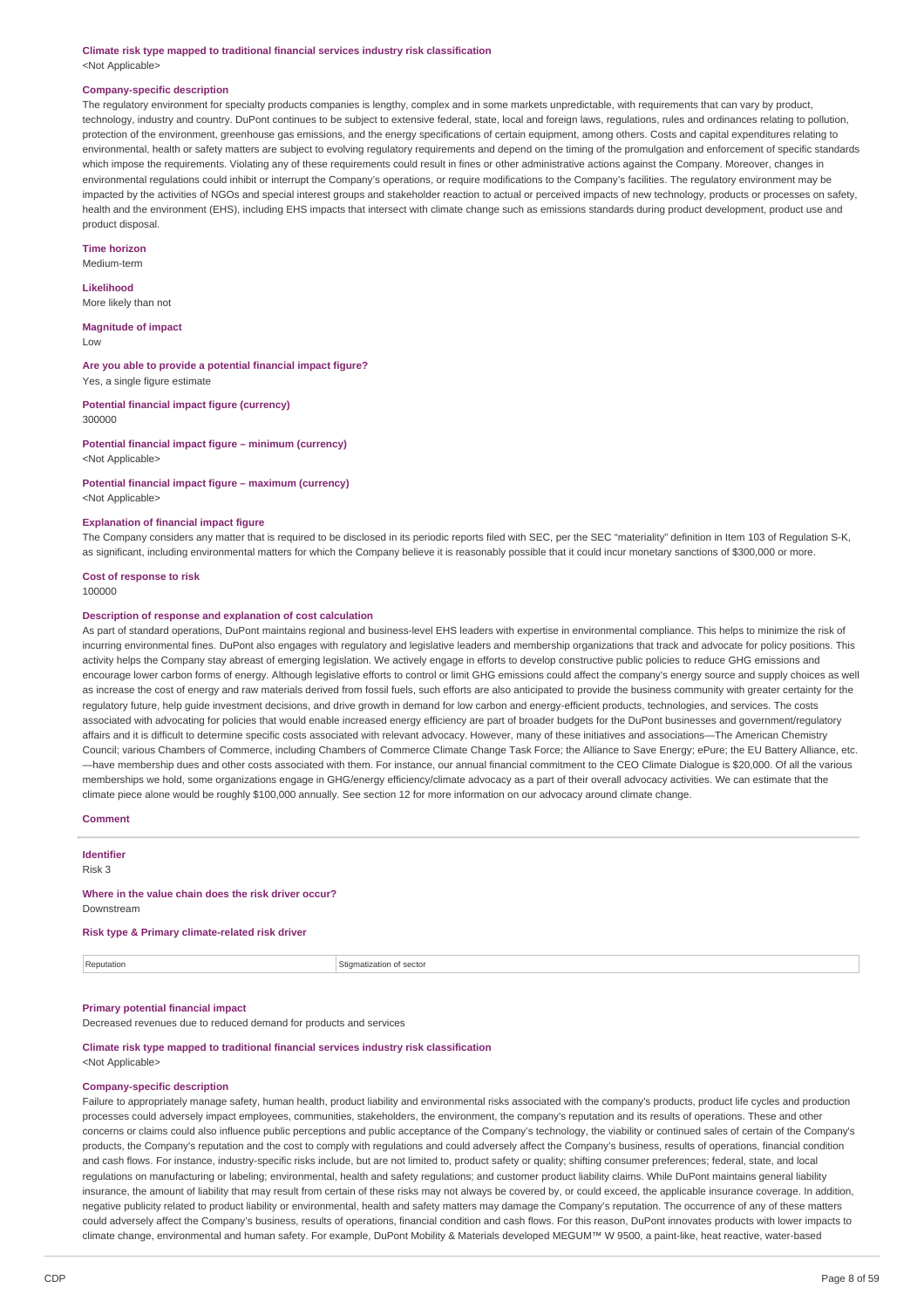adhesive that establishes strong bonds between rubber and metal. Changing from a solvent-based product to MEGUM™ W 9500, enables/supports a reduction in the VOC emissions per kg of dried bonding agent from 11+ kg to zero, without suffering any losses in performance. In addition to reducing carbon emissions, the water base of MEGUM™ W 9500 is non-flammable, which leads to a safer work environment for the employees responsible for manufacturing the product.

### **Time horizon**

Medium-term

## **Likelihood**

About as likely as not

# **Magnitude of impact**

Medium

#### **Are you able to provide a potential financial impact figure?** Yes, an estimated range

**Potential financial impact figure (currency)**

<Not Applicable>

# **Potential financial impact figure – minimum (currency)**

10000

#### **Potential financial impact figure – maximum (currency)** 1000000

### **Explanation of financial impact figure**

Obtaining and maintaining regulatory approvals requires submitting a significant amount of information and data, which may require participation from third parties. Regulatory standards and trial procedures are continuously changing. The pace of change together with the lack of regulatory harmony could result in unintended noncompliance with product or material standards or requirements. Responding to these changes and meeting existing and new requirements may involve significant costs or capital expenditures or require changes in business practice that could result in reduced profitability. The failure to receive necessary permits or approvals could have near- and long-term effects on the Company's ability to produce and sell some current and future products. As an example, any one non-compliance fine for improper labelling or testing could cost anywhere from \$10,000 to \$100,000, or millions.

### **Cost of response to risk**

12000000

#### **Description of response and explanation of cost calculation**

As part of our comprehensive Product Stewardship & Regulatory (PS&R) Management system, our goal is to have all new and existing products and services undergo a product stewardship review, which includes environmental, health and safety impacts. All new and existing products and services are required to have a PS&R review scheduled, conducted and documented prior to commercialization and repeated on a periodic frequency commensurate with risk. The PS&R review process assesses banned and restricted lists in certain markets, weighs public perception, and is used to engage stakeholders along the product trail for each product, product line or service. In addition, the DuPont legal team regularly reviews all marketing materials including web content, marketing claims, marketing communications, and trade show materials. The PS&R review process is one means to verify that effective risk assessment and risk management processes are implemented for each product or product line and to identify opportunities for continuous improvement. The process also requires businesses to conduct PS&R reviews when significant changes to hazard, exposure, product use, regulatory, or other information is obtained. Robust product stewardship is an integral part of DuPont operations, and PS&R systems and professionals are embedded in each DuPont business and at the corporate level. As such, it is difficult to report the various ad hoc and annual PS&R costs DuPont business and product line incurs. For the purposes of this CDP questionnaire, we can conservatively estimate that with at least 200 PS&R technical professionals embedded in DuPont businesses and corporately leveraged. When considering the average global salary of professionals in this field and the average global working hours, the labor cost of managing EHS impacts in our products is approximately \$12,000,000.

### **Comment**

# C2.4

(C2.4) Have you identified any climate-related opportunities with the potential to have a substantive financial or strategic impact on your business? Yes

## C2.4a

(C2.4a) Provide details of opportunities identified with the potential to have a substantive financial or strategic impact on your business.

# **Identifier**

Opp1

**Where in the value chain does the opportunity occur?** Downstream

### **Opportunity type**

Products and services

### **Primary climate-related opportunity driver** Shift in consumer preferences

#### **Primary potential financial impact**

Increased revenues through access to new and emerging markets

### **Company-specific description**

DuPont creates discovers, develops and protects many new technologies that enable the transition to a lower carbon economy by enabling renewable energy generation. more energy-efficient construction, sensors and electronics, automotive electrification, transportation lightweighting, and more. For example, the DuPont Advanced Mobility innovation platform delivers a broad range of technology-based products and solutions to the automotive industry, offering a customized materials portfolio for advanced mobility solutions with clear advantages for hybrid/electric and autonomous vehicle manufacturers. These include solutions for battery and thermal management, e-motors, power electronics as well as connectivity and infrastructure. Product efficiency standards and regulations could be significant drivers in creating greater market demand/pull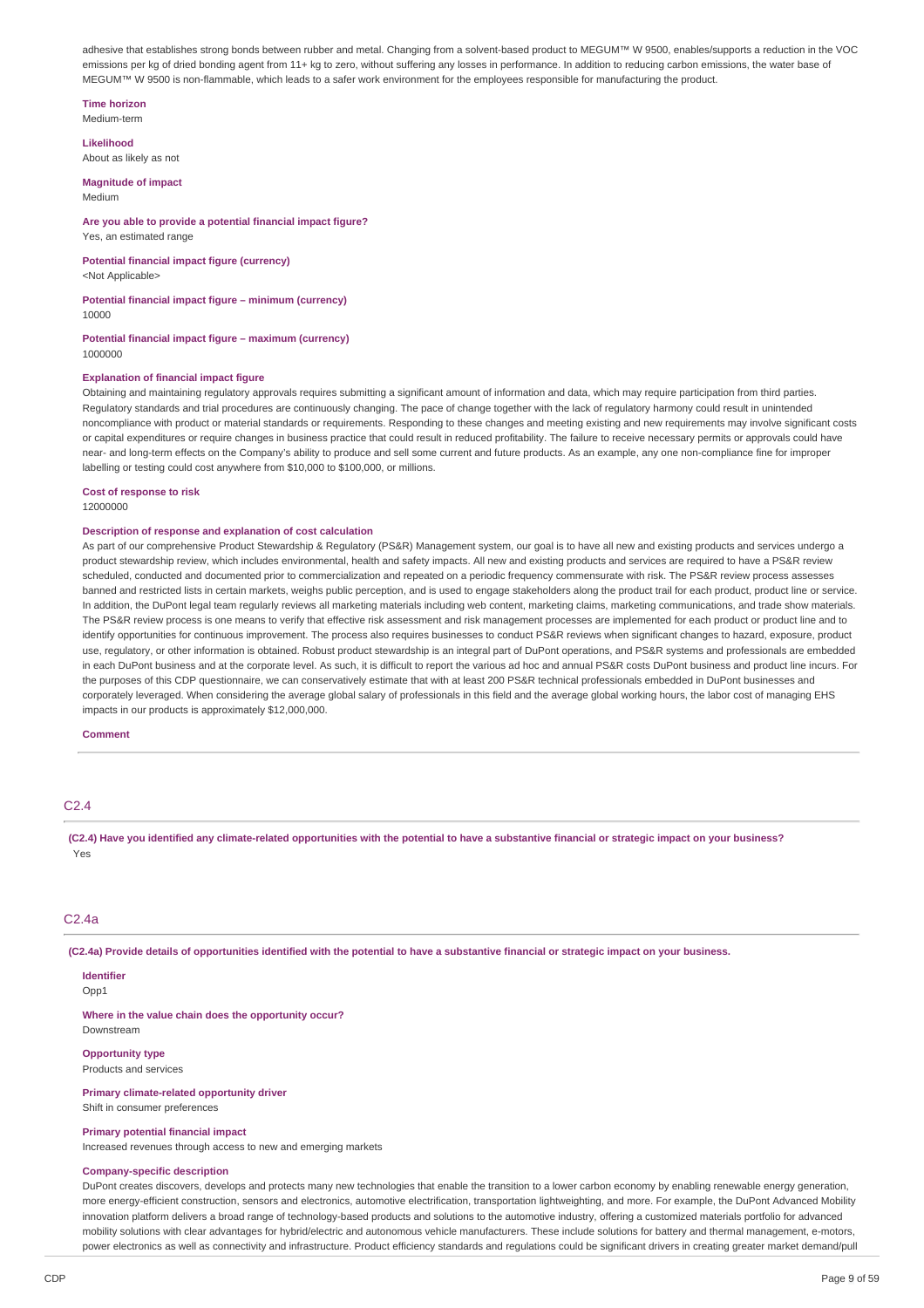for products that are more efficient than the current incumbent technology. There is a link between product efficiency regulations and standards and growth in sales for many of DuPont's businesses that have products that enable greater energy efficiency for our customers or the end consumer. New business opportunities and expanded markets could result from policies that put in place standards mandating greater efficiency. In many cases, DuPont is well positioned to provide customers with products that help them reduce their greenhouse gas footprint and/or improve energy efficiency. Many of the products in DuPont's innovation pipeline that will form the basis for the company's top line growth in future years offer energy efficiency and/or reduced greenhouse gas emissions benefits.

**Time horizon** Long-term

**Likelihood** More likely than not

**Magnitude of impact**

Medium-high

### **Are you able to provide a potential financial impact figure?** Yes, an estimated range

**Potential financial impact figure (currency)** <Not Applicable>

**Potential financial impact figure – minimum (currency)**

1000000

**Potential financial impact figure – maximum (currency)** 16000000000

## **Explanation of financial impact figure**

While estimating financial opportunities directly related to climate change is exceptionally difficult, we expect several of DuPont's core markets to grow at least in part due to demand for sustainable, low-carbon, or climate adaptive products. Estimates vary, but experienced market analysts predict that in 2020, the aggregate potential addressable market sizes for our entire automotive solutions portfolio, which includes opportunities for optimizing internal combustion and xEV engines, was \$16 billion.

# **Cost to realize opportunity**

100000

## **Strategy to realize opportunity and explanation of cost calculation**

DuPont engages directly and through industry associations to advocate for policies that would create more demand for products and processes that improve energy efficiency. For example, we joined the CEO Climate Dialogue, a group of U.S. and Global Fortune 500 corporations several leading environmental non-profit organizations who are committed to advancing climate action and durable federal climate policy in the U.S. Congress. The goal of the group is to urge the President and Congress to enact a market-based approach to climate change in accordance with a set of six Guiding Principles for climate legislation. The costs associated with advocating for policies that would enable increased energy efficiency are part of broader budgets for the DuPont businesses and government/regulatory affairs and it is difficult to determine specific costs associated with relevant advocacy. However, many of these initiatives and associations—The American Chemistry Council; various Chambers of Commerce, including Chambers of Commerce Climate Change Task Force; ePure; the EU Battery Alliance; the Alliance to Save Energy, etc.—have membership dues and other costs associated with them. For instance, our annual financial commitment to the CEO Climate Dialogue is \$20,000. Of all the various memberships we hold, some organizations engage in GHG/energy efficiency/climate advocacy as a part of their overall advocacy activities. We can estimate that the climate piece alone would be roughly \$100,000 annually. See section 12 for more information on our advocacy around climate change.

## **Comment**

**Identifier**

Opp2

# **Where in the value chain does the opportunity occur?**

Downstream

**Opportunity type** Products and services

**Primary climate-related opportunity driver**

Development and/or expansion of low emission goods and services

# **Primary potential financial impact**

Increased revenues resulting from increased demand for products and services

## **Company-specific description**

Despite global efforts to mitigate and reduce greenhouse gas emissions, there is likely to be a need for technology that enables climate adaptation and mitigation of effects resulting from climate change. This is part of how DuPont considers future product opportunities. Climate scientists and climate models have identified a wide range of potential physical risks associated with climate change. In general, one could expect to see increased demand for products that DuPont provides that could help with various aspects of adaptation including the effects of more extreme weather events. For instance, the Intergovernmental Panel on Climate Change describes potential risks that include changes in precipitation patterns, changes in frequency of extreme weather events and reduced freshwater supply. Some examples of our climate adaptation and mitigation products are DuPont™ Styrofoam® Brand Insulation, DuPont™ Tyvek® HomeWrap®, Thermax™, Froth-Pak™, and DuPont™ Great Stuff® Insulating Foam Sealant, which help deliver high-performance thermal, air and water management solutions for building envelopes that enable building energy efficiency and improved weatherization that can help customers' ability to adapt to the physical impacts associated with climate change. Additionally, DuPont's FILMTEC™ reverse osmosis membranes to treat and transform wastewater into over 100 million gallons of water every day for industrial and municipal use. This technology has lowered the energy required to treat the same amount of water by 13 percent and increased water security for drought-prone areas that may be negatively impacted by an increase in storms.

**Time horizon** Long-term

**Likelihood**

Very likely

**Magnitude of impact** Medium

**Are you able to provide a potential financial impact figure?** Yes, an estimated range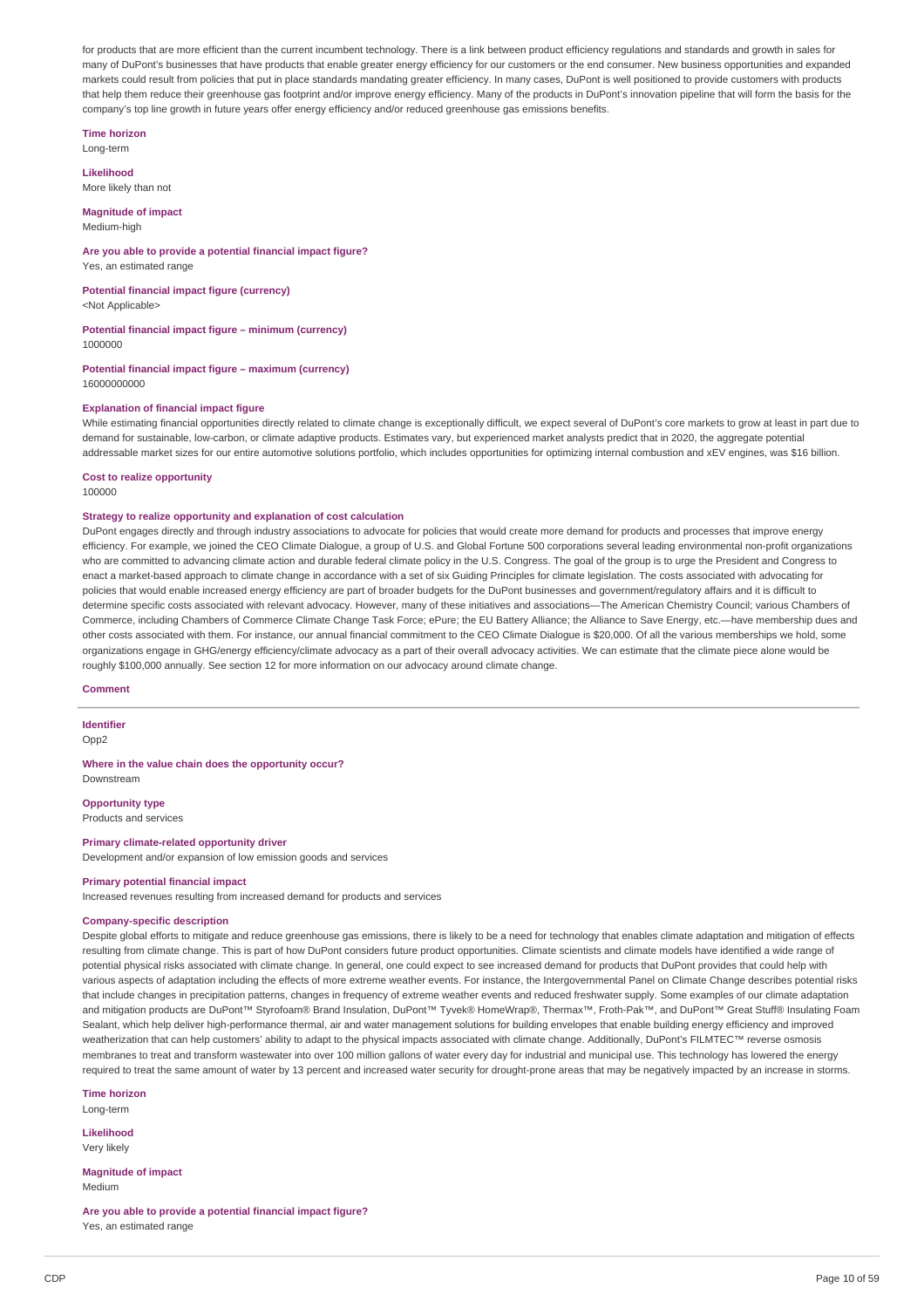# **Potential financial impact figure (currency)**

<Not Applicable>

## **Potential financial impact figure – minimum (currency)** 1000000

### **Potential financial impact figure – maximum (currency)** 15200000000

### **Explanation of financial impact figure**

While estimating financial opportunities directly related to climate change is exceptionally difficult, we expect several of DuPont's core markets to grow at least in part due to demand for sustainable, low carbon, or climate adaptive products such as our water filtration and purification products and our solutions for construction efficiency (building thermal management, weatherization, air-sealing, solid surfaces and materials, etc.). products. In 2020, the aggregate potential addressable market sizes for our Water Solutions portfolio was approximately \$13 billion, according to external analyses. The 2020 addressable market size for our Sustainable & Productive Construction platform, which focuses on building envelop projects, was \$2.2 billion.

#### **Cost to realize opportunity**

625000000

### **Strategy to realize opportunity and explanation of cost calculation**

We invest significantly in research and development (R&D) to ensure we can meet the sustainable development demands of a growing population and changing climate by innovating solutions for sustainable mobility, construction, energy and more. Each year, we bring new products to market that help address these and other societal challenges. DuPont's research and development expense was \$625 million for the year ended December 31, 2020 on a recast basis.

#### **Comment**

**Identifier**

Opp3

### **Where in the value chain does the opportunity occur?** Direct operations

**Opportunity type**

# Resource efficiency

**Primary climate-related opportunity driver** Use of more efficient production and distribution processes

**Primary potential financial impact** Reduced indirect (operating) costs

## **Company-specific description**

DuPont's corporate energy efficiency and energy-related greenhouse gas emissions reduction strategy is managed through our Bold Energy Plan. We see the Bold Energy Plan as both a risk and opportunity management exercise, because we prioritize projects with an ROI that improves upon the current state, allowing annual monetary savings that far outweigh our initial investments, granting us financial opportunity to lower our operational expenses and possibly divert those funds to other projects. The emissions and energy reduction initiatives also reduce our regulatory and operational risk by ensuring that we are keeping pace with increasingly stringent regulations around emissions. We have a database that tracks plant performance toward annual energy targets.

### **Time horizon**

Medium-term

**Likelihood** Very likely

# **Magnitude of impact**

Medium

**Are you able to provide a potential financial impact figure?** Yes, an estimated range

### **Potential financial impact figure (currency)** <Not Applicable>

#### **Potential financial impact figure – minimum (currency)** 20200000

**Potential financial impact figure – maximum (currency)** 121200000

### **Explanation of financial impact figure**

In 2020, we implemented more than 100 Bold Energy Plan projects. Costs of executing the Bold Energy Plan vary annually depending on the number and type of projects implemented. Those projects are estimated to yield annual monetary savings of more than \$4.04 million over a lifetime of 5-30+ years, with an average payback period of one to five years. The cost estimate shown above depicts a realization of \$4.04 million in annual savings for 5-30 years. Annual savings compound as project implementations continue, so this estimate may be lower than actual financial benefits.

**Cost to realize opportunity** 3820000

### **Strategy to realize opportunity and explanation of cost calculation**

The company looks for opportunities to make its overall portfolio less energy- and emissions-intensive, and weighs energy use when investments or divestitures are considered. We are also currently examining the feasibility and scope of a potential long-term VPPA deal that would help us increase our renewable energy procurement, which will contribute to stabilizing our energy costs. DuPont's primary corporate energy efficiency strategy is managed through our Bold Energy Plan. We have an online database that tracks plant performance toward annual energy and financial optimization targets. We see the Bold Energy Plan as both a risk and opportunity management exercise, because we prioritize projects with an ROI that improves upon the current state, allowing annual monetary savings that far outweigh our initial investments, granting us financial opportunity to lower our operational expenses and possibly divert those funds to other projects. The emissions and energy reduction initiatives also reduce our regulatory and operational risk by ensuring that we are keeping pace with increasingly stringent regulations around emissions. Costs of executing the Bold Energy Plan vary annually depending on the number and type of projects implemented. In 2020, we invested approximately \$3.82 million in the 100+ Bold Energy Projects implemented.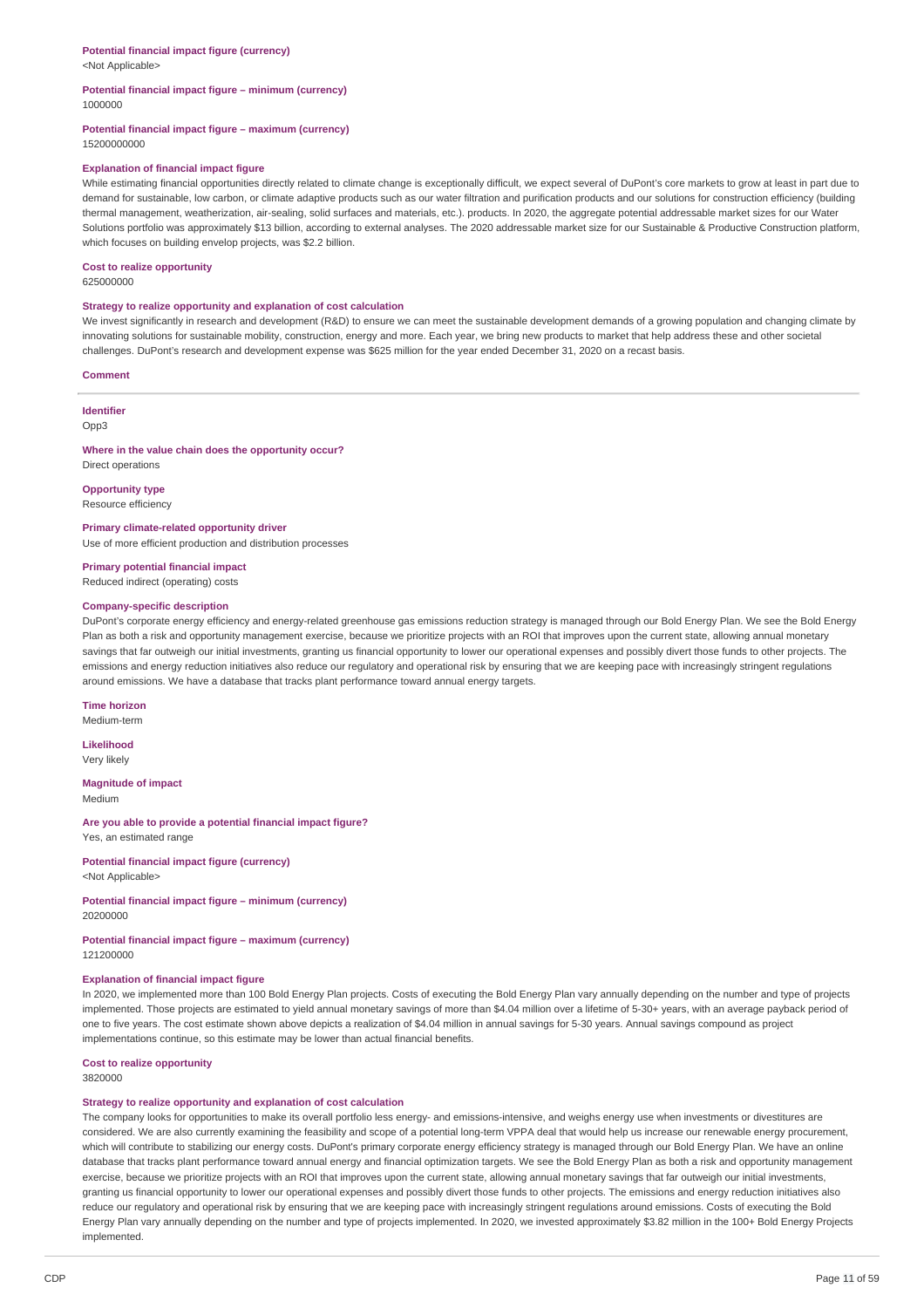# C3. Business Strategy

# C3.1

**(C3.1) Have climate-related risks and opportunities influenced your organization's strategy and/or financial planning?** Yes, and we have developed a low-carbon transition plan

# C3.1a

(C3.1a) Is your organization's low-carbon transition plan a scheduled resolution item at Annual General Meetings (AGMs)?

|     | Is your low-carbon transition plan a scheduled resolution item at AGMs?                     | .ommen |
|-----|---------------------------------------------------------------------------------------------|--------|
| Row | No, and we do not intend it to become a scheduled resolution item within the next two vears |        |

# C3.2

**(C3.2) Does your organization use climate-related scenario analysis to inform its strategy?** Yes, qualitative, but we plan to add quantitative in the next two years

# C3.2a

**(C3.2a) Provide details of your organization's use of climate-related scenario analysis.**

| Climate-<br><b>related</b><br>scenarios<br>and models<br>applied                                                                                                                                                          | <b>Details</b>                                                                                                                                                                                                                                                                                                                                                                                                                                                                                                                                                                                                                                                                                                                                                                                                                                                                                                                                                                                                                                                                                                                                                                                                                                                                                                                                                                                                                                                                                                                                                                                                                                                                                                                                                                                                                                                                                                                                                                                                                                                                                                                                                                                                                                                                                                                                                                                                                                                                                                                               |
|---------------------------------------------------------------------------------------------------------------------------------------------------------------------------------------------------------------------------|----------------------------------------------------------------------------------------------------------------------------------------------------------------------------------------------------------------------------------------------------------------------------------------------------------------------------------------------------------------------------------------------------------------------------------------------------------------------------------------------------------------------------------------------------------------------------------------------------------------------------------------------------------------------------------------------------------------------------------------------------------------------------------------------------------------------------------------------------------------------------------------------------------------------------------------------------------------------------------------------------------------------------------------------------------------------------------------------------------------------------------------------------------------------------------------------------------------------------------------------------------------------------------------------------------------------------------------------------------------------------------------------------------------------------------------------------------------------------------------------------------------------------------------------------------------------------------------------------------------------------------------------------------------------------------------------------------------------------------------------------------------------------------------------------------------------------------------------------------------------------------------------------------------------------------------------------------------------------------------------------------------------------------------------------------------------------------------------------------------------------------------------------------------------------------------------------------------------------------------------------------------------------------------------------------------------------------------------------------------------------------------------------------------------------------------------------------------------------------------------------------------------------------------------|
| Other,<br>please<br>specify<br>(Enterprise<br>Risk<br>Management<br>scenario<br>analysis in<br>line with the<br><b>COSO</b><br>Enterprise<br><b>Risk</b><br>Framework<br>and ISO<br>31000 Risk<br>Management<br>Standard) | In 2020, DuPont management refreshed our enterprise risk management (ERM) process, including performing a maturity assessment on the current state and desired future state, formalizing an<br>internal governance structure to oversee the annual re-assessment and re-prioritization of enterprise level risks and creating consistent framework, policies, and procedures for identifying and<br>assessing enterprise level risks. An ERM working team, chaired by the Chief Audit Executive, was established to report periodically to Senior Leadership and the Board of Directors. The ERM team<br>interviewed leaders from all businesses and functions to identify, assess, and prioritize the top risks to the Company. We then quantified those risks by creating and analyzing risk scenarios and the<br>financial risk exposure associated with each scenario. Each top risk was assessed on impact, likelihood, perceived preparedness, among other factors such as short-, med-, and long-term time<br>horizons, in line with the appropriate time horizons for the operations, market analyses, legislation, etc., that correspond with the top risks. One of the top risks identified was business continuity, and<br>a risk scenario we examine for business continuity includes climate change impacts to our operations. The Company's profitability and margin growth will depend in part on the Company's ability to<br>maintain a streamlined operating model and drive sustainable improvements, through actions and projects, such as consolidation of manufacturing facilities, transitions to cost-competitive regions<br>and product line rationalizations. Identifying this climate-related risk has influenced the way we assess and monitor the design and operating effectiveness of our existing operational controls<br>framework and the mitigating actions we have in place, and has highlighted potential enhancements to reduce environmental threats to our operations and supply chain, in ways that increase<br>opportunities to support the Company's overall strategic objectives. An example of how this scenario has impacted our business is our decision to conduct a formal COSO ESG Risk Assessment<br>Workshop with internal stakeholders across all of our business units and relevant function in 2021. The results of this workshop will be integrated into our overarching corporate ERM process,<br>Management including consideration of and expected action on TCFD recommendations. |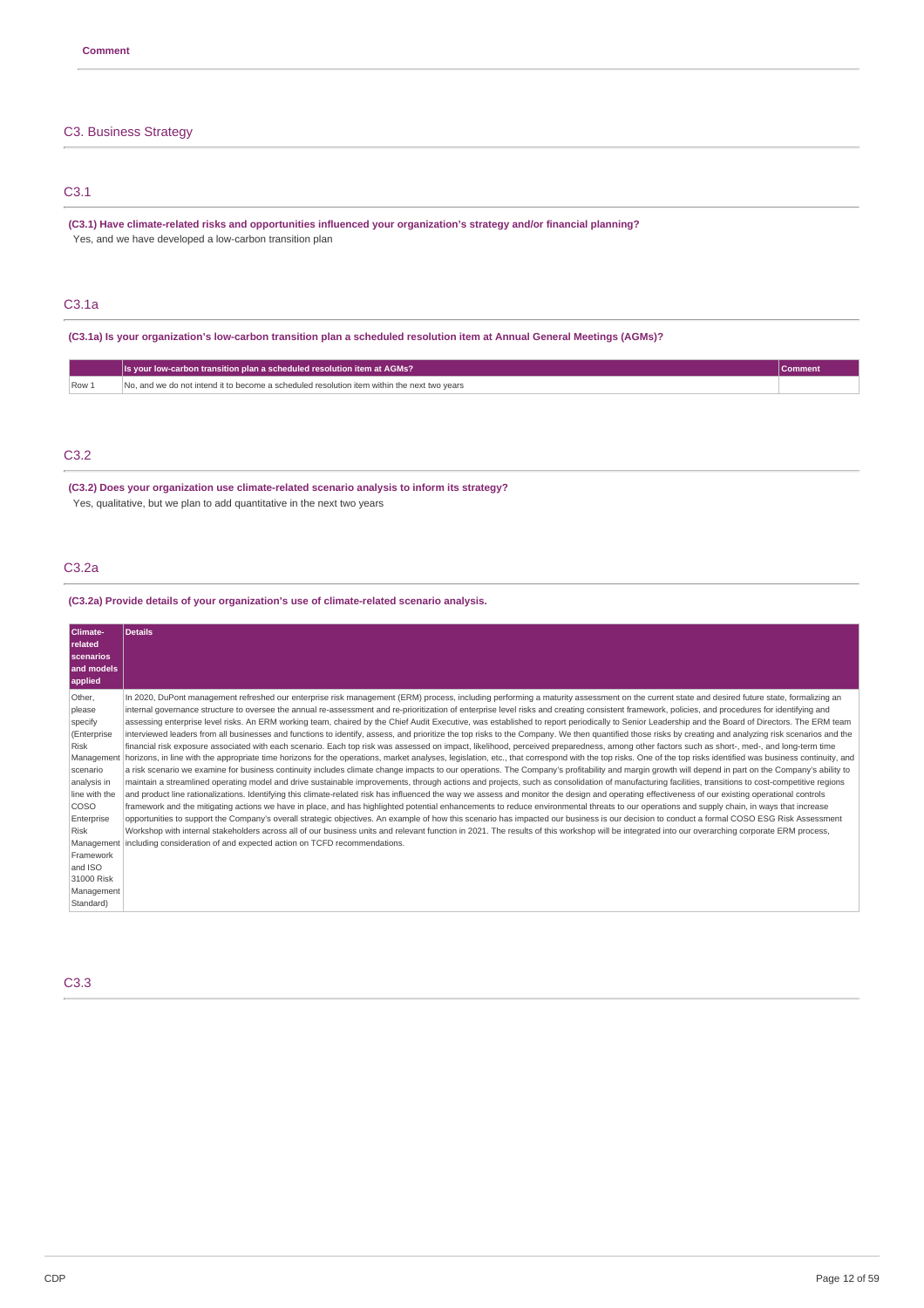### **(C3.3) Describe where and how climate-related risks and opportunities have influenced your strategy.**

|                                             | related risks<br>and<br>opportunities<br><b>influenced</b><br>your strategy<br>in this area? | Have climate-Description of influence                                                                                                                                                                                                                                                                                                                                                                                                                                                                                                                                                                                                                                                                                                                                                                                                                                                                                                                                                                                                                                                                                                                                      |
|---------------------------------------------|----------------------------------------------------------------------------------------------|----------------------------------------------------------------------------------------------------------------------------------------------------------------------------------------------------------------------------------------------------------------------------------------------------------------------------------------------------------------------------------------------------------------------------------------------------------------------------------------------------------------------------------------------------------------------------------------------------------------------------------------------------------------------------------------------------------------------------------------------------------------------------------------------------------------------------------------------------------------------------------------------------------------------------------------------------------------------------------------------------------------------------------------------------------------------------------------------------------------------------------------------------------------------------|
| Products<br>and<br>services                 | Yes                                                                                          | In general, one could expect to see increased demand for products that DuPont provides that could help with various aspects of climate change, including demand from customers and<br>consumers for products made from or that make use of renewable materials. On at least an annual business, each DuPont business unit conducts its own analysis of short- and med-<br>term business- and market-specific sustainability risks and opportunities, and assesses associated actions required to manage those risks and opportunities. This process has revealed<br>new market opportunities and product applications. Ex: Many DuPont solutions enable low-carbon alternatives to existing products, such as our DuPont Artistri® pigment inkjet and dye<br>sublimation inks that can reduce the total carbon footprint of textile printing by 40% at scale, our low-VOC water-based MEGUM™ W 9500 industrial adhesives, and our low-global<br>warming potential (GWP) Styrofoam™ Brand Insulation products that deliver reduced embodied carbon while enabling reductions in operational carbon.                                                                         |
| Supply<br>chain<br>and/or<br>value<br>chain | Yes                                                                                          | To address this risk/opportunity, we seek to have many sources of supply for key raw materials in order to avoid significant dependence on any one or a few suppliers, and where the<br>supply market for key raw materials is concentrated, we take additional steps to manage exposure to supply chain risk and price fluctuations through, among other things, negotiated<br>long-term contracts some which include minimum purchase obligations. Ex: We are currently working with Schneider Electric to secure a long-term VPPA deal that would help us<br>increase our renewable energy procurement, which will contribute to stabilizing our energy costs. (See C2.1 for definition of "long-term")                                                                                                                                                                                                                                                                                                                                                                                                                                                                 |
| Investment Yes<br>in R&D                    |                                                                                              | Many of our products in areas DuPont is prioritizing from an R&D standpoint advance the UN Sustainability Goals, which includes climate change (Goal 7, Goal 13). We invest<br>significantly in R&D to ensure we can meet the sustainable development demands of a growing population and changing climate by innovating solutions for sustainable mobility,<br>construction, water security and more. From that standpoint, DuPont has put a significant portion of R&D effort into areas that mesh market value and sustainable development. Ex: The<br>DuPont Advanced Mobility innovation platform delivers a broad range of technology-based products and solutions to the automotive industry, offering a customized materials portfolio<br>for advanced mobility solutions with clear advantages for hybrid/electric and autonomous vehicle manufacturers. These include solutions for battery and thermal management, e-motors,<br>power electronics as well as connectivity and infrastructure.                                                                                                                                                                   |
| Operations Yes                              |                                                                                              | DuPont's primary corporate energy efficiency strategy is managed through our Bold Energy Plan. We examine projects with a med- to long-term lifetime with a short-term payback<br>period. We have an online database that tracks plant performance toward annual energy and financial optimization targets. We view the Bold Energy Plan as a strategic exercise<br>because we prioritize projects that create an ROI that improves upon the current state, allowing annual monetary savings that far outweigh our initial investments, granting us financial<br>opportunity to lower our operational expenses and possibly divert those funds to other projects. We also engage in capital improvement projects that reduce our climate impacts. Ex: We<br>worked with our customer to convert the fuel for the on-site cogeneration facility for one of our largest manufacturing plants (Spruance in Richmond, Virginia, U.S.A) from coal to natural<br>gas, to produce steam and electricity more efficiently with fewer GHG emissions. This conversion is expected to reduce our emissions by more than 100,000 MTCO2e annually<br>assuming same level of operations. |

# C3.4

### **(C3.4) Describe where and how climate-related risks and opportunities have influenced your financial planning.**

| Financial          | Description of influence                                                                                                                                                                                                  |
|--------------------|---------------------------------------------------------------------------------------------------------------------------------------------------------------------------------------------------------------------------|
| planning           |                                                                                                                                                                                                                           |
| lelements          |                                                                                                                                                                                                                           |
| that have          |                                                                                                                                                                                                                           |
| <b>Ibeen</b>       |                                                                                                                                                                                                                           |
| <b>linfluenced</b> |                                                                                                                                                                                                                           |
|                    | Row   Indirect costs   We integrated climate risks related to indirect (operational) costs into our financial planning. To address this risk/opportunity, we seek to have many sources of supply for key raw materials in |
|                    | order to avoid significant dependence on any one or a few suppliers, and where the supply market for key raw materials is concentrated, we take additional steps to manage exposure to                                    |
|                    | supply chain risk and price fluctuations through, among other things, negotiated long-term contracts some which include minimum purchase obligations. Ex: We are currently working with                                   |
|                    | Schneider Electric to secure a long-term VPPA deal that would help us increase our renewable energy procurement, which will contribute to stabilizing our energy costs. (See C2.1 for definition                          |
|                    | of "long-term")                                                                                                                                                                                                           |

# C3.4a

### (C3.4a) Provide any additional information on how climate-related risks and opportunities have influenced your strategy and financial planning (optional).

On at least an annual business, each DuPont business unit conducts its own analysis of business- and market-specific sustainability risks and opportunities, and assesses associated actions required to manage those risks and opportunities. DuPont's primary corporate energy efficiency strategy is managed through our Bold Energy Plan. We examine projects with a med- to long-term lifetime with a short-term payback period. We have an online database that tracks plant performance toward annual energy and financial optimization targets. In 2020, we invested approximately \$3.82 million in the 100+ Bold Energy Projects implemented. Those projects are estimated to yield annual monetary savings of more than \$4.04 million over a lifetime of 5-30+ years, with an average payback period of one to five years.

# C4. Targets and performance

# C4.1

**(C4.1) Did you have an emissions target that was active in the reporting year?** Absolute target

# C4.1a

**(C4.1a) Provide details of your absolute emissions target(s) and progress made against those targets.**

### **Target reference number**

Abs 1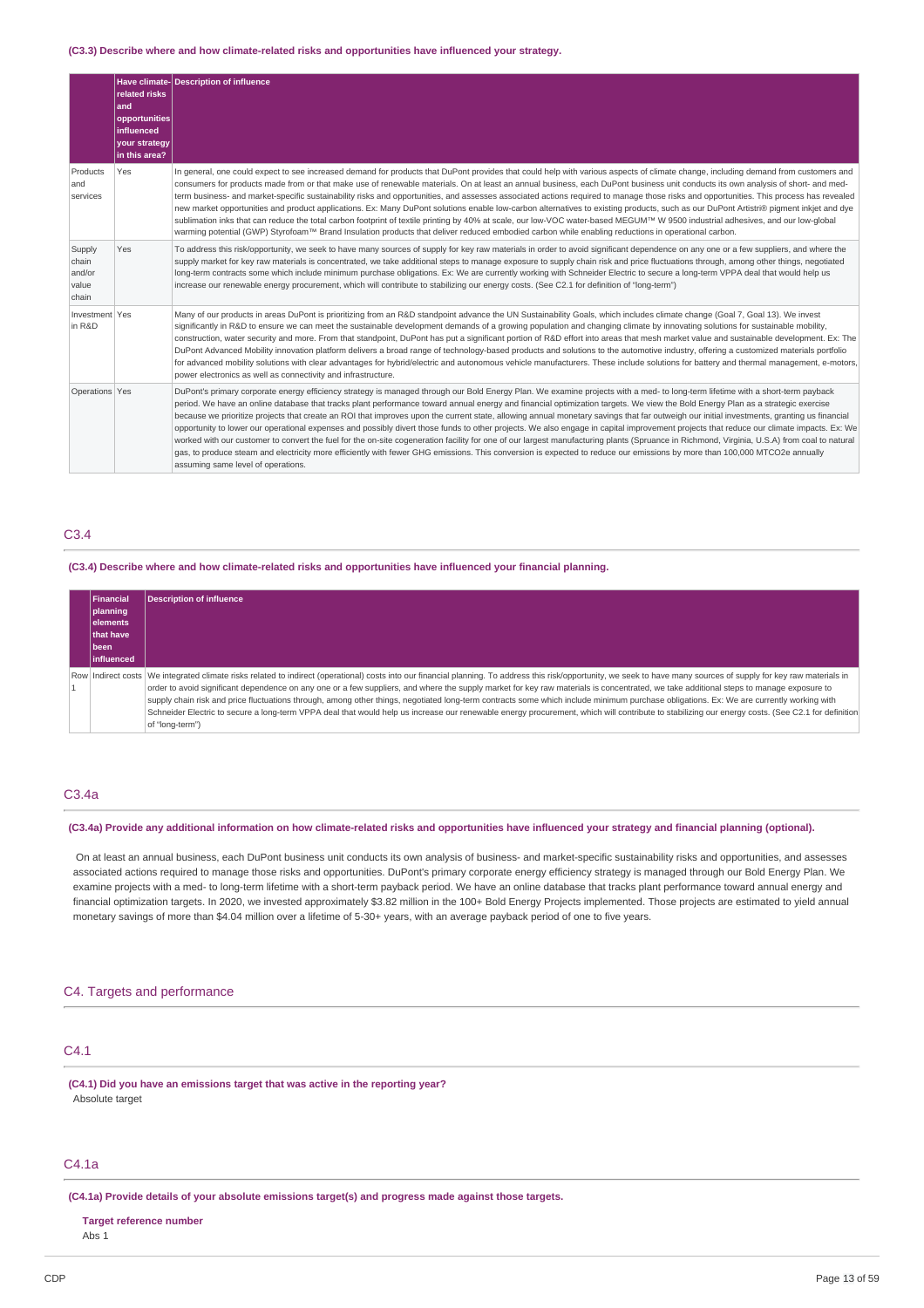**Year target was set** 2019

**Target coverage** Company-wide

**Scope(s) (or Scope 3 category)** Scope 1+2 (market-based)

*Scope 3, category 3*

**Base year**  $2019$ 

**Covered emissions in base year (metric tons CO2e)** 5402554

Covered emissions in base year as % of total base year emissions in selected Scope(s) (or Scope 3 category) 100

**Target year** 2030

**Targeted reduction from base year (%)** 30

**Covered emissions in target year (metric tons CO2e) [auto-calculated]** 3781787.8

**Covered emissions in reporting year (metric tons CO2e)** 5031683

**% of target achieved [auto-calculated]** 22.8824490540338

**Target status in reporting year** Underway

**Is this a science-based target?**

Yes, we consider this a science-based target, but it has not been approved by the Science-Based Targets initiative

**Target ambition**

2°C aligned

## **Please explain (including target coverage)**

Addressing climate change, and the greenhouse gas (GHG) emissions that contribute to it, requires urgent action and long-term commitments by every segment of society. With this commitment, we will act to drive down our GHG emissions at a pace that is aligned with climate science. We will procure our electricity from more renewable sources, ramp up our work on energy efficiency projects that deliver the most value and advocate for consistent, predictable policy and regulatory environments that foster innovation, investment and economic growth. We have committed to reduce our greenhouse Gas (GHGs) emissions 30% including sourcing 60% of electricity from renewable energy. Our emissions target covers all Scope 1 and Scope 2 greenhouse gas emissions. In the future we may consider market-based Scope 2 emissions in addition to/instead of location-based Scope 2 emissions covered in this target. The impact of climate change is widespread across both human populations and natural ecosystems. Our Acting on Climate ambitions align with international efforts to keep global temperature rise for this century well below 2 degrees Celsius.

**Target reference number** Abs 2 **Year target was set** 2019 **Target coverage** Company-wide **Scope(s) (or Scope 3 category)** Scope 1+2 (market-based) **Base year** 2019 **Covered emissions in base year (metric tons CO2e)** 5402554 Covered emissions in base year as % of total base year emissions in selected Scope(s) (or Scope 3 category) 100 **Target year** 2050 **Targeted reduction from base year (%)** 100 **Covered emissions in target year (metric tons CO2e) [auto-calculated]** 0 **Covered emissions in reporting year (metric tons CO2e)** 5031683 **% of target achieved [auto-calculated]** 6.86473471621015

**Target status in reporting year** Underway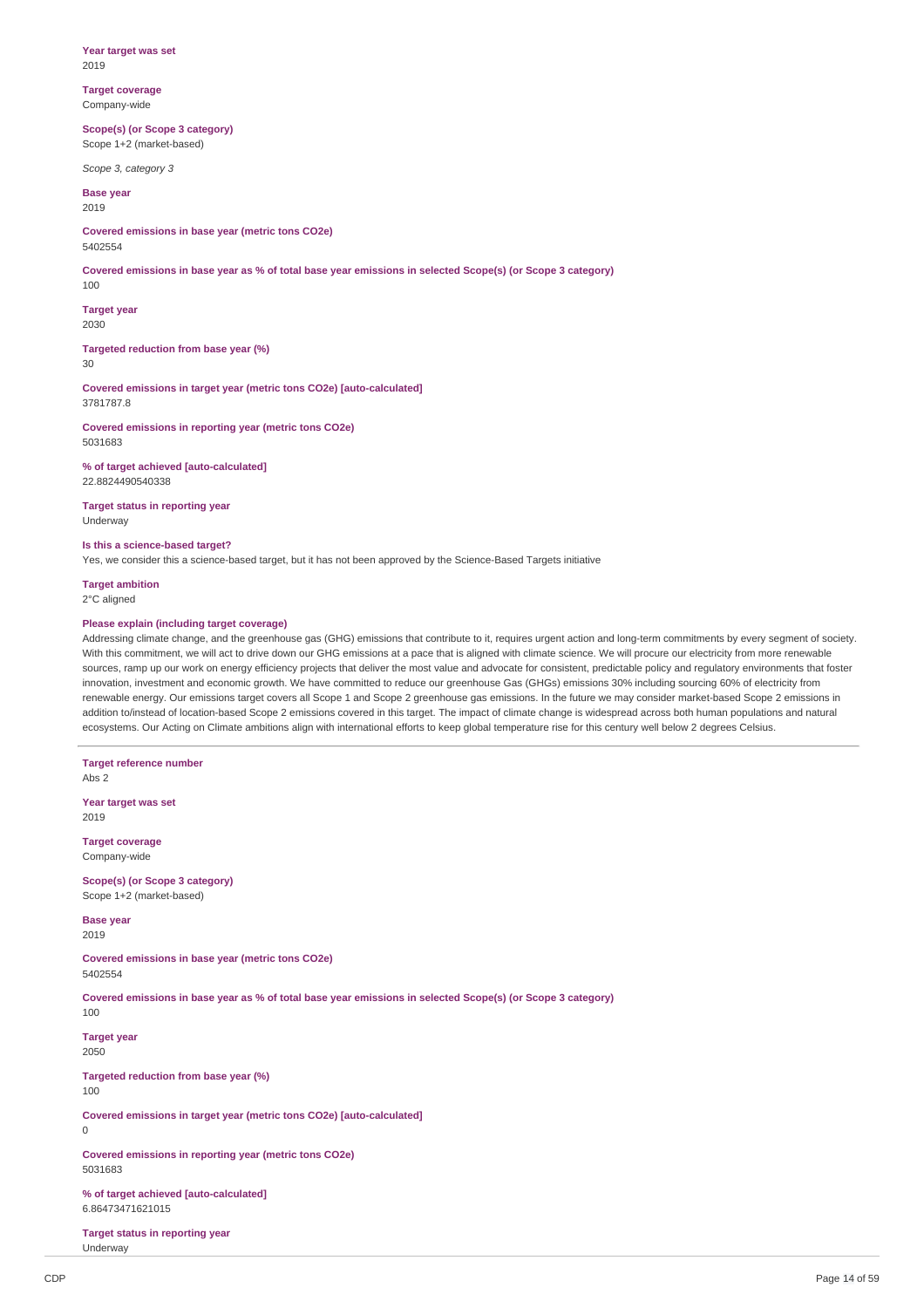### **Is this a science-based target?**

Yes, we consider this a science-based target, but it has not been approved by the Science-Based Targets initiative

# **Target ambition**

1.5°C aligned

### **Please explain (including target coverage)**

We have committed to delivering carbon neutral operations by 2050. Our emissions target covers all Scope 1 and Scope 2 greenhouse gas emissions. In the future we may consider market-based Scope 2 emissions in addition to/instead of location-based Scope 2 emissions covered in this target. The impact of climate change is widespread across both human populations and natural ecosystems. Addressing climate change, and the greenhouse gas (GHG) emissions that contribute to it, requires urgent action and long-term commitments by every segment of society. With this commitment, we will act to drive down our GHG emissions at a pace that is aligned with climate science. We will procure our electricity from more renewable sources, ramp up our work on energy efficiency projects that deliver the most value and advocate for consistent, predictable policy and regulatory environments that foster innovation, investment and economic growth. We have committed to delivering carbon neutral operations by 2050. Our carbon neutrality ambitions align with international efforts to keep global temperature rise for this century at 1.5 degrees Celsius.

# C4.2

**(C4.2) Did you have any other climate-related targets that were active in the reporting year?** Target(s) to increase low-carbon energy consumption or production Net-zero target(s)

C4.2a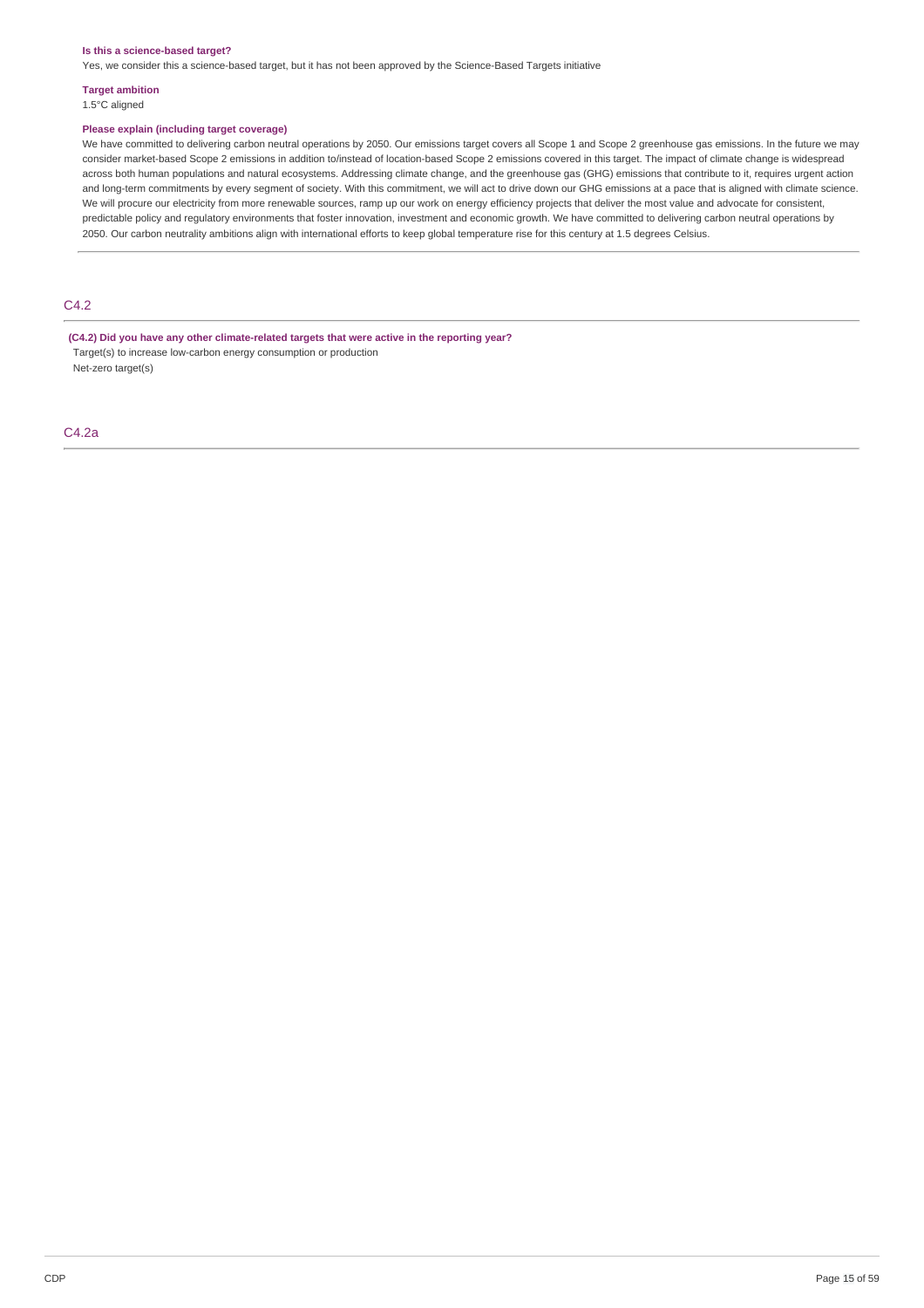**(C4.2a) Provide details of your target(s) to increase low-carbon energy consumption or production.**

**Target reference number** Low 1

**Year target was set** 2019

**Target coverage** Company-wide

**Target type: absolute or intensity** Absolute

**Target type: energy carrier** Electricity

**Target type: activity** Consumption

**Target type: energy source** Renewable energy source(s) only

**Metric (target numerator if reporting an intensity target)** Percentage

**Target denominator (intensity targets only)** <Not Applicable>

**Base year** 2019

**Figure or percentage in base year** 4.99

**Target year** 2030

**Figure or percentage in target year**  $60$ 

**Figure or percentage in reporting year** 20.38

**% of target achieved [auto-calculated]** 27.976731503363

**Target status in reporting year** Underway

**Is this target part of an emissions target?** Yes, Abs 1 directly, and Abs 2 indirectly.

**Is this target part of an overarching initiative?** No, it's not part of an overarching initiative

## **Please explain (including target coverage)**

We have committed to reduce our greenhouse Gas (GHGs) emissions 30% (Abs 1) including sourcing 60% of electricity from renewable energy, and to carbon neutrality by 2050 (Abs 2). Our emissions target covers all greenhouse gas emissions. The impact of climate change is widespread across both human populations and natural ecosystems. Addressing climate change, and the greenhouse gas (GHG) emissions that contribute to it, requires urgent action and long-term commitments by every segment of society. With this commitment, we will act to drive down our GHG emissions at a pace that is aligned with climate science. We will procure our electricity from more renewable sources, ramp up our work on energy efficiency projects that deliver the most value and advocate for consistent, predictable policy and regulatory environments that foster innovation, investment and economic growth. DuPont businesses retroactively retired RECs from 2019, which resulted in a re-statement of our 2019 renewable electricity consumption t 4.99% renewable electricity consumption vs 2.9% as previously stated. Our commitment to procure 60% renewable electricity by 2030 aligns with RE100 Commitment requirements. DuPont is currently evaluating officially signing on to the RE100 initiative.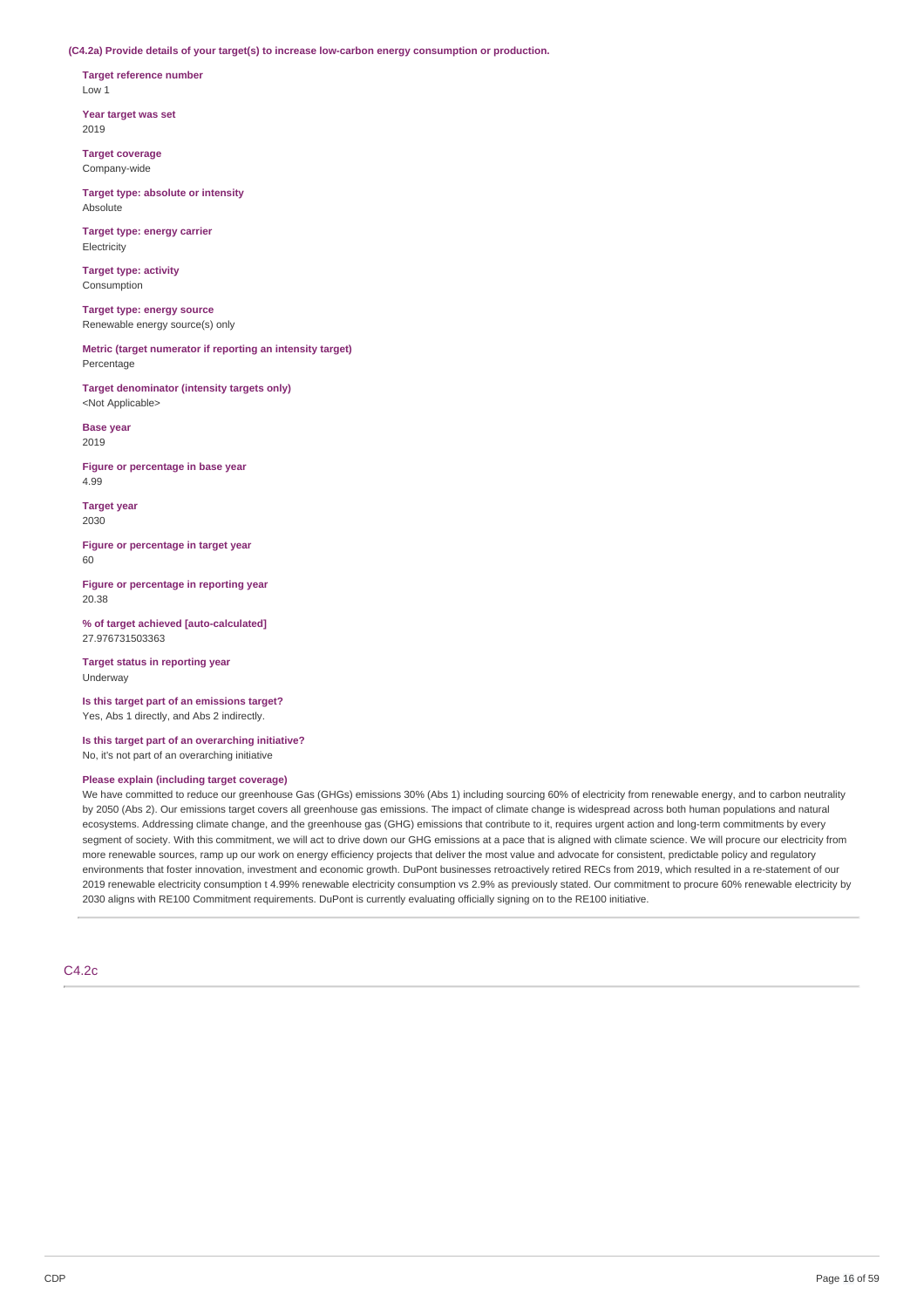### **(C4.2c) Provide details of your net-zero target(s).**

**Target reference number** NZ1

**Target coverage**

Company-wide

## **Absolute/intensity emission target(s) linked to this net-zero target**

Abs2

**Target year for achieving net zero** 2050

### **Is this a science-based target?**

Yes, but we have not committed to seek validation of this target by the Science Based Targets initiative in the next 2 years

### **Please explain (including target coverage)**

We have committed to delivering carbon neutral operations by 2050. Our emissions target covers all Scope 1 and Scope 2 greenhouse gas emissions. In the future we may consider market-based Scope 2 emissions in addition to/instead of location-based Scope 2 emissions covered in this target. The impact of climate change is widespread across both human populations and natural ecosystems. Addressing climate change, and the greenhouse gas (GHG) emissions that contribute to it, requires urgent action and long-term commitments by every segment of society. With this commitment, we will act to drive down our GHG emissions at a pace that is aligned with climate science. We will procure our electricity from more renewable sources, ramp up our work on energy efficiency projects that deliver the most value and advocate for consistent, predictable policy and regulatory environments that foster innovation, investment and economic growth. We have committed to delivering carbon neutral operations by 2050. Our carbon neutrality ambitions align with international efforts to keep global temperature rise for this century at 1.5 degrees Celsius.

## C4.3

### (C4.3) Did you have emissions reduction initiatives that were active within the reporting year? Note that this can include those in the planning and/or **implementation phases.**

Yes

## C4.3a

(C4.3a) Identify the total number of initiatives at each stage of development, and for those in the implementation stages, the estimated CO2e savings.

|                           | Number of initiatives | Total estimated annual CO2e savings in metric tonnes CO2e (only for rows marked *) |
|---------------------------|-----------------------|------------------------------------------------------------------------------------|
| Under investigation       | 65                    | 43175                                                                              |
| To be implemented*        |                       |                                                                                    |
| Implementation commenced* |                       |                                                                                    |
| Implemented*              | 102                   | 12645                                                                              |
| Not to be implemented     |                       |                                                                                    |

## C4.3b

**(C4.3b) Provide details on the initiatives implemented in the reporting year in the table below.**

## **Initiative category & Initiative type**

Energy efficiency in buildings Insulation

**Estimated annual CO2e savings (metric tonnes CO2e)** 459

# **Scope(s)**

Scope 1 Scope 3

## **Voluntary/Mandatory**

Voluntary

**Annual monetary savings (unit currency – as specified in C0.4)** 2200

**Investment required (unit currency – as specified in C0.4)** 300000

### **Payback period** 21-25 years

**Estimated lifetime of the initiative** 21-30 years

### **Comment**

Includes all insulation projects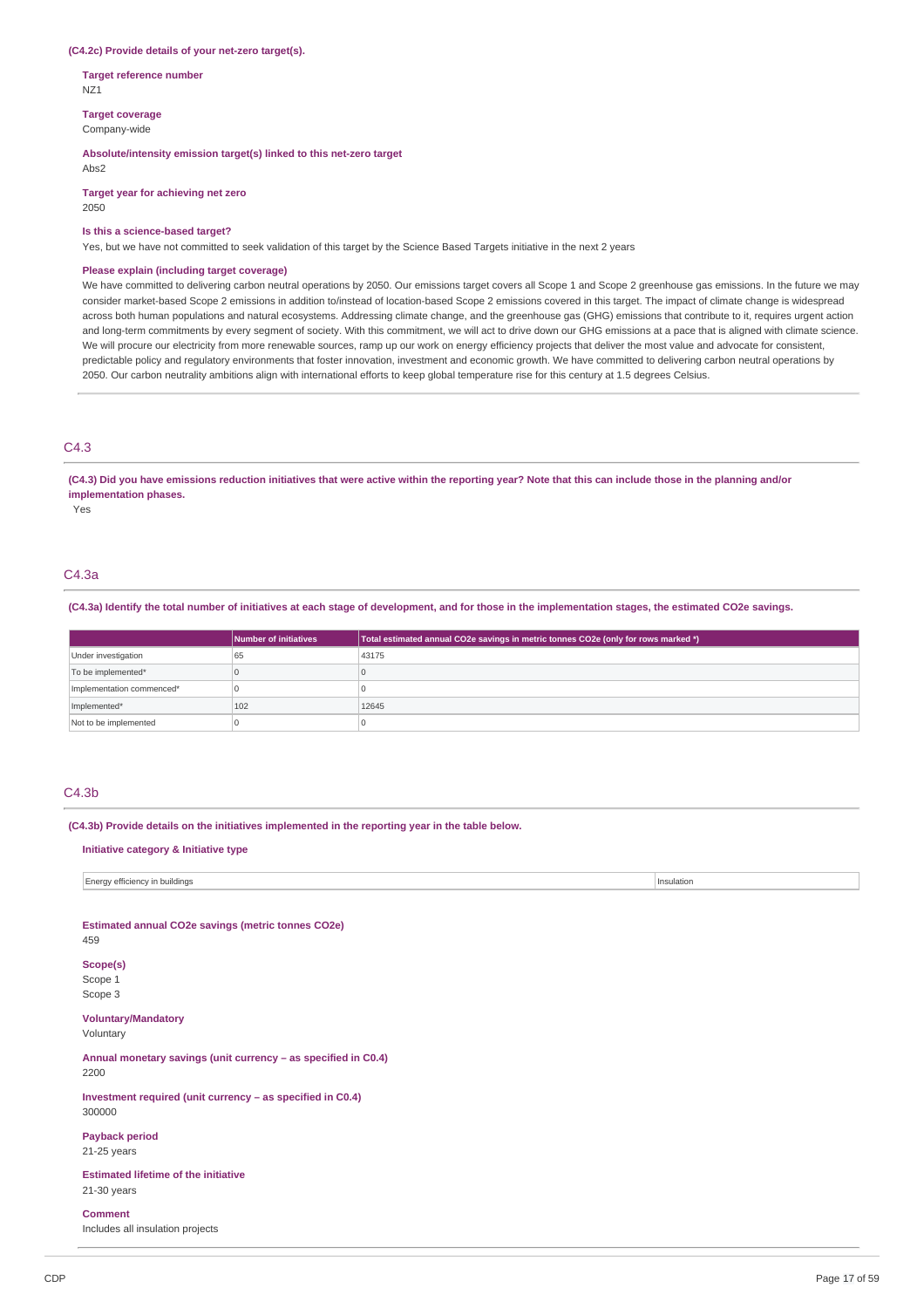| Energy efficiency in buildings                                           | Lighting                                         |  |  |
|--------------------------------------------------------------------------|--------------------------------------------------|--|--|
| Estimated annual CO2e savings (metric tonnes CO2e)<br>897                |                                                  |  |  |
| Scope(s)<br>Scope 2 (market-based)                                       |                                                  |  |  |
| <b>Voluntary/Mandatory</b><br>Voluntary                                  |                                                  |  |  |
| Annual monetary savings (unit currency - as specified in C0.4)<br>90000  |                                                  |  |  |
| Investment required (unit currency - as specified in C0.4)<br>68000      |                                                  |  |  |
| <b>Payback period</b><br><1 year                                         |                                                  |  |  |
| <b>Estimated lifetime of the initiative</b><br>3-5 years                 |                                                  |  |  |
| <b>Comment</b>                                                           |                                                  |  |  |
| Initiative category & Initiative type                                    |                                                  |  |  |
| Energy efficiency in buildings                                           | Heating, Ventilation and Air Conditioning (HVAC) |  |  |
| Estimated annual CO2e savings (metric tonnes CO2e)<br>2128               |                                                  |  |  |
| Scope(s)<br>Scope 2 (market-based)                                       |                                                  |  |  |
| <b>Voluntary/Mandatory</b><br>Voluntary                                  |                                                  |  |  |
| Annual monetary savings (unit currency - as specified in C0.4)<br>275000 |                                                  |  |  |
| Investment required (unit currency - as specified in C0.4)<br>40000      |                                                  |  |  |
| <b>Payback period</b><br><1 year                                         |                                                  |  |  |
| <b>Estimated lifetime of the initiative</b><br>6-10 years                |                                                  |  |  |
| <b>Comment</b>                                                           |                                                  |  |  |
| Initiative category & Initiative type                                    |                                                  |  |  |
| Energy efficiency in buildings                                           | Building Energy Management Systems (BEMS)        |  |  |
| Estimated annual CO2e savings (metric tonnes CO2e)<br>142                |                                                  |  |  |
| Scope(s)<br>Scope 2 (market-based)                                       |                                                  |  |  |
| <b>Voluntary/Mandatory</b><br>Voluntary                                  |                                                  |  |  |
| Annual monetary savings (unit currency - as specified in C0.4)<br>28000  |                                                  |  |  |
| Investment required (unit currency - as specified in C0.4)<br>0          |                                                  |  |  |
| <b>Payback period</b><br>No payback                                      |                                                  |  |  |
| <b>Estimated lifetime of the initiative</b><br>6-10 years                |                                                  |  |  |
| <b>Comment</b>                                                           |                                                  |  |  |
|                                                                          |                                                  |  |  |

**Initiative category & Initiative type**

Energy efficiency in production processes **Process** optimization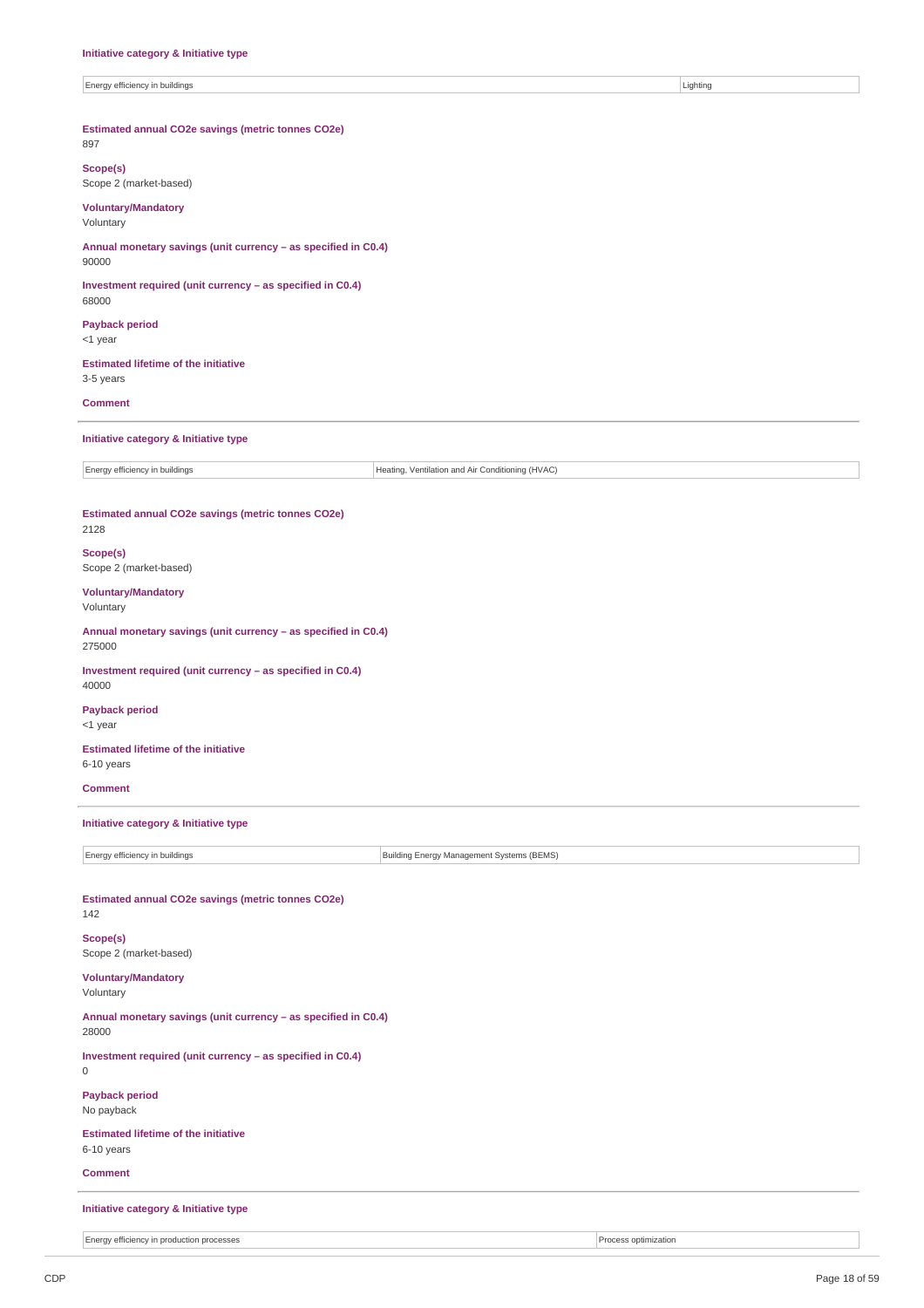**Estimated annual CO2e savings (metric tonnes CO2e)** 3932 **Scope(s)** Scope 2 (market-based) **Voluntary/Mandatory** Voluntary **Annual monetary savings (unit currency – as specified in C0.4)** 789000 **Investment required (unit currency – as specified in C0.4)** 251000 **Payback period** <1 year **Estimated lifetime of the initiative** 3-5 years **Comment Initiative category & Initiative type** Energy efficiency in production processes **Compressed air** compressed air compressed air **Estimated annual CO2e savings (metric tonnes CO2e)** 880 **Scope(s)** Scope 2 (market-based) **Voluntary/Mandatory** Voluntary **Annual monetary savings (unit currency – as specified in C0.4)** 207000 **Investment required (unit currency – as specified in C0.4)** 2400000 **Payback period** 11-15 years **Estimated lifetime of the initiative** 11-15 years **Comment Initiative category & Initiative type** Energy efficiency in production processes Motors and drives **Estimated annual CO2e savings (metric tonnes CO2e)** 595 **Scope(s)** Scope 2 (market-based) **Voluntary/Mandatory** Voluntary **Annual monetary savings (unit currency – as specified in C0.4)** 72000 **Investment required (unit currency – as specified in C0.4)** 100000 **Payback period** 1-3 years **Estimated lifetime of the initiative** 6-10 years **Comment Initiative category & Initiative type** Energy efficiency in production processes Waste heat recovery **Estimated annual CO2e savings (metric tonnes CO2e)**

771

**Scope(s)**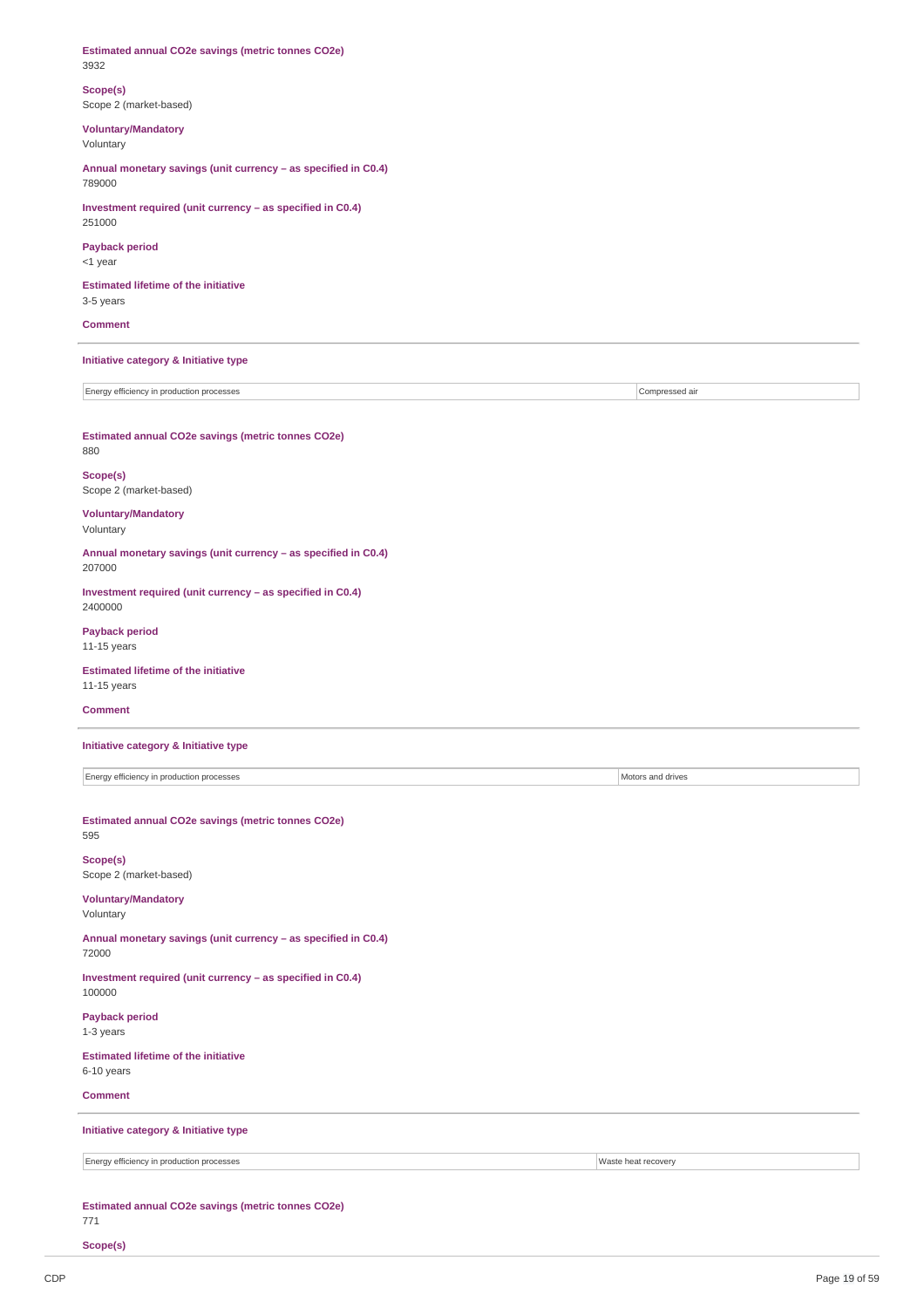| Scope 2 (market-based)                                                    |                               |                 |
|---------------------------------------------------------------------------|-------------------------------|-----------------|
| <b>Voluntary/Mandatory</b><br>Voluntary                                   |                               |                 |
| Annual monetary savings (unit currency - as specified in C0.4)<br>117000  |                               |                 |
| Investment required (unit currency - as specified in C0.4)<br>$\mathbb O$ |                               |                 |
| <b>Payback period</b><br>No payback                                       |                               |                 |
| <b>Estimated lifetime of the initiative</b><br>6-10 years                 |                               |                 |
| <b>Comment</b>                                                            |                               |                 |
| Initiative category & Initiative type                                     |                               |                 |
| Energy efficiency in production processes                                 |                               | Electrification |
| Estimated annual CO2e savings (metric tonnes CO2e)<br>197                 |                               |                 |
| Scope(s)<br>Scope 2 (market-based)                                        |                               |                 |
| <b>Voluntary/Mandatory</b><br>Voluntary                                   |                               |                 |
| Annual monetary savings (unit currency - as specified in C0.4)<br>36000   |                               |                 |
| Investment required (unit currency - as specified in C0.4)<br>500000      |                               |                 |
| <b>Payback period</b><br>11-15 years                                      |                               |                 |
| <b>Estimated lifetime of the initiative</b><br>6-10 years                 |                               |                 |
| <b>Comment</b>                                                            |                               |                 |
| Initiative category & Initiative type                                     |                               |                 |
| Energy efficiency in production processes                                 | Machine/equipment replacement |                 |
| Estimated annual CO2e savings (metric tonnes CO2e)<br>723                 |                               |                 |
| Scope(s)<br>Scope 2 (market-based)                                        |                               |                 |
| <b>Voluntary/Mandatory</b><br>Voluntary                                   |                               |                 |
| Annual monetary savings (unit currency - as specified in C0.4)<br>70000   |                               |                 |
| Investment required (unit currency - as specified in C0.4)<br>80000       |                               |                 |
| <b>Payback period</b><br>1-3 years                                        |                               |                 |
| <b>Estimated lifetime of the initiative</b><br>6-10 years                 |                               |                 |
| <b>Comment</b>                                                            |                               |                 |
| Initiative category & Initiative type                                     |                               |                 |
| Energy efficiency in buildings                                            | Maintenance program           |                 |
| Estimated annual CO2e savings (metric tonnes CO2e)<br>1695                |                               |                 |
| Scope(s)                                                                  |                               |                 |

Scope 2 (market-based)

**Voluntary/Mandatory** Voluntary

 $\overline{\phantom{a}}$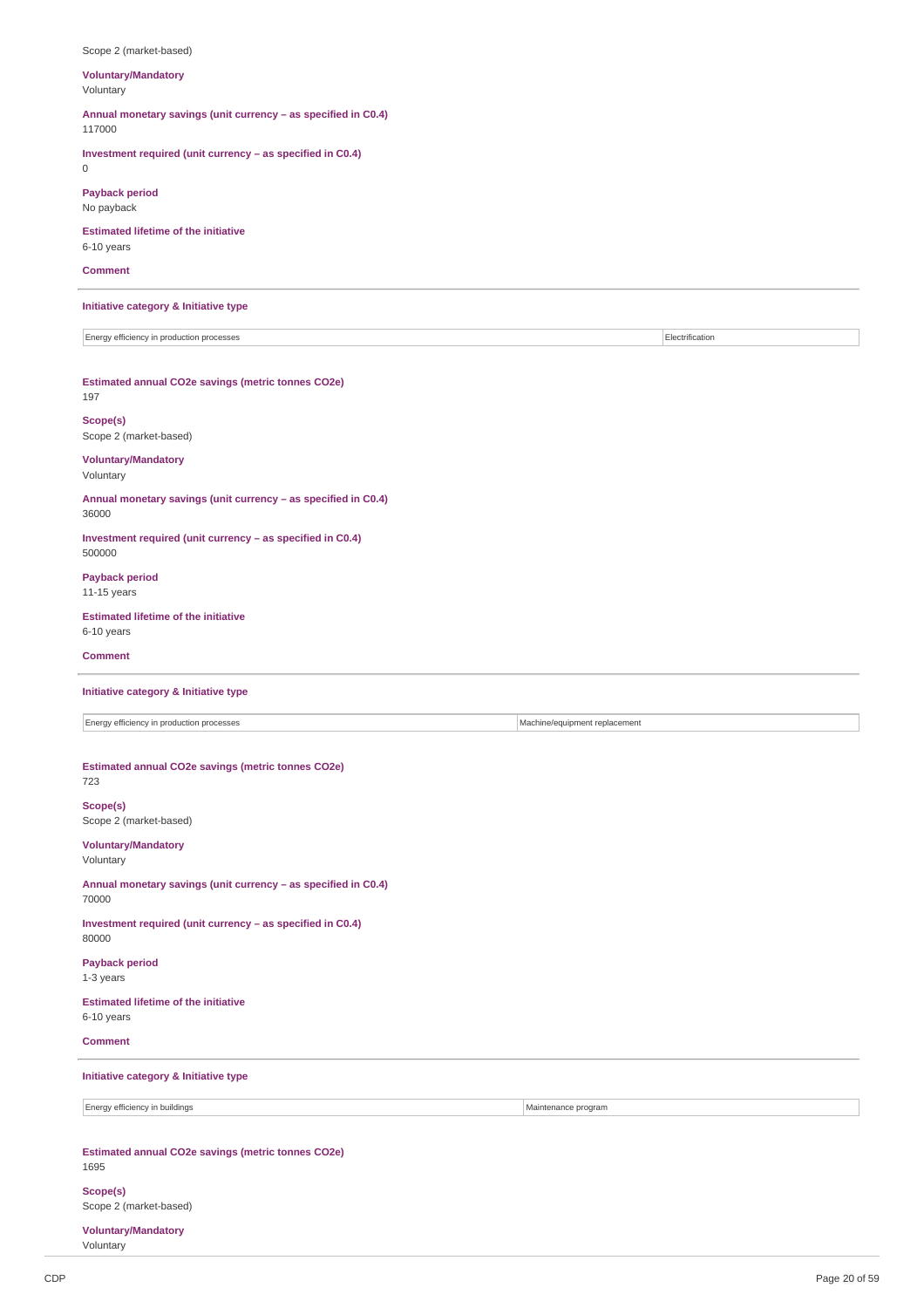**Annual monetary savings (unit currency – as specified in C0.4)** 3160000 **Investment required (unit currency – as specified in C0.4)** 0 **Payback period** No payback **Estimated lifetime of the initiative** Ongoing **Comment Initiative category & Initiative type** Energy efficiency in production processes Automation **Estimated annual CO2e savings (metric tonnes CO2e)** 4 **Scope(s)** Scope 2 (market-based) **Voluntary/Mandatory** Voluntary **Annual monetary savings (unit currency – as specified in C0.4)** 5000 **Investment required (unit currency – as specified in C0.4)** 5000 **Payback period** 1-3 years **Estimated lifetime of the initiative** 6-10 years **Comment Initiative category & Initiative type** Low-carbon energy generation Solar PV **Estimated annual CO2e savings (metric tonnes CO2e)** 27 **Scope(s)** Scope 2 (market-based) **Voluntary/Mandatory** Please select **Annual monetary savings (unit currency – as specified in C0.4)** 3000 **Investment required (unit currency – as specified in C0.4)** 16000 **Payback period** 4-10 years **Estimated lifetime of the initiative** 16-20 years **Comment Initiative category & Initiative type** Company policy or behavioral change Site consolidation/closure **Estimated annual CO2e savings (metric tonnes CO2e)** 150 **Scope(s)** Scope 1 Scope 2 (market-based) **Voluntary/Mandatory** Voluntary

**Annual monetary savings (unit currency – as specified in C0.4)** 25000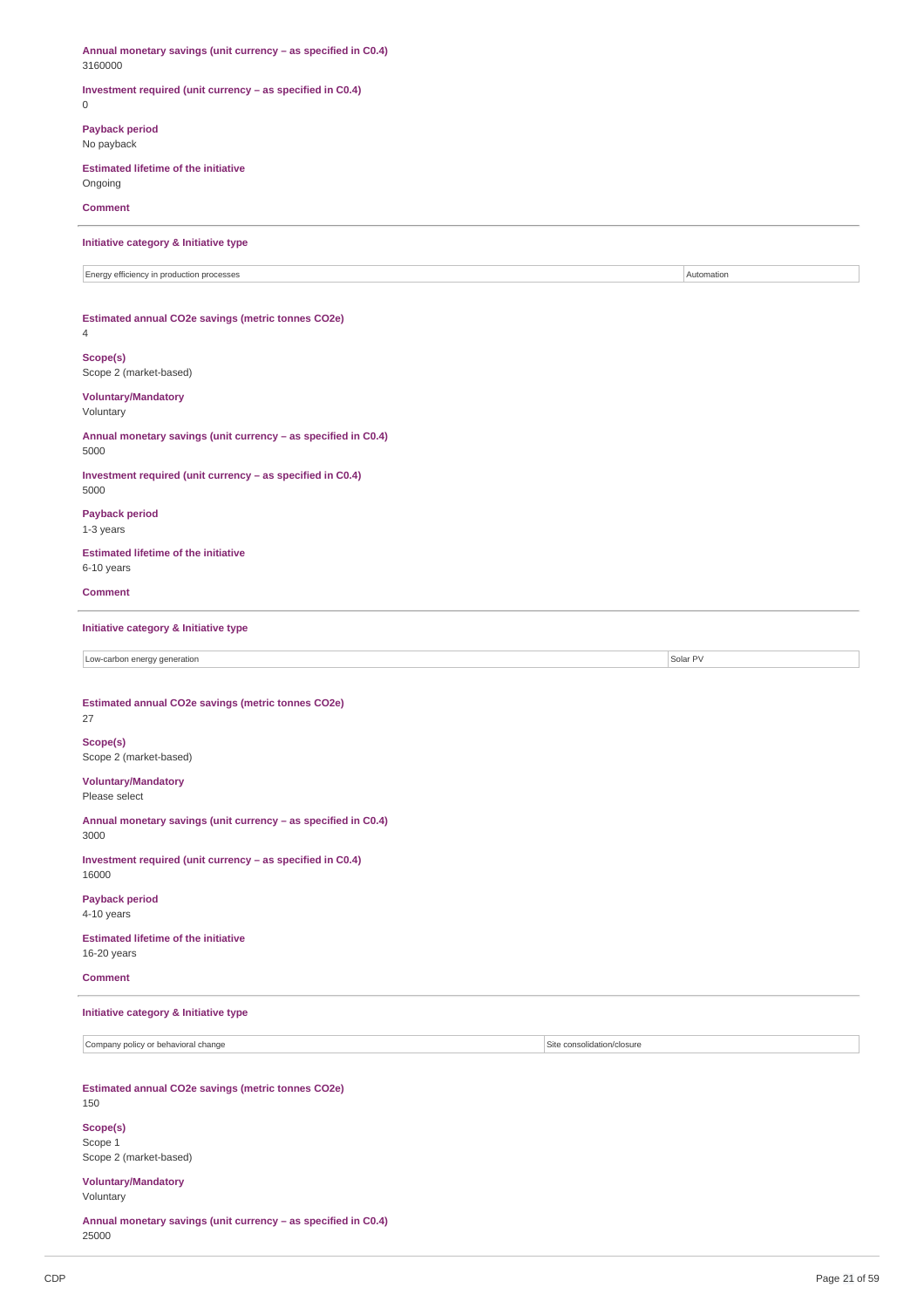**Investment required (unit currency – as specified in C0.4)** 0 **Payback period** No payback **Estimated lifetime of the initiative** Ongoing **Comment Initiative category & Initiative type** Company policy or behavioral change Supplier engagement Supplier engagement Supplier engagement **Estimated annual CO2e savings (metric tonnes CO2e)** 44 **Scope(s)** Scope 2 (market-based) **Voluntary/Mandatory** Voluntary **Annual monetary savings (unit currency – as specified in C0.4)** 1904000 **Investment required (unit currency – as specified in C0.4)** 13000 **Payback period** <1 year **Estimated lifetime of the initiative** Ongoing **Comment**

## C4.3c

### **(C4.3c) What methods do you use to drive investment in emissions reduction activities?**

| Method                                                          | <b>Comment</b>                                                                                                                                                                                                                                                                                                                                                                                                                                                                                                                                                                                                                                                                                                                                                                                                                                                                                                                                                                                                                                                                                                                                                             |
|-----------------------------------------------------------------|----------------------------------------------------------------------------------------------------------------------------------------------------------------------------------------------------------------------------------------------------------------------------------------------------------------------------------------------------------------------------------------------------------------------------------------------------------------------------------------------------------------------------------------------------------------------------------------------------------------------------------------------------------------------------------------------------------------------------------------------------------------------------------------------------------------------------------------------------------------------------------------------------------------------------------------------------------------------------------------------------------------------------------------------------------------------------------------------------------------------------------------------------------------------------|
| Compliance with<br>regulatory                                   | DuPont policy is to comply with all applicable laws and regulations in which it operates. The company also actively monitors the legislative and regulatory processes to help inform its<br>investment decisions. For example, legislation to address climate change by reducing greenhouse gas emissions and establishing a price on carbon could create increases in energy costs<br>requirements/standards and price volatility. There are existing efforts to address GHG emissions at the national and regional levels. Several of the company's facilities in the European Union (EU) are regulated<br>under the EU Emissions Trading Scheme. China has begun pilot programs for carbon taxes and trading of GHG emissions in selected areas. In the EU, U.S. and Japan, policy efforts to<br>reduce the GHG emissions associated with gases used in refrigeration and air conditioning create market opportunities for lower GHG solutions. The current unsettled policy environment in<br>the U.S., where many company facilities are located, adds an element of uncertainty to business decisions, particularly those relating to long-term capital investments. |
| Dedicated budget for<br>energy efficiency                       | Through our Bold Energy Plan (See C2.4a and 4.3b for detail), site energy champions are tasked with implementing projects that will improve facility energy efficiency and reduce GHGs,<br>helping DuPont achieve our energy reduction and GHG reduction targets. The specific projects vary but energy reduction projects are a large part of each site energy manager's critical<br>operating tasks, and progress toward energy efficiency targets is part of how the energy managers' performance is evaluated.                                                                                                                                                                                                                                                                                                                                                                                                                                                                                                                                                                                                                                                         |
| Dedicated budget for<br>other emissions<br>reduction activities | Through our Bold Energy Plan (See C2.4a and 4.3b for detail), site energy champions are tasked with implementing projects that will improve facility energy efficiency and reduce GHGs,<br>helping DuPont achieve our energy reduction and GHG reduction targets. The specific projects vary but energy reduction projects are a large part of each site energy manager's critical<br>operating tasks, and progress toward energy efficiency targets is part of how the energy managers' performance is evaluated.                                                                                                                                                                                                                                                                                                                                                                                                                                                                                                                                                                                                                                                         |
| Employee engagement                                             | In 2020, DuPont Water & Protection launched a business-wide Operations Transformation work management process to ensure that each site takes an integrated approach to achieving<br>corporate and business climate goals. Every site will have a Site Sustainability Leader, who will be responsible for creating plans for their site that will aid in decoupling carbon emission<br>from growth while taking into account the site's future needs. DuPont Electronics & Industrial also mobilized a network of Site Energy Leaders responsible for identifying opportunities to<br>reduce energy use and cut GHG emissions. They will set site-specific goals, provide training on energy reduction tools and leverage expertise across the business segment. E&I won a<br>2020 ACC Responsible Care® Energy Efficiency Award for their new site team energy management structure.                                                                                                                                                                                                                                                                                       |

## C4.5

(C4.5) Do you classify any of your existing goods and/or services as low-carbon products or do they enable a third party to avoid GHG emissions? Yes

## C4.5a

(C4.5a) Provide details of your products and/or services that you classify as low-carbon products or that enable a third party to avoid GHG emissions.

## **Level of aggregation**

Group of products

## **Description of product/Group of products**

The DuPont Advanced Mobility innovation platform delivers a broad range of technology-based products and solutions to the automotive industry, offering a customized materials portfolio for advanced mobility solutions with clear advantages for hybrid/electric and autonomous vehicle manufacturers. These include solutions for battery and thermal management, e-motors, power electronics as well as connectivity and infrastructure. Our Advanced Mobility materials can help increase battery range for electric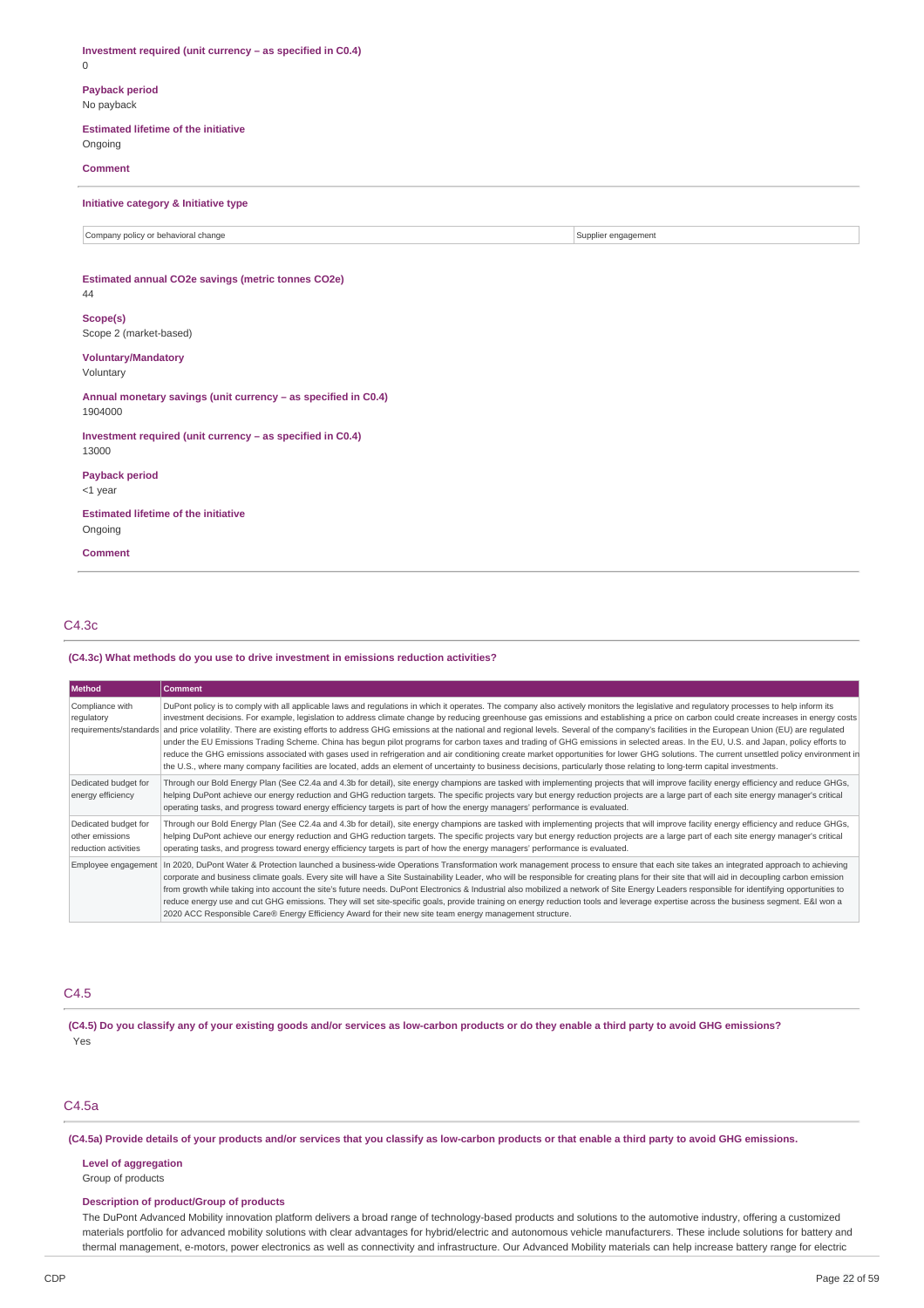vehicles and reduce fuel consumption for hybrid electric vehicles. For additional information please visit www.dupont.com/mobility.

### **Are these low-carbon product(s) or do they enable avoided emissions?** Avoided emissions

**Taxonomy, project or methodology used to classify product(s) as low-carbon or to calculate avoided emissions** Other, please specify (Self-conducted lifecycle assessment)

**% revenue from low carbon product(s) in the reporting year**

1

**% of total portfolio value** <Not Applicable>

**Asset classes/ product types** <Not Applicable>

**Comment**

This revenue information is confidential.

# **Level of aggregation**

Group of products

#### **Description of product/Group of products**

DuPont Performance Building Solutions offers a high-performance thermal, air and water management system for the building envelope that provides an extra layer of insulation around the exterior of the home, and in the community. Together, the DuPont Styrofoam® XPS, Tyvek®, Thermax™, Froth-Pak™, Great Stuff® and DuPont™ Flashing Products work together to keep heat and air conditioning inside. Not only can this save homeowners, and facility managers thousands of dollars in energy bills over the life of a mortgage, it helps reduce the energy and associated emissions required for occupants to be comfortable in their homes and community buildings. Our Froth-Pak™ and Styrofoam® XPS products are rolling out low-GWP options in 2021. Learn more here: https://www.dupont.com/building.html

#### **Are these low-carbon product(s) or do they enable avoided emissions?**

Low-carbon product and avoided emissions

**Taxonomy, project or methodology used to classify product(s) as low-carbon or to calculate avoided emissions** Other, please specify (Self-conducted lifecycle assessment)

**% revenue from low carbon product(s) in the reporting year**

**% of total portfolio value** <Not Applicable>

# **Asset classes/ product types**

<Not Applicable>

## **Comment**

1

This revenue information is confidential.

### **Level of aggregation**

Group of products

### **Description of product/Group of products**

DuPont Performance Building Solutions offers a high-performance thermal, air and water management system for the building envelope that provides an extra layer of insulation around the exterior of the home, and in the community. Together, the DuPont Styrofoam® XPS, Tyvek®, Thermax™, Froth-Pak™, Great Stuff® and DuPont™ Flashing Products work together to keep heat and air conditioning inside. Not only can this save homeowners, and facility managers thousands of dollars in energy bills over the life of a mortgage, it helps reduce the energy and associated emissions required for occupants to be comfortable in their homes and community buildings.

# **Are these low-carbon product(s) or do they enable avoided emissions?**

Low-carbon product and avoided emissions

**Taxonomy, project or methodology used to classify product(s) as low-carbon or to calculate avoided emissions** Other, please specify (Self-conducted lifecycle assessment)

**% revenue from low carbon product(s) in the reporting year**

**% of total portfolio value** <Not Applicable>

## **Asset classes/ product types**

<Not Applicable>

**Comment**

This revenue information is confidential.

#### **Level of aggregation** Product

## **Description of product/Group of products**

As of January 1, 2021, the Styrofoam™ Brand Insulation family of products includes lower GWP options that deliver reduced embodied carbon while enabling the same reductions in operational carbon that result from using Styrofoam™ to meet building energy efficiency goals. This product innovation will significantly reduce our operational GHG emissions and comply with adopted and upcoming state and provincial HFC regulations throughout the United States and Canada. Integrating these changes will help us deliver GHG reductions in support of the Paris Climate Agreement even faster than called for by the Kigali Amendment to the Montreal Protocol, an international agreement aimed at reducing HFC usage. The transition to lower-GWP Styrofoam Brand products will help the building industry achieve more sustainable performance, and will advance the newly released DuPont Performance Building Solutions and Corian® Design 2030 sustainability goals. The reduced GWP formulation will continue to deliver the high level of performance expected by our customers while featuring the same sustainability benefits as the rest of the portfolio. This product will be: Manufactured with 100% renewable electricity and with a zero-ozone depletion formula · Reusable in many applications · Certified by UL Environment Inc. to contain an average of 20% pre-consumer recycled content · Produced with BluEdge™ Polymeric Flame Retardant Technology, a stable polymer with an enhanced environment, health and safety profile.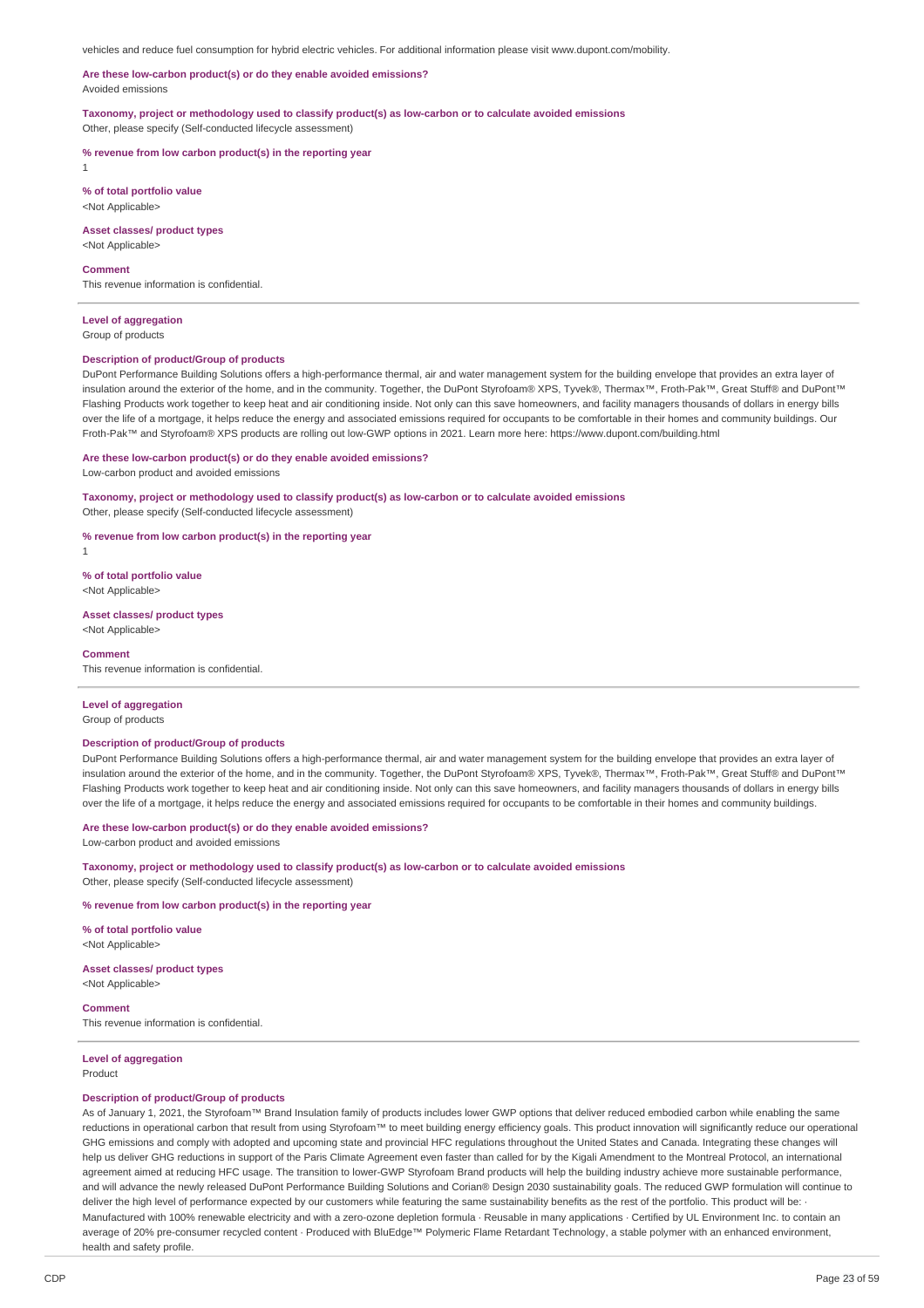**Are these low-carbon product(s) or do they enable avoided emissions?** Low-carbon product and avoided emissions

**Taxonomy, project or methodology used to classify product(s) as low-carbon or to calculate avoided emissions** Other, please specify (Self-conducted lifecycle assessment)

**% revenue from low carbon product(s) in the reporting year** 1

**% of total portfolio value** <Not Applicable>

**Asset classes/ product types**

<Not Applicable>

## **Comment**

This revenue information is confidential.

**Level of aggregation** Product

## **Description of product/Group of products**

DuPont Electronics & Imaging's Cyrel® FAST flexographic platemaking system increases pressroom productivity while reducing costs and requiring 63% less energy than legacy systems, with 54% fewer GHG emissions. Our FAST machines use a dry thermal technology for plate development, eliminating conventional solvents and aqueous washout solutions.

### **Are these low-carbon product(s) or do they enable avoided emissions?**

Avoided emissions

### **Taxonomy, project or methodology used to classify product(s) as low-carbon or to calculate avoided emissions** Other, please specify (Self-conducted lifecycle assessment)

**% revenue from low carbon product(s) in the reporting year**

1

**% of total portfolio value** <Not Applicable>

## **Asset classes/ product types** <Not Applicable>

# **Comment**

This revenue information is confidential.

## C5. Emissions methodology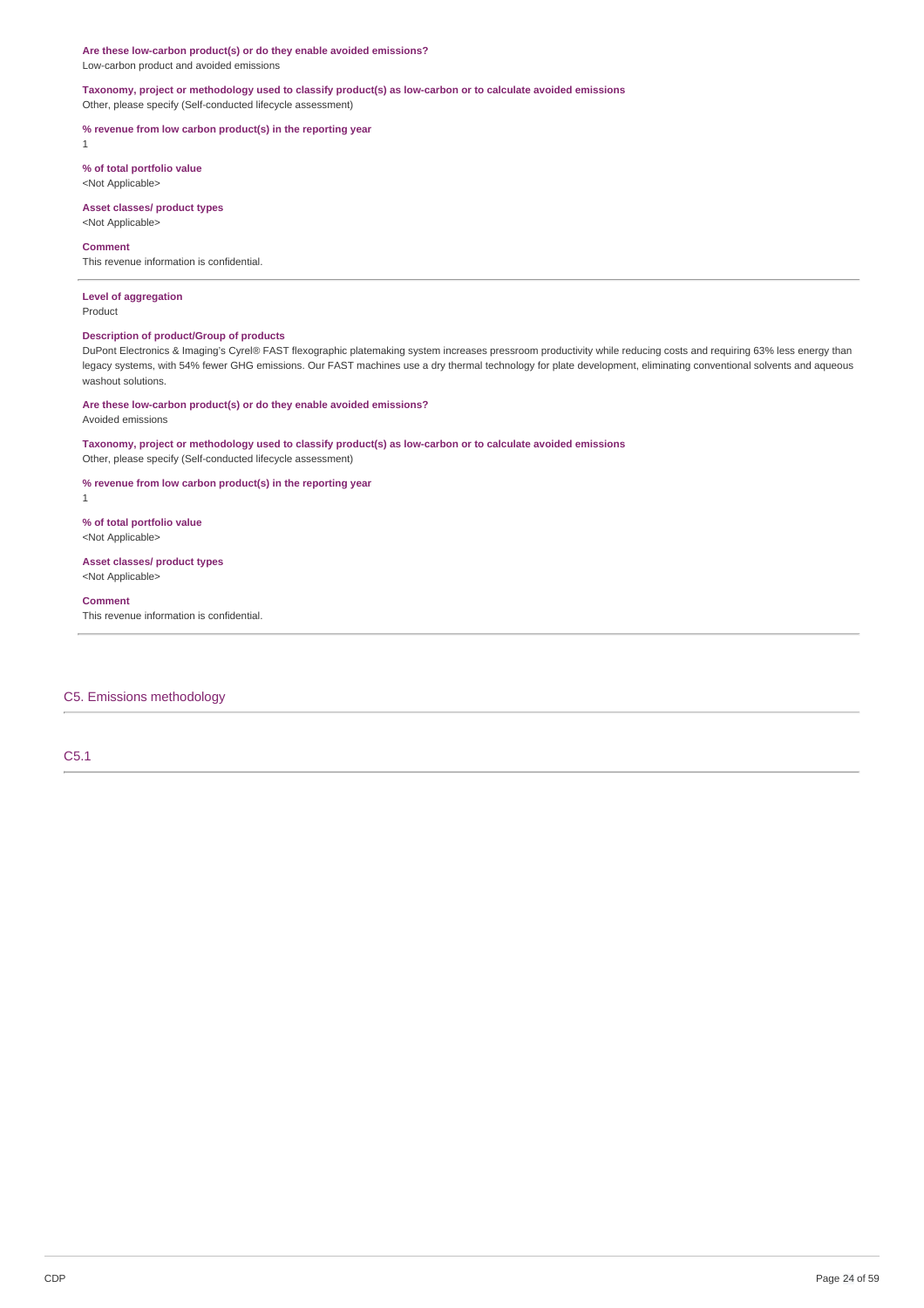## **(C5.1) Provide your base year and base year emissions (Scopes 1 and 2).**

### **Scope 1**

**Base year start**

January 1 2019

**Base year end** December 31 2019

**Base year emissions (metric tons CO2e)** 3057478

### **Comment**

**Scope 2 (location-based)**

**Base year start** January 1 2019

**Base year end** December 31 2019

**Base year emissions (metric tons CO2e)** 2345075

**Comment**

## **Scope 2 (market-based)**

**Base year start** January 1 2019

**Base year end** December 31 2019

**Base year emissions (metric tons CO2e)** 2532756

**Comment**

## C5.2

(C5.2) Select the name of the standard, protocol, or methodology you have used to collect activity data and calculate emissions. The Greenhouse Gas Protocol: A Corporate Accounting and Reporting Standard (Revised Edition)

## C6. Emissions data

# C6.1

**(C6.1) What were your organization's gross global Scope 1 emissions in metric tons CO2e?**

## **Reporting year**

**Gross global Scope 1 emissions (metric tons CO2e)** 3073594

**Start date** <Not Applicable>

**End date**

<Not Applicable>

# **Comment**

# C6.2

**(C6.2) Describe your organization's approach to reporting Scope 2 emissions.**

## **Row 1**

**Scope 2, location-based** We are reporting a Scope 2, location-based figure

**Scope 2, market-based**

We are reporting a Scope 2, market-based figure

**Comment**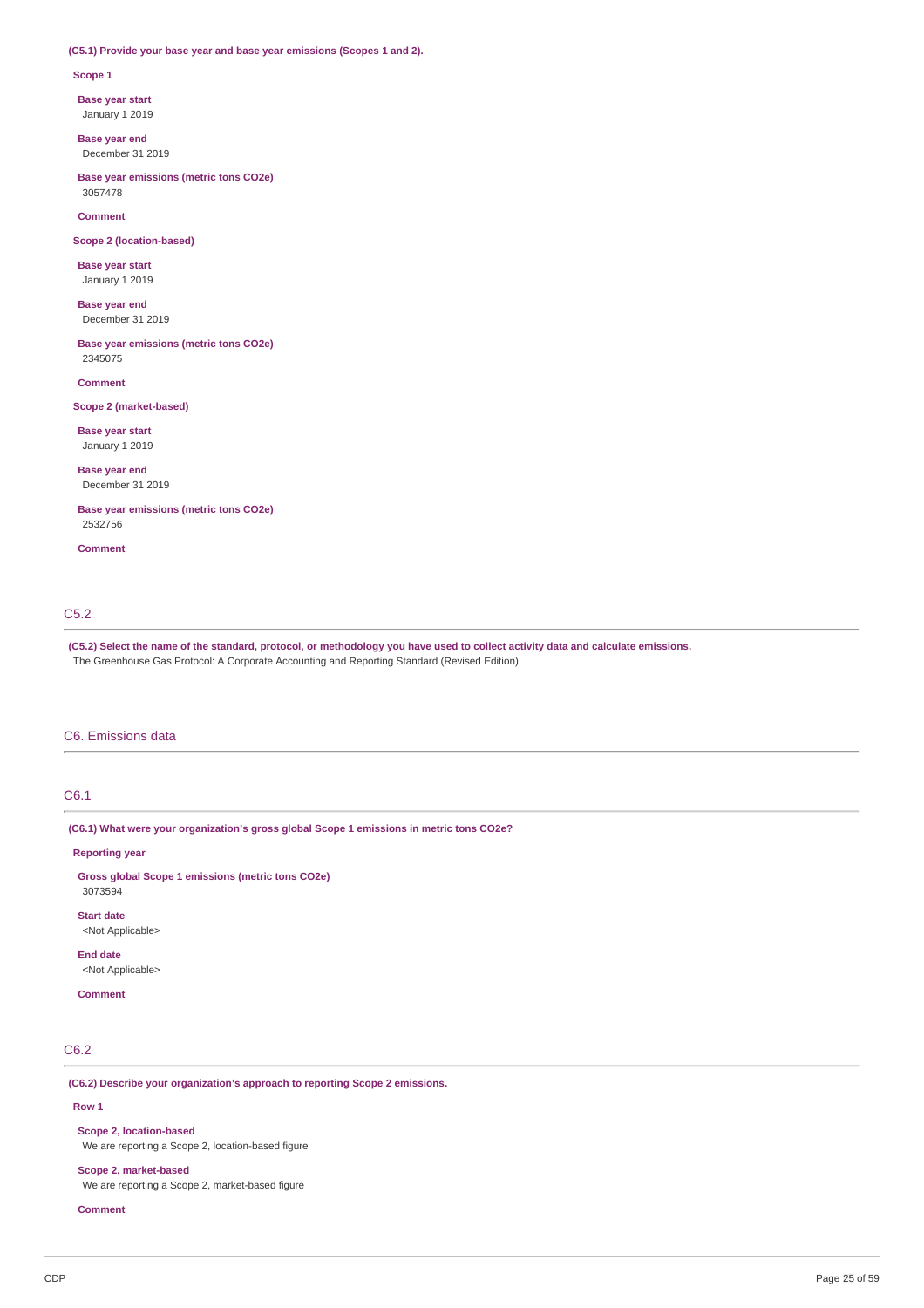**(C6.3) What were your organization's gross global Scope 2 emissions in metric tons CO2e?**

### **Reporting year**

**Scope 2, location-based** 2074040

**Scope 2, market-based (if applicable)** 1958089

**Start date**

<Not Applicable>

# **End date**

<Not Applicable>

**Comment**

# C6.4

(C6.4) Are there any sources (e.g. facilities, specific GHGs, activities, geographies, etc.) of Scope 1 and Scope 2 emissions that are within your selected reporting **boundary which are not included in your disclosure?** No

## C6.5

**(C6.5) Account for your organization's gross global Scope 3 emissions, disclosing and explaining any exclusions.**

**Purchased goods and services**

**Evaluation status** Relevant, not yet calculated

## **Metric tonnes CO2e** <Not Applicable>

**Emissions calculation methodology**

<Not Applicable>

**Percentage of emissions calculated using data obtained from suppliers or value chain partners** <Not Applicable>

# **Please explain**

We are working to establish a calculation process for various Scope 3 categories relevant to our businesses.

**Capital goods**

**Evaluation status**

Relevant, not yet calculated

**Metric tonnes CO2e** <Not Applicable>

### **Emissions calculation methodology**

<Not Applicable>

**Percentage of emissions calculated using data obtained from suppliers or value chain partners** <Not Applicable>

#### **Please explain**

We are working to establish a calculation process for various Scope 3 categories relevant to our businesses.

## **Fuel-and-energy-related activities (not included in Scope 1 or 2)**

**Evaluation status** Relevant, calculated

**Metric tonnes CO2e** 986000

## **Emissions calculation methodology**

GHG Protocol

**Percentage of emissions calculated using data obtained from suppliers or value chain partners**

0

**Please explain**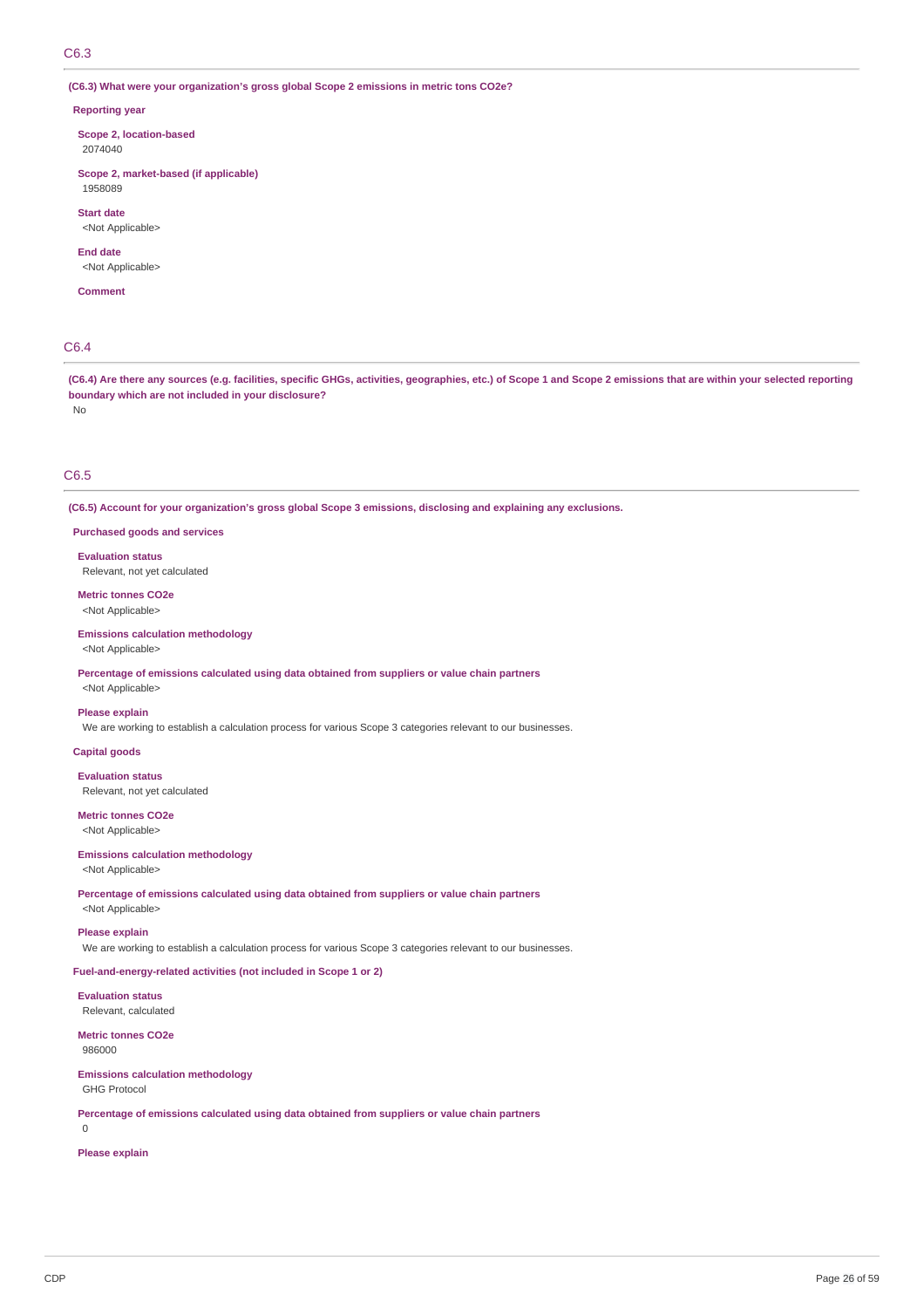### **Upstream transportation and distribution**

**Evaluation status** Relevant, not yet calculated

**Metric tonnes CO2e** <Not Applicable>

### **Emissions calculation methodology**

<Not Applicable>

**Percentage of emissions calculated using data obtained from suppliers or value chain partners**

<Not Applicable>

## **Please explain**

We are working to establish a calculation process for various Scope 3 categories relevant to our businesses.

### **Waste generated in operations**

**Evaluation status** Relevant, not yet calculated

# **Metric tonnes CO2e**

<Not Applicable>

### **Emissions calculation methodology**

<Not Applicable>

**Percentage of emissions calculated using data obtained from suppliers or value chain partners**

# <Not Applicable> **Please explain**

We are working to establish a calculation process for various Scope 3 categories relevant to our businesses.

### **Business travel**

**Evaluation status** Relevant, calculated

**Metric tonnes CO2e** 5759

### **Emissions calculation methodology**

GHG Protocol DEFRA

**Percentage of emissions calculated using data obtained from suppliers or value chain partners**

#### 100

## **Please explain**

DuPont contracts a travel management firm to coordinate all commercial business travel. This firm provides an annual emissions summary report using both DEFRA standards and GHG Protocol standards.

## **Employee commuting**

**Evaluation status** Not relevant, explanation provided

# **Metric tonnes CO2e**

<Not Applicable>

## **Emissions calculation methodology**

<Not Applicable>

**Percentage of emissions calculated using data obtained from suppliers or value chain partners**

<Not Applicable>

## **Please explain**

We used to calculate this figure using public data and established methodology, and determined that the resulting figure was both statistically insignificant compared to our Scope 1, Scope 2 and Scope 3 emissions and also not reliable to the lived reality of our employees and their commutes.

## **Upstream leased assets**

**Evaluation status**

Relevant, not yet calculated

# **Metric tonnes CO2e**

<Not Applicable>

## **Emissions calculation methodology**

# <Not Applicable>

**Percentage of emissions calculated using data obtained from suppliers or value chain partners** <Not Applicable>

# **Please explain**

We are working to establish a calculation process for various Scope 3 categories relevant to our businesses.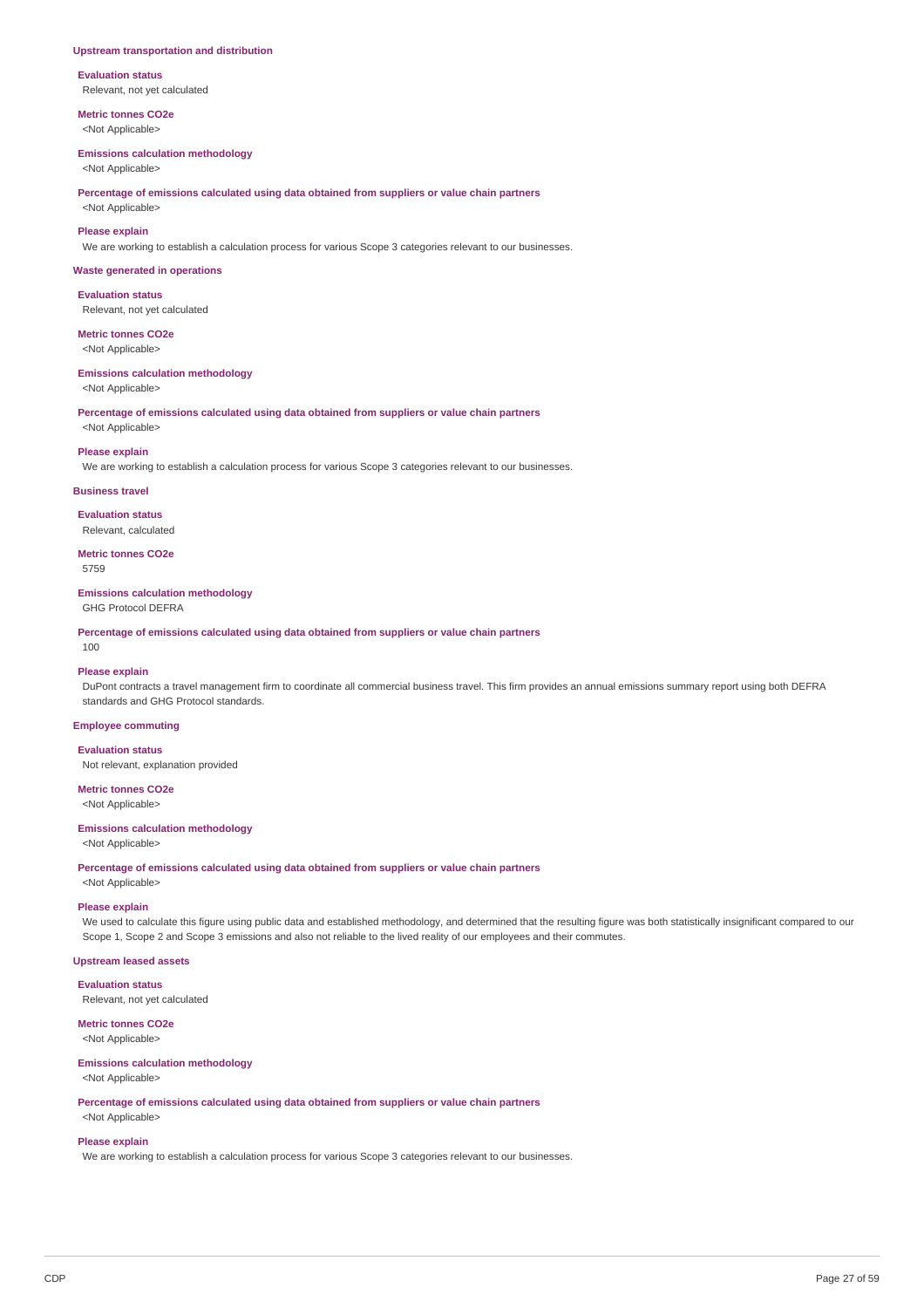### **Downstream transportation and distribution**

**Evaluation status** Relevant, not yet calculated

**Metric tonnes CO2e** <Not Applicable>

### **Emissions calculation methodology**

<Not Applicable>

**Percentage of emissions calculated using data obtained from suppliers or value chain partners** <Not Applicable>

## **Please explain**

We are working to establish a calculation process for various Scope 3 categories relevant to our businesses.

### **Processing of sold products**

**Evaluation status** Relevant, not yet calculated

**Metric tonnes CO2e** <Not Applicable>

# **Emissions calculation methodology**

<Not Applicable>

**Percentage of emissions calculated using data obtained from suppliers or value chain partners** <Not Applicable>

#### **Please explain**

We are working to establish a calculation process for various Scope 3 categories relevant to our businesses.

### **Use of sold products**

**Evaluation status** Relevant, not yet calculated

**Metric tonnes CO2e** <Not Applicable>

### **Emissions calculation methodology**

<Not Applicable>

**Percentage of emissions calculated using data obtained from suppliers or value chain partners** <Not Applicable>

### **Please explain**

We are working to establish a calculation process for various Scope 3 categories relevant to our businesses.

### **End of life treatment of sold products**

**Evaluation status** Relevant, not yet calculated

**Metric tonnes CO2e** <Not Applicable>

# **Emissions calculation methodology**

<Not Applicable>

**Percentage of emissions calculated using data obtained from suppliers or value chain partners** <Not Applicable>

# **Please explain**

We are working to establish a calculation process for various Scope 3 categories relevant to our businesses.

## **Downstream leased assets**

**Evaluation status** Relevant, calculated

## **Metric tonnes CO2e**

83136

100

**Emissions calculation methodology** GHG Protocol

**Percentage of emissions calculated using data obtained from suppliers or value chain partners**

## **Please explain**

These are the emissions due to supplying energy to non-DuPont tenants and adjacent non-DuPont sites and/or buildings.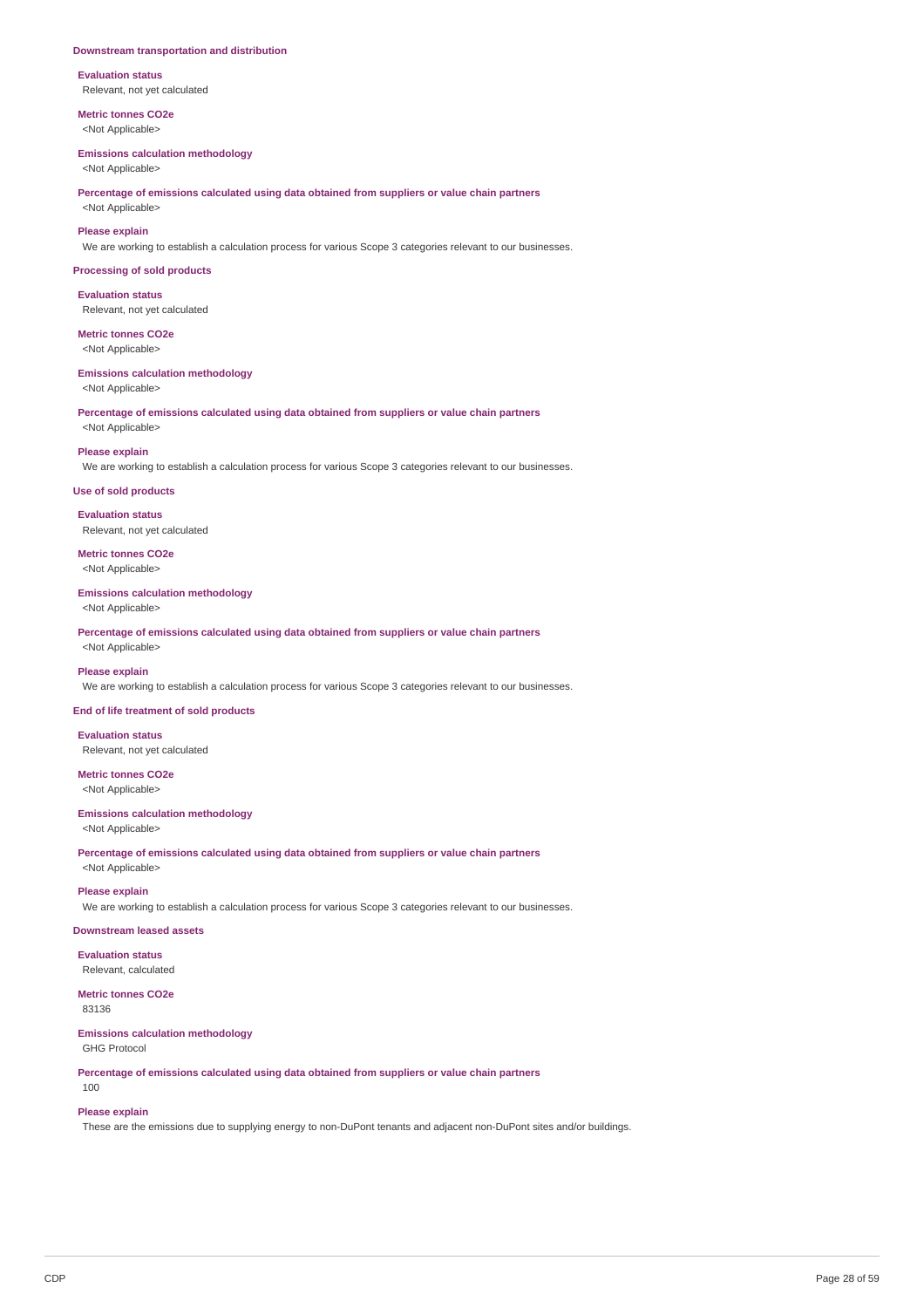#### **Franchises**

**Evaluation status** Not relevant, explanation provided

**Metric tonnes CO2e** <Not Applicable>

#### **Emissions calculation methodology**

<Not Applicable>

**Percentage of emissions calculated using data obtained from suppliers or value chain partners** <Not Applicable>

### **Please explain**

DuPont does not own franchises in the manner described by the GHG Protocol standard.

## **Investments**

**Evaluation status** Not relevant, explanation provided

**Metric tonnes CO2e** <Not Applicable>

## **Emissions calculation methodology**

<Not Applicable>

**Percentage of emissions calculated using data obtained from suppliers or value chain partners** <Not Applicable>

#### **Please explain**

DuPont is not an investor or a financial service provider in the manner described by the GHG Protocol standard.

### **Other (upstream)**

**Evaluation status** Not relevant, explanation provided

**Metric tonnes CO2e** <Not Applicable>

### **Emissions calculation methodology**

<Not Applicable>

**Percentage of emissions calculated using data obtained from suppliers or value chain partners** <Not Applicable>

### **Please explain**

DuPont will prioritize expanding our ability to monitor and report the relevant Scope 3 categories listed above.

## **Other (downstream)**

**Evaluation status**

Not relevant, explanation provided

# **Metric tonnes CO2e**

<Not Applicable>

#### **Emissions calculation methodology**

<Not Applicable>

**Percentage of emissions calculated using data obtained from suppliers or value chain partners** <Not Applicable>

#### **Please explain**

DuPont will prioritize expanding our ability to monitor and report the relevant Scope 3 categories listed above.

## C6.7

**(C6.7) Are carbon dioxide emissions from biogenic carbon relevant to your organization?** Yes

# C6.7a

**(C6.7a) Provide the emissions from biogenic carbon relevant to your organization in metric tons CO2.**

|       | CO2 emissions from biogenic carbon (metric tons CO2)  <br>Comment |  |  |  |
|-------|-------------------------------------------------------------------|--|--|--|
| Row 1 | 222846                                                            |  |  |  |

## C6.10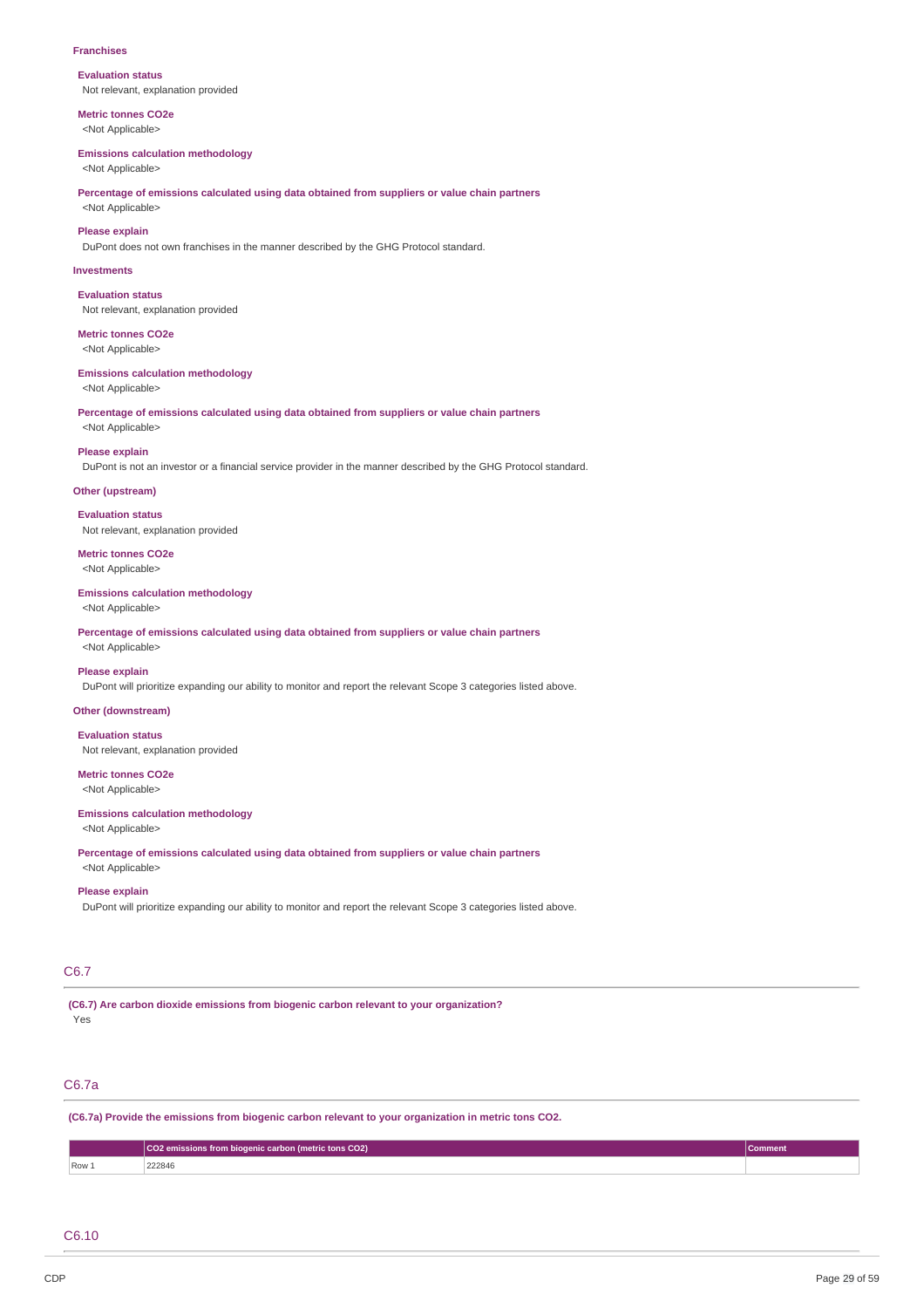(C6.10) Describe your gross global combined Scope 1 and 2 emissions for the reporting year in metric tons CO2e per unit currency total revenue and provide any **additional intensity metrics that are appropriate to your business operations.**

## **Intensity figure** 0.000247

**Metric numerator (Gross global combined Scope 1 and 2 emissions, metric tons CO2e)** 5031683

**Metric denominator** unit total revenue

**Metric denominator: Unit total** 20397000000

**Scope 2 figure used** Market-based

**% change from previous year** 1.44

**Direction of change** Decreased

## **Reason for change**

Last year our revenue-based intensity was 0.00025, this year it is 0.000247. The reason for change is due mainly to a decrease in emissions and a slight decrease in revenue.

# C7. Emissions breakdowns

# C7.1

**(C7.1) Does your organization break down its Scope 1 emissions by greenhouse gas type?** Yes

# C7.1a

(C7.1a) Break down your total gross global Scope 1 emissions by greenhouse gas type and provide the source of each used greenhouse warming potential **(GWP).**

| Greenhouse gas  | Scope 1 emissions (metric tons of CO2e) | <b>GWP Reference</b>                          |
|-----------------|-----------------------------------------|-----------------------------------------------|
| CO <sub>2</sub> | 1481538                                 | IPCC Fifth Assessment Report (AR5 - 100 year) |
| CH4             | 975                                     | IPCC Fifth Assessment Report (AR5 - 100 year) |
| N <sub>20</sub> | 1963                                    | IPCC Fifth Assessment Report (AR5 - 100 year) |
| <b>HFCs</b>     | 1589118                                 | IPCC Fifth Assessment Report (AR5 - 100 year) |
| PFCs            |                                         | IPCC Fifth Assessment Report (AR5 - 100 year) |

C7.2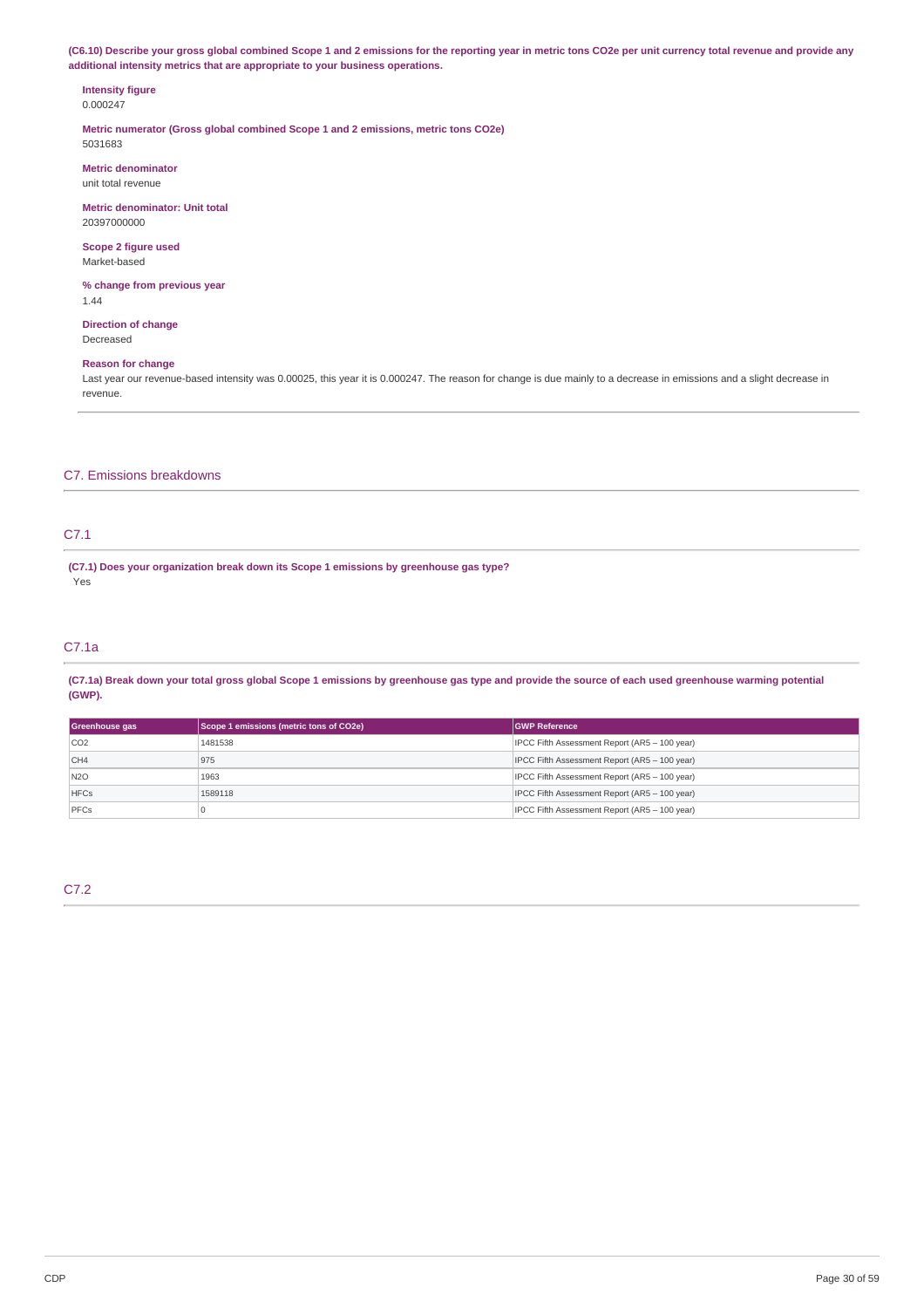## **(C7.2) Break down your total gross global Scope 1 emissions by country/region.**

| Country/Region                                       | Scope 1 emissions (metric tons CO2e) |
|------------------------------------------------------|--------------------------------------|
| Argentina                                            | 0                                    |
| Austria                                              | 27                                   |
| Belgium                                              | 53585                                |
| Canada                                               | 217152                               |
| Chile                                                | 2692                                 |
| China                                                | 25482                                |
| Czechia                                              | 39                                   |
| Denmark                                              | 4763                                 |
| Finland                                              | 30283                                |
| France                                               | 37138                                |
| Germany                                              | 95440                                |
| India                                                | 433                                  |
| Japan                                                | 8910                                 |
| Luxembourg                                           | 61825                                |
| Malaysia                                             | 12857                                |
| Mexico                                               | 50403                                |
| Netherlands                                          | 30534                                |
| Philippines                                          | 938                                  |
| Singapore                                            | 13049                                |
| Republic of Korea                                    | 6076                                 |
| Spain                                                | 41106                                |
| Taiwan, Greater China                                | 4706                                 |
| United Kingdom of Great Britain and Northern Ireland | 449                                  |
| United States of America                             | 2207474                              |
| Ireland                                              | 28689                                |
| Norway                                               | 11661                                |
| Thailand                                             | 10565                                |
| Other, please specify (Rest of world)                | 838                                  |
| Brazil                                               | 104748                               |
| Italy                                                | 4365                                 |
| Saudi Arabia                                         | 7367                                 |

# C7.3

**(C7.3) Indicate which gross global Scope 1 emissions breakdowns you are able to provide.** By business division

# C7.3a

**(C7.3a) Break down your total gross global Scope 1 emissions by business division.**

| <b>Business division</b>             | Scope 1 emissions (metric ton CO2e) |  |
|--------------------------------------|-------------------------------------|--|
| Electronics and Industrial           | 103974                              |  |
| Non-Core                             | 34477                               |  |
| Nutrition and Biosciences            | 906339                              |  |
| Water and Protection                 | 1835128                             |  |
| Mobility and Materials               | 135384                              |  |
| Administrative, Marketing, and Other | 58292                               |  |

# C-CE7.4/C-CH7.4/C-CO7.4/C-EU7.4/C-MM7.4/C-OG7.4/C-ST7.4/C-TO7.4/C-TS7.4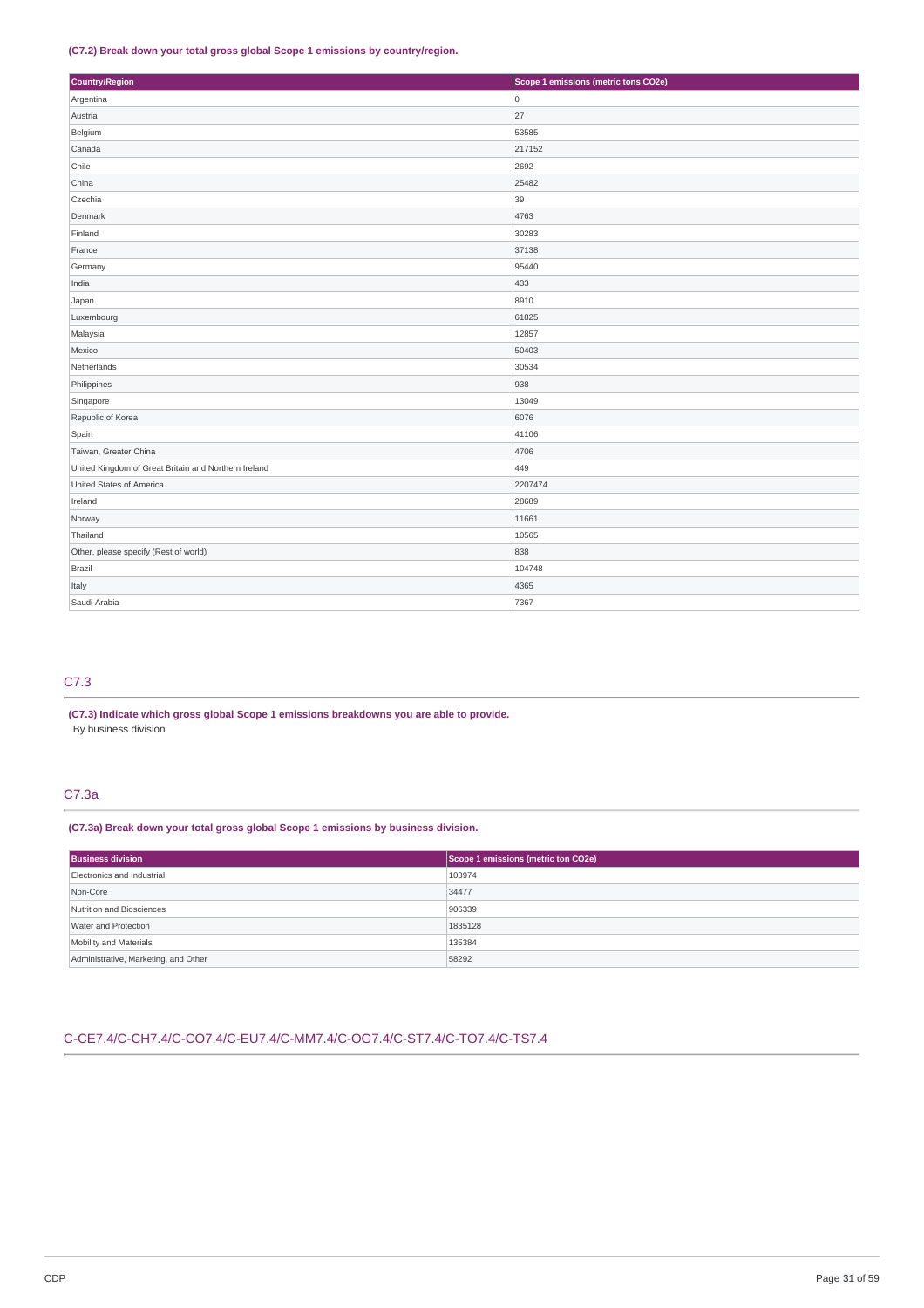# (C-CE7.4/C-CH7.4/C-CO7.4/C-EU7.4/C-MM7.4/C-OG7.4/C-ST7.4/C-TO7.4/C-TS7.4) Break down your organization's total gross global Scope 1 emissions by sector **production activity in metric tons CO2e.**

|                                                         | <b>Gross Scope 1</b><br>emissions,<br>metric tons<br>CO <sub>2e</sub> | Net Scope 1<br>emissions,<br>metric tons<br>CO <sub>2e</sub> | <b>Comment</b>                                                                                                                                                                                                                                                                                                                                                                                                                                    |
|---------------------------------------------------------|-----------------------------------------------------------------------|--------------------------------------------------------------|---------------------------------------------------------------------------------------------------------------------------------------------------------------------------------------------------------------------------------------------------------------------------------------------------------------------------------------------------------------------------------------------------------------------------------------------------|
| Cement<br>production<br>activities                      | $<$ Not<br>Applicable>                                                | $<$ Not<br>Applicable>                                       | <not applicable=""></not>                                                                                                                                                                                                                                                                                                                                                                                                                         |
| Chemicals<br>production<br>activities                   | 3073594                                                               | $<$ Not<br>Applicable>                                       | As a company that operated in the specialty products/ specialty chemicals sector in 2020, we list all emissions as relevant to chemical production. However, our<br>"Administrative, Marketing, and Other" divisions do not themselves produce chemicals. Removing Scope 1 emissions associated with this business yields a<br>Scope 1 value of 3,015,302 MTCO2e related to specialty products/specialty chemicals production activities in 2020. |
| Coal production<br>activities                           | $ \nNot$<br>Applicable>                                               | $<$ Not<br>Applicable>                                       | <not applicable=""></not>                                                                                                                                                                                                                                                                                                                                                                                                                         |
| Electric utility<br>activities                          | $<$ Not<br>Applicable>                                                | $<$ Not<br>Applicable>                                       | <not applicable=""></not>                                                                                                                                                                                                                                                                                                                                                                                                                         |
| Metals and<br>mining<br>production<br>activities        | $<$ Not<br>Applicable>                                                | $<$ Not<br>Applicable>                                       | <not applicable=""></not>                                                                                                                                                                                                                                                                                                                                                                                                                         |
| Oil and gas<br>production<br>activities<br>(upstream)   | $<$ Not<br>Applicable>                                                | $<$ Not<br>Applicable>                                       | <not applicable=""></not>                                                                                                                                                                                                                                                                                                                                                                                                                         |
| Oil and gas<br>production<br>activities<br>(midstream)  | $<$ Not<br>Applicable>                                                | $<$ Not<br>Applicable>                                       | <not applicable=""></not>                                                                                                                                                                                                                                                                                                                                                                                                                         |
| Oil and gas<br>production<br>activities<br>(downstream) | $<$ Not<br>Applicable>                                                | $<$ Not<br>Applicable>                                       | <not applicable=""></not>                                                                                                                                                                                                                                                                                                                                                                                                                         |
| Steel production<br>activities                          | $ \leq N$ ot<br>Applicable>                                           | $<$ Not<br>Applicable>                                       | <not applicable=""></not>                                                                                                                                                                                                                                                                                                                                                                                                                         |
| Transport OEM<br>activities                             | $<$ Not<br>Applicable>                                                | $<$ Not<br>Applicable>                                       | <not applicable=""></not>                                                                                                                                                                                                                                                                                                                                                                                                                         |
| Transport<br>services<br>activities                     | $<$ Not<br>Applicable>                                                | $<$ Not<br>Applicable>                                       | <not applicable=""></not>                                                                                                                                                                                                                                                                                                                                                                                                                         |

C7.5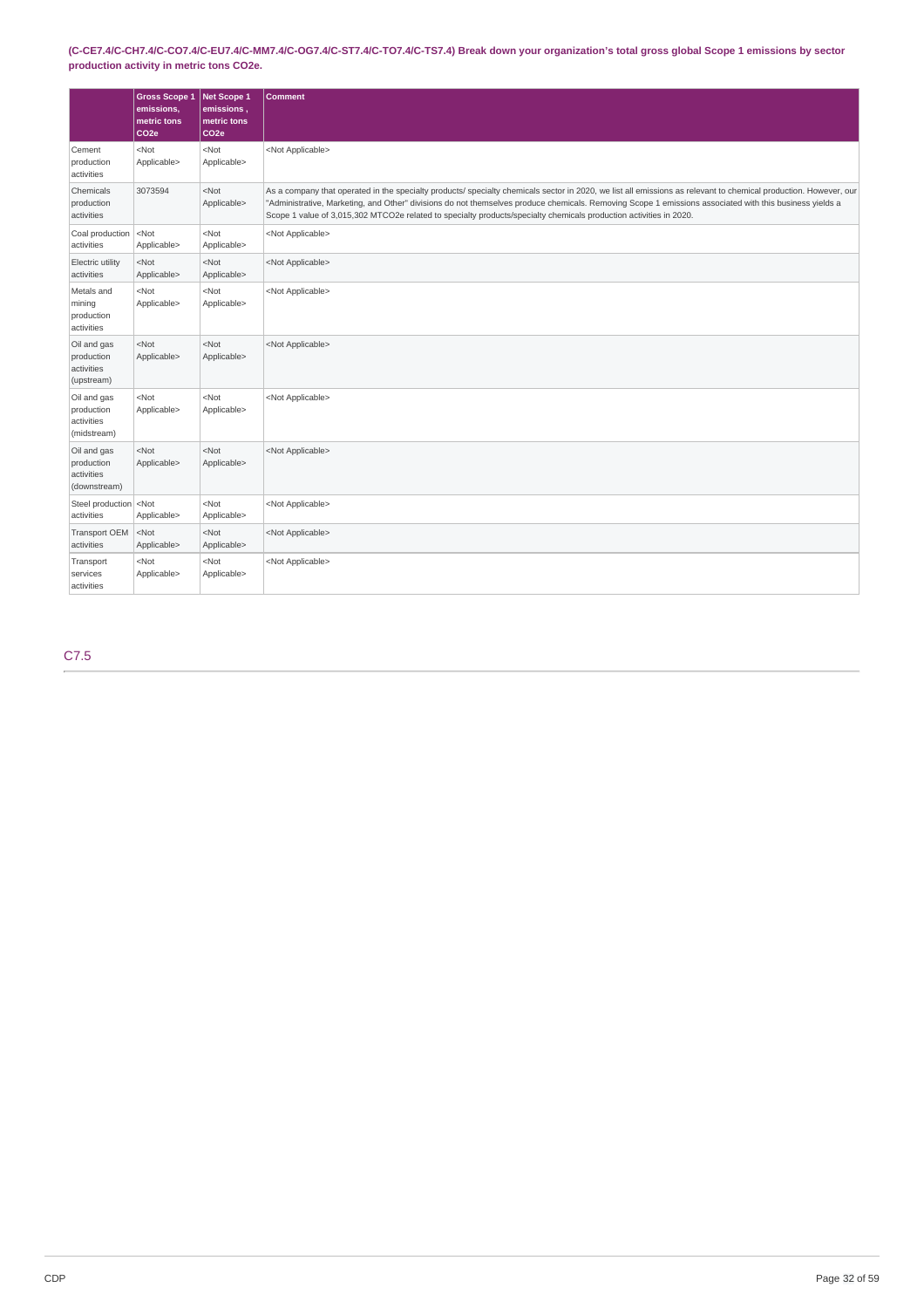## **(C7.5) Break down your total gross global Scope 2 emissions by country/region.**

| <b>Country/Region</b>                                   | Scope 2, location-based<br>(metric tons CO2e) | Scope 2, market-based<br>(metric tons CO2e) | Purchased and consumed electricity,<br>heat, steam or cooling (MWh) | Purchased and consumed low-carbon electricity, heat, steam or cooling<br>accounted for in Scope 2 market-based approach (MWh) |
|---------------------------------------------------------|-----------------------------------------------|---------------------------------------------|---------------------------------------------------------------------|-------------------------------------------------------------------------------------------------------------------------------|
| Argentina                                               | 5416                                          | 5416                                        | 19587                                                               | O                                                                                                                             |
| Austria                                                 | 10181                                         | 1896                                        | 104744                                                              | 42445                                                                                                                         |
| Belgium                                                 | 20895                                         | 19635                                       | 103073                                                              | 0                                                                                                                             |
| <b>Brazil</b>                                           | 6699                                          | 6139                                        | 66588                                                               | 5560                                                                                                                          |
| Canada                                                  | 1198                                          | 1198                                        | 27640                                                               | $\overline{0}$                                                                                                                |
| Chile                                                   | 1664                                          | 1664                                        | 4108                                                                | 0                                                                                                                             |
| China                                                   | 129381                                        | 129381                                      | 249202                                                              | 0                                                                                                                             |
| Czechia                                                 | 25530                                         | 19364                                       | 62244                                                               | 12342                                                                                                                         |
| Denmark                                                 | 6847                                          | 392                                         | 43161                                                               | 37778                                                                                                                         |
| Finland                                                 | 46939                                         | 75130                                       | 443250                                                              | 201520                                                                                                                        |
| France                                                  | 15482                                         | 7220                                        | 172733                                                              | 149250                                                                                                                        |
| Germany                                                 | 100462                                        | 122382                                      | 341404                                                              | 9247                                                                                                                          |
| India                                                   | 8385                                          | 8385                                        | 11063                                                               | 0                                                                                                                             |
| Japan                                                   | 30476                                         | 30476                                       | 61504                                                               | 0                                                                                                                             |
| Luxembourg                                              | 16035                                         | 46279                                       | 101449                                                              | O                                                                                                                             |
| Malaysia                                                | 8437                                          | 8437                                        | 12645                                                               | 0                                                                                                                             |
| Mexico                                                  | 15517                                         | 15517                                       | 33734                                                               | O                                                                                                                             |
| Netherlands                                             | 59946                                         | 69046                                       | 213780                                                              | 0                                                                                                                             |
| Philippines                                             | 1052                                          | 1052                                        | 1485                                                                | $\overline{0}$                                                                                                                |
| Singapore                                               | 7500                                          | 7500                                        | 20492                                                               | 0                                                                                                                             |
| Republic of Korea                                       | 28392                                         | 28392                                       | 52655                                                               | $\overline{0}$                                                                                                                |
| Spain                                                   | 14788                                         | 3195                                        | 56533                                                               | 47319                                                                                                                         |
| Taiwan, Greater China                                   | 23628                                         | 23628                                       | 41931                                                               | 0                                                                                                                             |
| United Kingdom of Great<br>Britain and Northern Ireland | 21950                                         | 25394                                       | 73032                                                               | 4216                                                                                                                          |
| United States of America                                | 1445402                                       | 1284610                                     | 4111398                                                             | 365920                                                                                                                        |
| Ireland                                                 | 6258                                          | $\mathsf{O}\xspace$                         | 18733                                                               | 18733                                                                                                                         |
| Norway                                                  | 304                                           | 135                                         | 35097                                                               | 34760                                                                                                                         |
| Thailand                                                | 5544                                          | 5544                                        | 11347                                                               | $\circ$                                                                                                                       |
| Other, please specify (Rest of<br>world)                | 965                                           | 876                                         | 4667                                                                | 3383                                                                                                                          |
| Italy                                                   | 2013                                          | 3053                                        | 6484                                                                | $\mathsf 0$                                                                                                                   |
| Saudi Arabia                                            | 6754                                          | 6754                                        | 14730                                                               | O                                                                                                                             |

# C7.6

**(C7.6) Indicate which gross global Scope 2 emissions breakdowns you are able to provide.** By business division

# C7.6a

## **(C7.6a) Break down your total gross global Scope 2 emissions by business division.**

| <b>Business division</b>            | Scope 2, location-based (metric tons CO2e) | Scope 2, market-based (metric tons CO2e) |
|-------------------------------------|--------------------------------------------|------------------------------------------|
| Electronics and Industrial          | 187051                                     | 188760                                   |
| Non-Core                            | 15057                                      | 15087                                    |
| Nutrition and Biosciences           | 806077                                     | 675894                                   |
| Water and Protection                | 503370                                     | 496022                                   |
| Mobility and Materials              | 485796                                     | 505620                                   |
| Administrative, Marketing and Other | 76689                                      | 76705                                    |

# C-CE7.7/C-CH7.7/C-CO7.7/C-MM7.7/C-OG7.7/C-ST7.7/C-TO7.7/C-TS7.7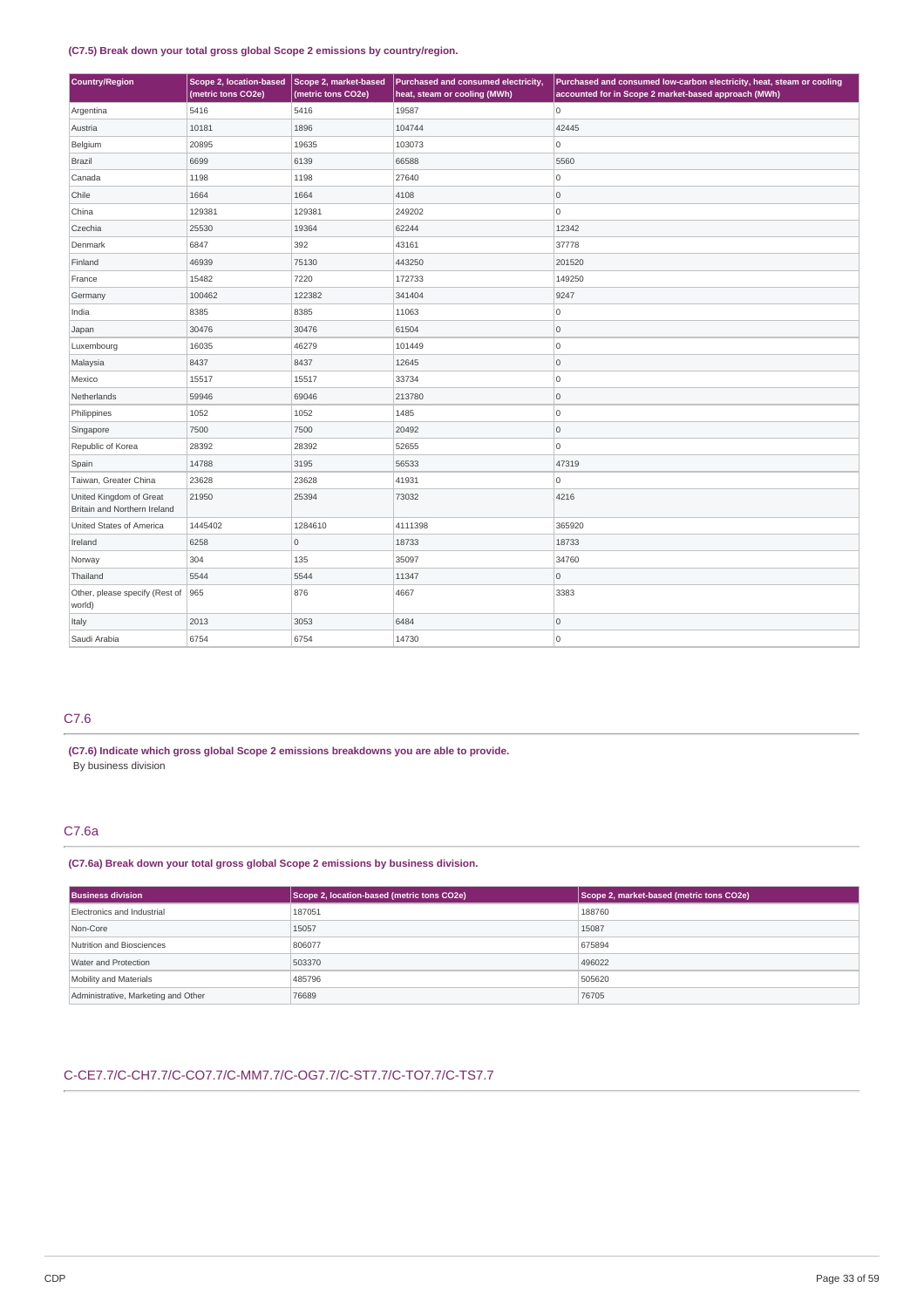(C-CE7.7/C-CH7.7/C-CO7.7/C-MM7.7/C-OG7.7/C-ST7.7/C-TO7.7/C-TS7.7) Break down your organization's total gross global Scope 2 emissions by sector production **activity in metric tons CO2e.**

|                                                         | Scope 2,<br>location-<br>based, metric<br>tons CO <sub>2</sub> e | Scope 2, market-<br>based (if<br>applicable), metric<br>tons CO <sub>2</sub> e | <b>Comment</b>                                                                                                                                                                                                                                                                                                                                                                                                                               |
|---------------------------------------------------------|------------------------------------------------------------------|--------------------------------------------------------------------------------|----------------------------------------------------------------------------------------------------------------------------------------------------------------------------------------------------------------------------------------------------------------------------------------------------------------------------------------------------------------------------------------------------------------------------------------------|
| Cement<br>production<br>activities                      | $<$ Not<br>Applicable>                                           | <not applicable=""></not>                                                      | <not applicable=""></not>                                                                                                                                                                                                                                                                                                                                                                                                                    |
| Chemicals<br>production<br>activities                   | 2074040                                                          | 1958089                                                                        | As a company in the chemicals sector, we list all emissions as relevant to chemical production. However, our "Administrative, Marketing, and Other"<br>divisions do not themselves produce specialty products or specialty chemicals. Removing Scope 2 emissions associated with this business yields Scope 2<br>values of 1,997,351 MTCO2e (location-based) and 1,881,384 MTCO2e (market-based) related to chemicals production activities. |
| Coal production <not<br>activities</not<br>             | Applicable>                                                      | <not applicable=""></not>                                                      | <not applicable=""></not>                                                                                                                                                                                                                                                                                                                                                                                                                    |
| Metals and<br>mining<br>production<br>activities        | $<$ Not<br>Applicable>                                           | <not applicable=""></not>                                                      | <not applicable=""></not>                                                                                                                                                                                                                                                                                                                                                                                                                    |
| Oil and gas<br>production<br>activities<br>(upstream)   | $<$ Not<br>Applicable>                                           | <not applicable=""></not>                                                      | <not applicable=""></not>                                                                                                                                                                                                                                                                                                                                                                                                                    |
| Oil and gas<br>production<br>activities<br>(midstream)  | $<$ Not<br>Applicable>                                           | <not applicable=""></not>                                                      | <not applicable=""></not>                                                                                                                                                                                                                                                                                                                                                                                                                    |
| Oil and gas<br>production<br>activities<br>(downstream) | $<$ Not<br>Applicable>                                           | <not applicable=""></not>                                                      | <not applicable=""></not>                                                                                                                                                                                                                                                                                                                                                                                                                    |
| Steel<br>production<br>activities                       | $<$ Not<br>Applicable>                                           | <not applicable=""></not>                                                      | <not applicable=""></not>                                                                                                                                                                                                                                                                                                                                                                                                                    |
| Transport OEM <not<br>activities</not<br>               | Applicable>                                                      | <not applicable=""></not>                                                      | <not applicable=""></not>                                                                                                                                                                                                                                                                                                                                                                                                                    |
| Transport<br>services<br>activities                     | $<$ Not<br>Applicable>                                           | <not applicable=""></not>                                                      | <not applicable=""></not>                                                                                                                                                                                                                                                                                                                                                                                                                    |

# C-CH7.8

(C-CH7.8) Disclose the percentage of your organization's Scope 3, Category 1 emissions by purchased chemical feedstock.

| <b>Explain calculation methodology</b><br><b>Purchased feedstock</b><br>Percentage of Scope 3, Category 1 tCO2e from purchased feedstock |  |
|------------------------------------------------------------------------------------------------------------------------------------------|--|
|------------------------------------------------------------------------------------------------------------------------------------------|--|

## C-CH7.8a

**(C-CH7.8a) Disclose sales of products that are greenhouse gases.**

|                            | Sales, metric tons | <b>Comment</b>                          |
|----------------------------|--------------------|-----------------------------------------|
| Carbon dioxide (CO2)       |                    | We do not manufacture greenhouse gases. |
| Methane (CH4)              |                    | We do not manufacture greenhouse gases. |
| Nitrous oxide (N2O)        |                    | We do not manufacture greenhouse gases. |
| Hydrofluorocarbons (HFC)   |                    | We do not manufacture greenhouse gases. |
| Perfluorocarbons (PFC)     |                    | We do not manufacture greenhouse gases. |
| Sulphur hexafluoride (SF6) |                    | We do not manufacture greenhouse gases. |
| Nitrogen trifluoride (NF3) |                    | We do not manufacture greenhouse gases. |

# C7.9

(C7.9) How do your gross global emissions (Scope 1 and 2 combined) for the reporting year compare to those of the previous reporting year? Decreased

# C7.9a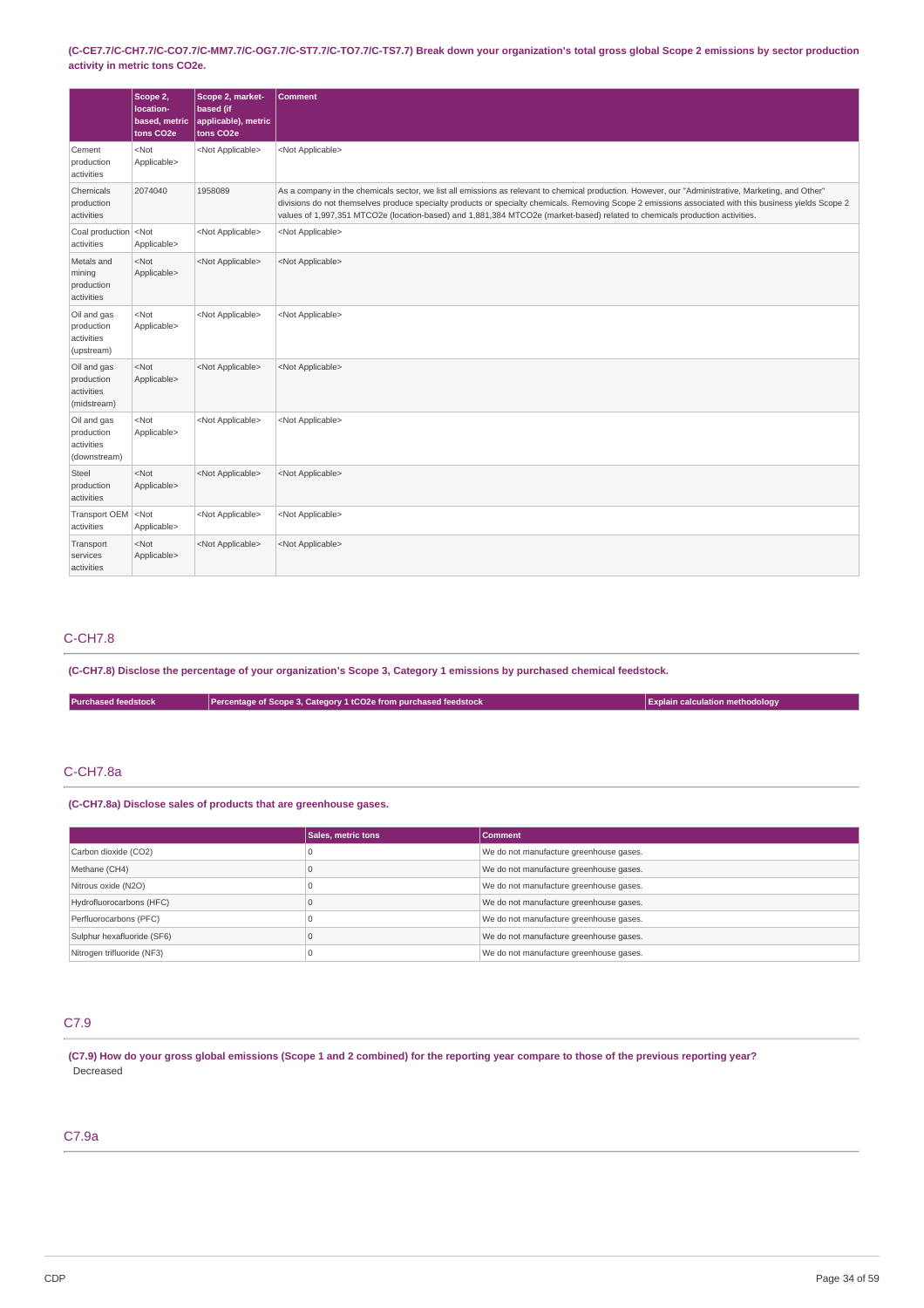## (C7.9a) Identify the reasons for any change in your gross global emissions (Scope 1 and 2 combined), and for each of them specify how your emissions compare **to the previous year.**

|                                                 | Change in<br>emissions (metric<br>tons CO2e) | <b>Direction</b><br>of change | Emissions<br>value<br>(percentage) | Please explain calculation                                                                                                                                                                                                                                                                     |
|-------------------------------------------------|----------------------------------------------|-------------------------------|------------------------------------|------------------------------------------------------------------------------------------------------------------------------------------------------------------------------------------------------------------------------------------------------------------------------------------------|
| Change in<br>renewable energy<br>consumption    | 574553                                       | Decreased 11.4                |                                    | 20.34% of electricity consumption in 2020 was procured from renewable sources and REC purchases, which resulted in a decrease in Market-<br>based Scope 2 emissions compared to last year of 573,553 MTCO2e. Divided by total emissions of 5,031,683 (Scope 2 market-based) * 100<br>$= 11.4%$ |
| Other emissions<br>reduction activities         | 12645                                        | Decreased 0.25                |                                    | See list of emissions reduction activities in C4.3b, which total 12,645 MTCO2e / total emissions of 5,031,683 (Scope 2 market-based) * 100 =<br>0.00251                                                                                                                                        |
| Divestment                                      | 0                                            | No change $ 0$                |                                    | No significant divestitures in 2020                                                                                                                                                                                                                                                            |
| Acquisitions                                    | $\mathbf 0$                                  | No change $ 0$                |                                    | No significant acquisitions in 2020                                                                                                                                                                                                                                                            |
| Mergers                                         | 0                                            | No change 0                   |                                    | No mergers in 2020                                                                                                                                                                                                                                                                             |
| Change in output                                | 16116                                        | Increased 0.32                |                                    | No material change in output, some sites decreased production due to COVID while others increased production. The net change was 16,116<br>MTCO2e / 5,031,683 (Scope 2 market-based) * 100 = 0.32%                                                                                             |
| Change in<br>methodology                        | $\Omega$                                     | No change $ 0$                |                                    | No change in methodology in 2020                                                                                                                                                                                                                                                               |
| Change in<br>boundary                           | $\Omega$                                     | No change $ 0$                |                                    | No change in boundary in 2020                                                                                                                                                                                                                                                                  |
| Change in physical 0<br>operating<br>conditions |                                              | No change $ 0$                |                                    | No change in physical operating conditions in 2020                                                                                                                                                                                                                                             |
| Unidentified                                    | $\mathbf 0$                                  | No change $ 0$                |                                    | Not applicable                                                                                                                                                                                                                                                                                 |
| Other                                           |                                              | $<$ Not<br>Applicable         |                                    |                                                                                                                                                                                                                                                                                                |

# C7.9b

(C7.9b) Are your emissions performance calculations in C7.9 and C7.9a based on a location-based Scope 2 emissions figure or a market-based Scope 2 **emissions figure?**

Market-based

# C8. Energy

## C8.1

**(C8.1) What percentage of your total operational spend in the reporting year was on energy?** More than 0% but less than or equal to 5%

# C8.2

# **(C8.2) Select which energy-related activities your organization has undertaken.**

|                                                    | Indicate whether your organization undertook this energy-related activity in the reporting year |
|----------------------------------------------------|-------------------------------------------------------------------------------------------------|
| Consumption of fuel (excluding feedstocks)         | Yes                                                                                             |
| Consumption of purchased or acquired electricity   | Yes                                                                                             |
| Consumption of purchased or acquired heat          | Yes                                                                                             |
| Consumption of purchased or acquired steam         | <b>Yes</b>                                                                                      |
| Consumption of purchased or acquired cooling       | Yes                                                                                             |
| Generation of electricity, heat, steam, or cooling | Yes                                                                                             |

## C8.2a

**(C8.2a) Report your organization's energy consumption totals (excluding feedstocks) in MWh.**

|                                                         | <b>Heating value</b>                |        | MWh from renewable sources NMWh from non-renewable sources | Total (renewable and non-renewable) MWh |
|---------------------------------------------------------|-------------------------------------|--------|------------------------------------------------------------|-----------------------------------------|
| Consumption of fuel (excluding feedstock)               | HHV (higher heating value)   475503 |        | 6846632                                                    | 7322134                                 |
| Consumption of purchased or acquired electricity        | <not applicable=""></not>           | 86746  | 3457890                                                    | 3544636                                 |
| Consumption of purchased or acquired heat               | <not applicable=""></not>           |        | 8951                                                       | 8951                                    |
| Consumption of purchased or acquired steam              | <not applicable=""></not>           | 217597 | 2746971                                                    | 2964568                                 |
| Consumption of purchased or acquired cooling            | <not applicable=""></not>           |        | 2337                                                       | 2337                                    |
| Consumption of self-generated non-fuel renewable energy | <not applicable=""></not>           | 4092   | <not applicable=""></not>                                  | 4092                                    |
| Total energy consumption                                | <not applicable=""></not>           | 783938 | 13062781                                                   | 13851719                                |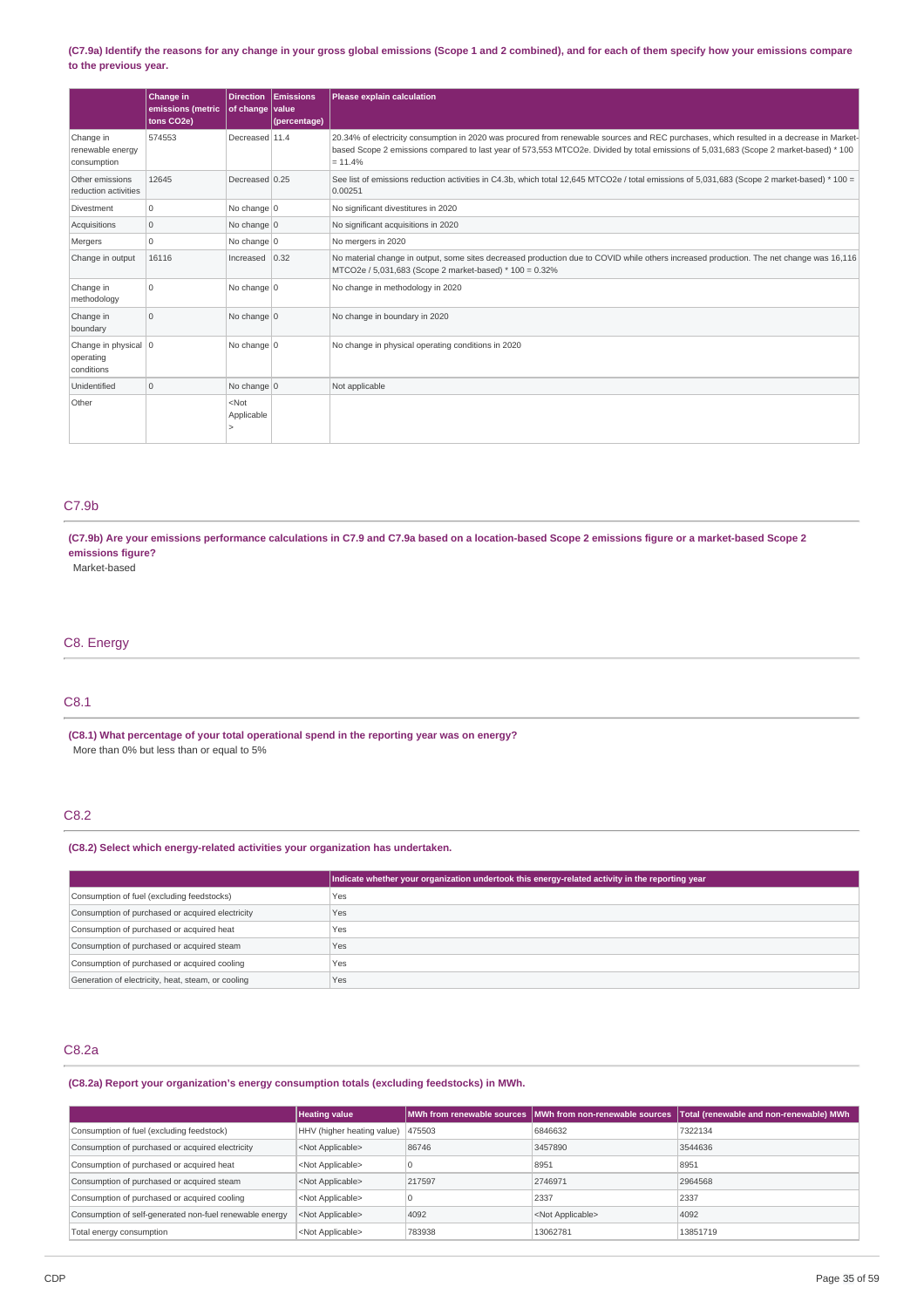## C-CH8.2a

## (C-CH8.2a) Report your organization's energy consumption totals (excluding feedstocks) for chemical production activities in MWh.

|                                                         | <b>Heating value</b>       | <b>Total MWh</b> |
|---------------------------------------------------------|----------------------------|------------------|
| Consumption of fuel (excluding feedstock)               | HHV (higher heating value) | 7322134          |
| Consumption of purchased or acquired electricity        | <not applicable=""></not>  | 3544636          |
| Consumption of purchased or acquired heat               | <not applicable=""></not>  | 8951             |
| Consumption of purchased or acquired steam              | <not applicable=""></not>  | 2964568          |
| Consumption of purchased or acquired cooling            | <not applicable=""></not>  | 2337             |
| Consumption of self-generated non-fuel renewable energy | <not applicable=""></not>  | 4092             |
| Total energy consumption                                | <not applicable=""></not>  | 13851719         |

## C8.2b

### **(C8.2b) Select the applications of your organization's consumption of fuel.**

|                                                         | Indicate whether your organization undertakes this fuel application |
|---------------------------------------------------------|---------------------------------------------------------------------|
| Consumption of fuel for the generation of electricity   | l No                                                                |
| Consumption of fuel for the generation of heat          | Yes                                                                 |
| Consumption of fuel for the generation of steam         | Yes                                                                 |
| Consumption of fuel for the generation of cooling       | l No                                                                |
| Consumption of fuel for co-generation or tri-generation | Yes                                                                 |

# C8.2c

**(C8.2c) State how much fuel in MWh your organization has consumed (excluding feedstocks) by fuel type.**

**Fuels (excluding feedstocks)** Aviation Gasoline

**Heating value** HHV (higher heating value)

**Total fuel MWh consumed by the organization** 2819

**MWh fuel consumed for self-generation of electricity** <Not Applicable>

**MWh fuel consumed for self-generation of heat** 2819

**MWh fuel consumed for self-generation of steam** 0

**MWh fuel consumed for self-generation of cooling** <Not Applicable>

**MWh fuel consumed for self-cogeneration or self-trigeneration**  $\overline{0}$ 

**Emission factor** 69.25

**Unit** kg CO2 per million Btu

**Emissions factor source** EPA, 78 FR 71904, 11/29/2013

**Comment**

**Fuels (excluding feedstocks)** Biodiesel

**Heating value** HHV (higher heating value)

**Total fuel MWh consumed by the organization** 4

**MWh fuel consumed for self-generation of electricity** <Not Applicable>

**MWh fuel consumed for self-generation of heat**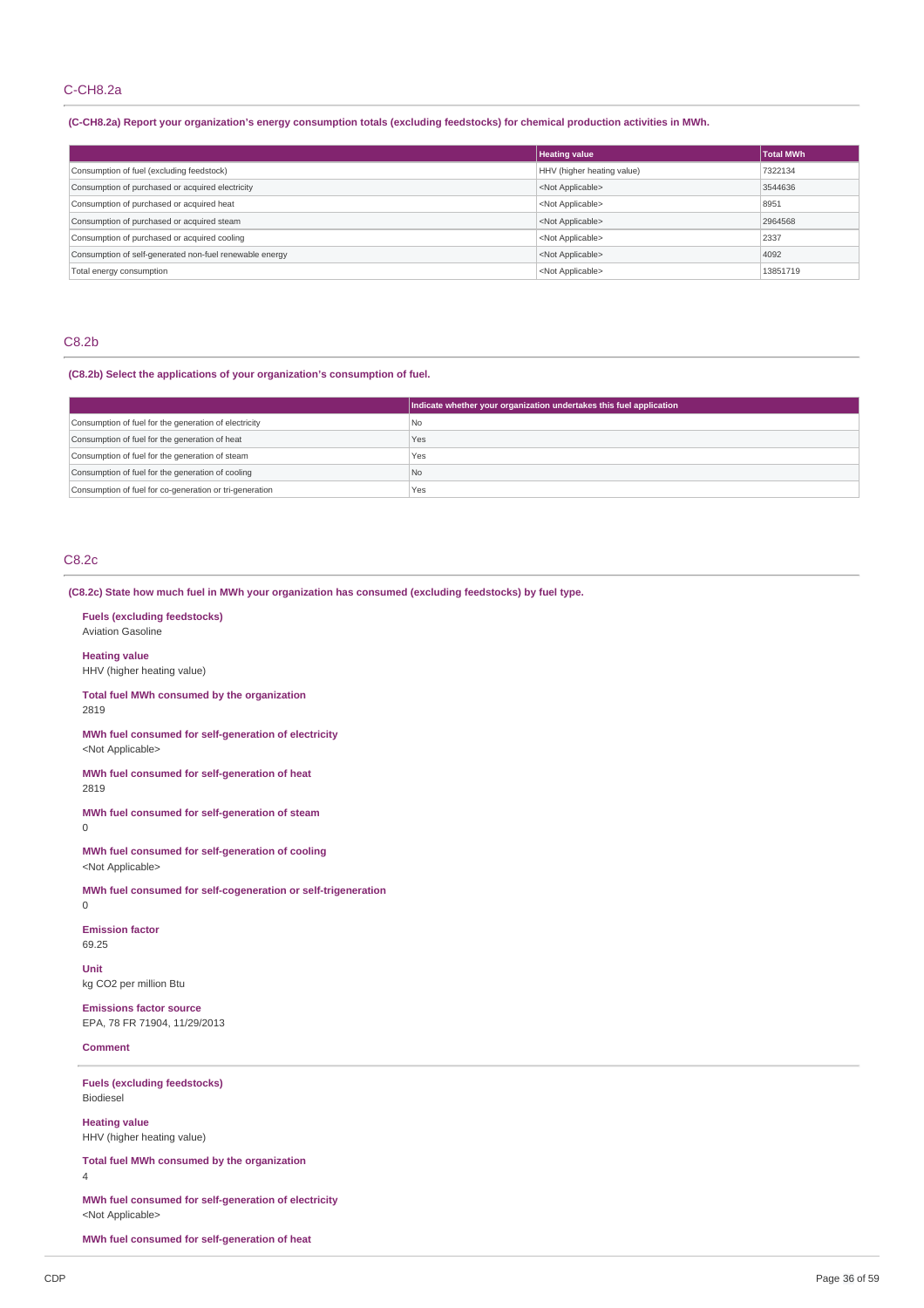#### 4

0

#### **MWh fuel consumed for self-generation of steam**  $\Omega$

**MWh fuel consumed for self-generation of cooling** <Not Applicable>

**MWh fuel consumed for self-cogeneration or self-trigeneration**

**Emission factor** 73.84

**Unit** kg CO2 per million Btu

**Emissions factor source** EPA, 78 FR 71904, 11/29/2013

**Comment**

**Fuels (excluding feedstocks)** Biogas

**Heating value** HHV (higher heating value)

**Total fuel MWh consumed by the organization** 146728

**MWh fuel consumed for self-generation of electricity** <Not Applicable>

**MWh fuel consumed for self-generation of heat** 146728

**MWh fuel consumed for self-generation of steam** 0

**MWh fuel consumed for self-generation of cooling** <Not Applicable>

**MWh fuel consumed for self-cogeneration or self-trigeneration**  $\Omega$ 

**Emission factor** 52.07

**Unit** kg CO2 per million Btu

**Emissions factor source** EPA, 78 FR 71904, 11/29/2013

# **Comment**

**Fuels (excluding feedstocks)** Bituminous Coal

**Heating value** HHV (higher heating value)

**Total fuel MWh consumed by the organization** 8079

**MWh fuel consumed for self-generation of electricity** <Not Applicable>

**MWh fuel consumed for self-generation of heat** 8079

**MWh fuel consumed for self-generation of steam**

**MWh fuel consumed for self-generation of cooling** <Not Applicable>

**MWh fuel consumed for self-cogeneration or self-trigeneration**  $\Omega$ 

**Emission factor** 93.28

 $\theta$ 

**Unit** kg CO2 per million Btu

**Emissions factor source** EPA, 78 FR 71904, 11/29/2013

**Comment**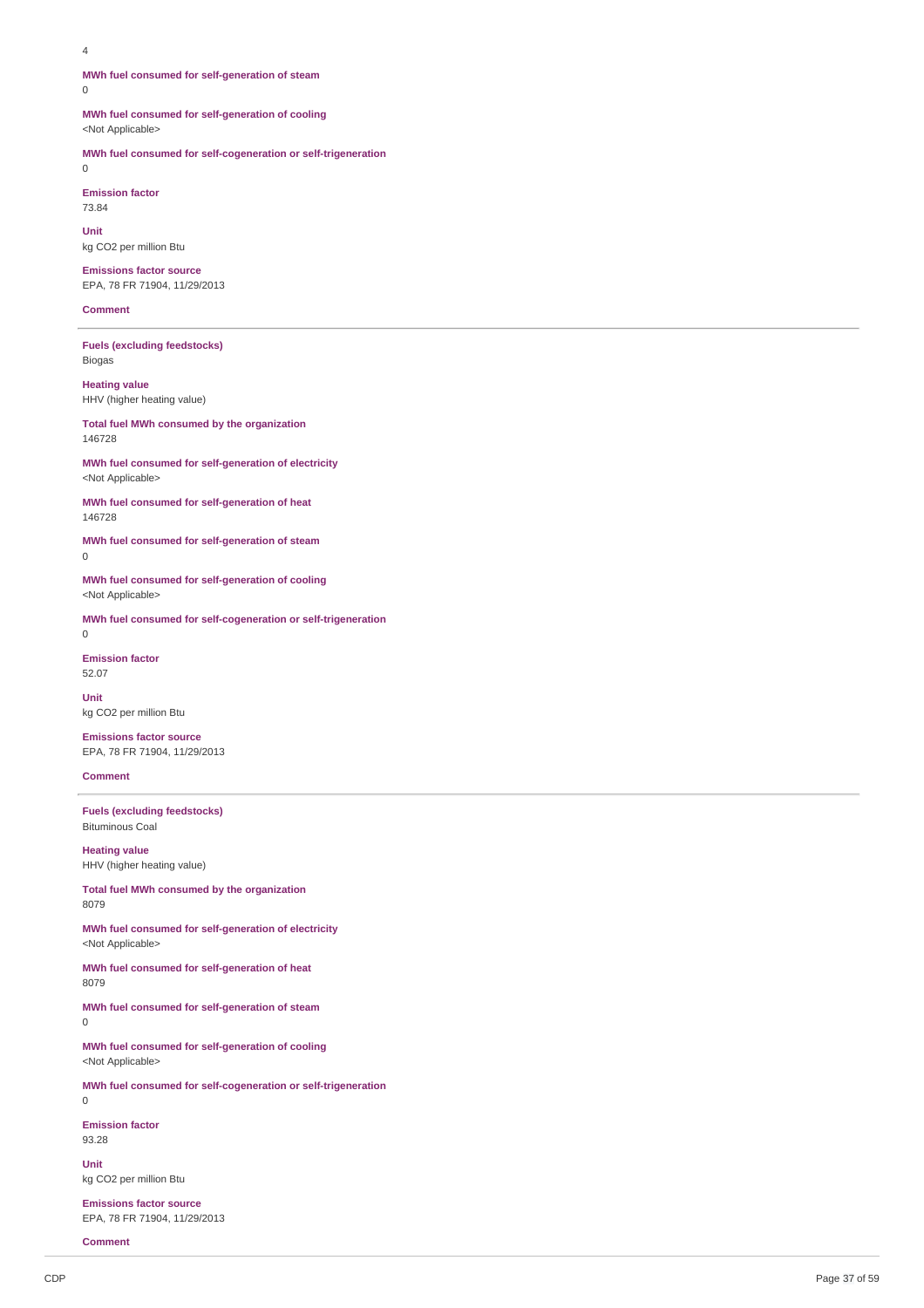### **Fuels** (excluding feedstocks) Diesel

**Heatin g v alu e**

HHV (higher heating value)

Total fuel MWh consumed by the organization 3 9 1 3 3

MWh fuel consumed for self-generation of electricity <Not Applicable>

MWh fuel consumed for self-generation of heat 3 9 1 3 3

MWh fuel consumed for self-generation of steam  $\Omega$ 

MWh fuel consumed for self-generation of cooling <Not Applicable>

MWh fuel consumed for self-cogeneration or self-trigeneration 0

**Emission factor** 7 3.9 6

**U nit** kg CO2 per million Btu

**Emissions factor source** EPA, 78 FR 71904, 11/29/2013

### **Comment**

**Fuels** (excluding feedstocks) Distillate Oil

**Heating valu e** HHV (higher heating value)

Total fuel MWh consumed by the organization 9 6 0 7 8

MWh fuel consumed for self-generation of electricity <Not Applicable>

MWh fuel consumed for self-generation of heat 9 6 0 7 8

MWh fuel consumed for self-generation of steam 0

MWh fuel consumed for self-generation of cooling <Not Applicable>

MWh fuel consumed for self-cogeneration or self-trigeneration  $\Omega$ 

**Emission factor** 7 3.9 6

**U nit** kg CO2 per million Btu

**Emissions factor source** EPA, 78 FR 71904, 11/29/2013

### **Comment**

**Fuels** (excluding feedstocks) Other, please specify (Electric from fleet vehicles) **Heating value** Unable to confirm heating value Total fuel MWh consumed by the organization 2 6 8 MWh fuel consumed for self-generation of electricity <Not Applicable> MWh fuel consumed for self-generation of heat 2 6 8 MWh fuel consumed for self-generation of steam

MWh fuel consumed for self-generation of cooling <Not Applicable>

 $\Omega$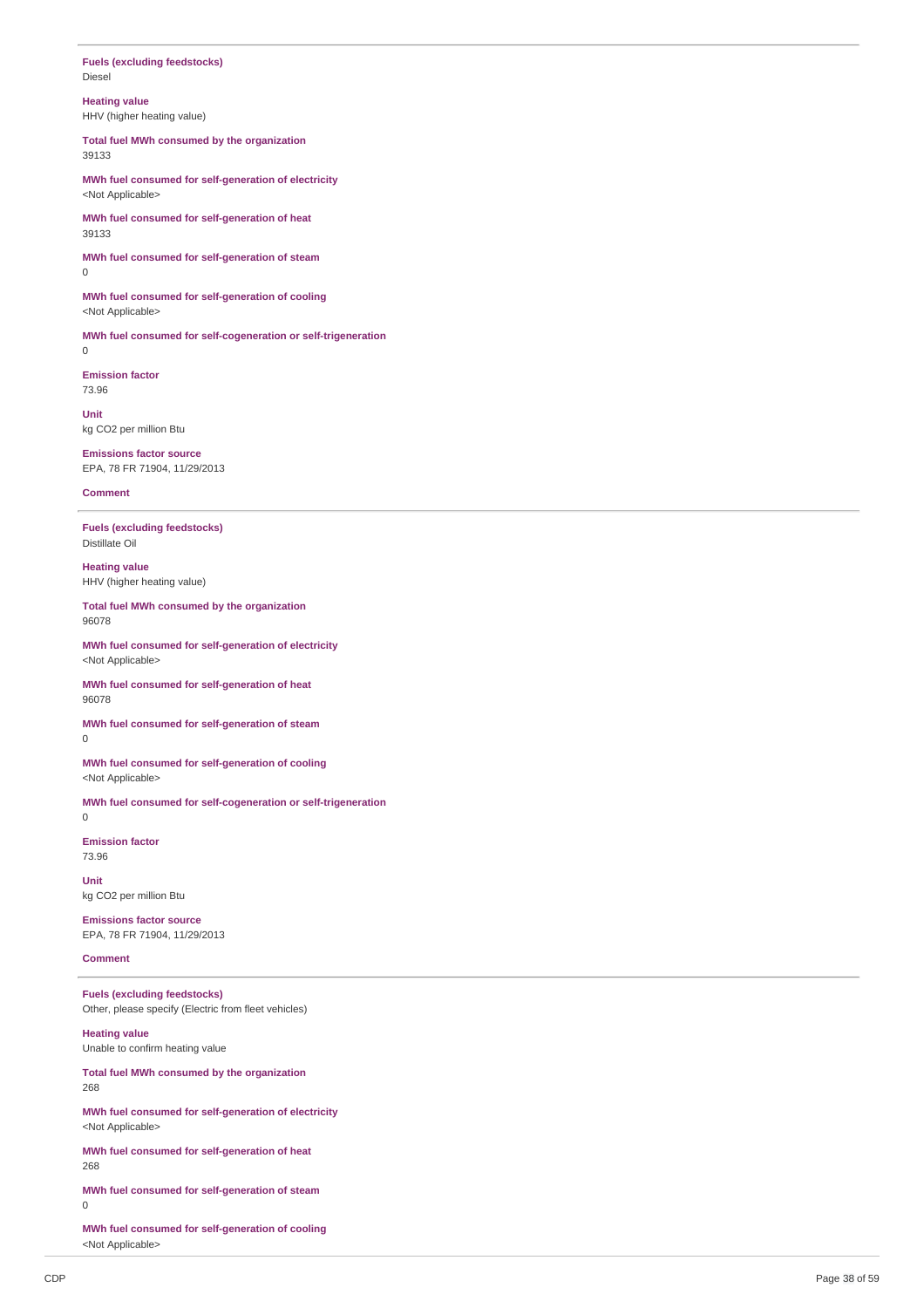### **MWh fuel consumed for self-cogeneration or self-trigeneration** 0

**Emission factor** 258.2

**Unit** kg CO2 per MWh

**Emissions factor source** IEA OECD/IEA 2020 for Spain

**Comment**

# **Fuels (excluding feedstocks)**

Other, please specify (Electric from fleet vehicles)

### **Heating value** Unable to confirm heating value

**Total fuel MWh consumed by the organization**

12

### **MWh fuel consumed for self-generation of electricity** <Not Applicable>

**MWh fuel consumed for self-generation of heat** 12

**MWh fuel consumed for self-generation of steam** 0

**MWh fuel consumed for self-generation of cooling** <Not Applicable>

**MWh fuel consumed for self-cogeneration or self-trigeneration**

0 **Emission factor**

306.8

**Unit** kg CO2 per MWh

**Emissions factor source** IEA OECD/IEA 2020 for Italy

### **Comment**

**Fuels (excluding feedstocks)** Other, please specify (Electric from fleet vehicles)

# **Heating value**

Unable to confirm heating value

## **Total fuel MWh consumed by the organization**

8

**MWh fuel consumed for self-generation of electricity** <Not Applicable>

**MWh fuel consumed for self-generation of heat**

# 8

**MWh fuel consumed for self-generation of steam** 0

**MWh fuel consumed for self-generation of cooling** <Not Applicable>

**MWh fuel consumed for self-cogeneration or self-trigeneration** 0

**Emission factor**

464.3

**Unit** kg CO2 per MWh

**Emissions factor source** IEA OECD/IEA 2020 for Turkey

### **Comment**

**Fuels (excluding feedstocks)** Hydrogen

**Heating value** HHV (higher heating value)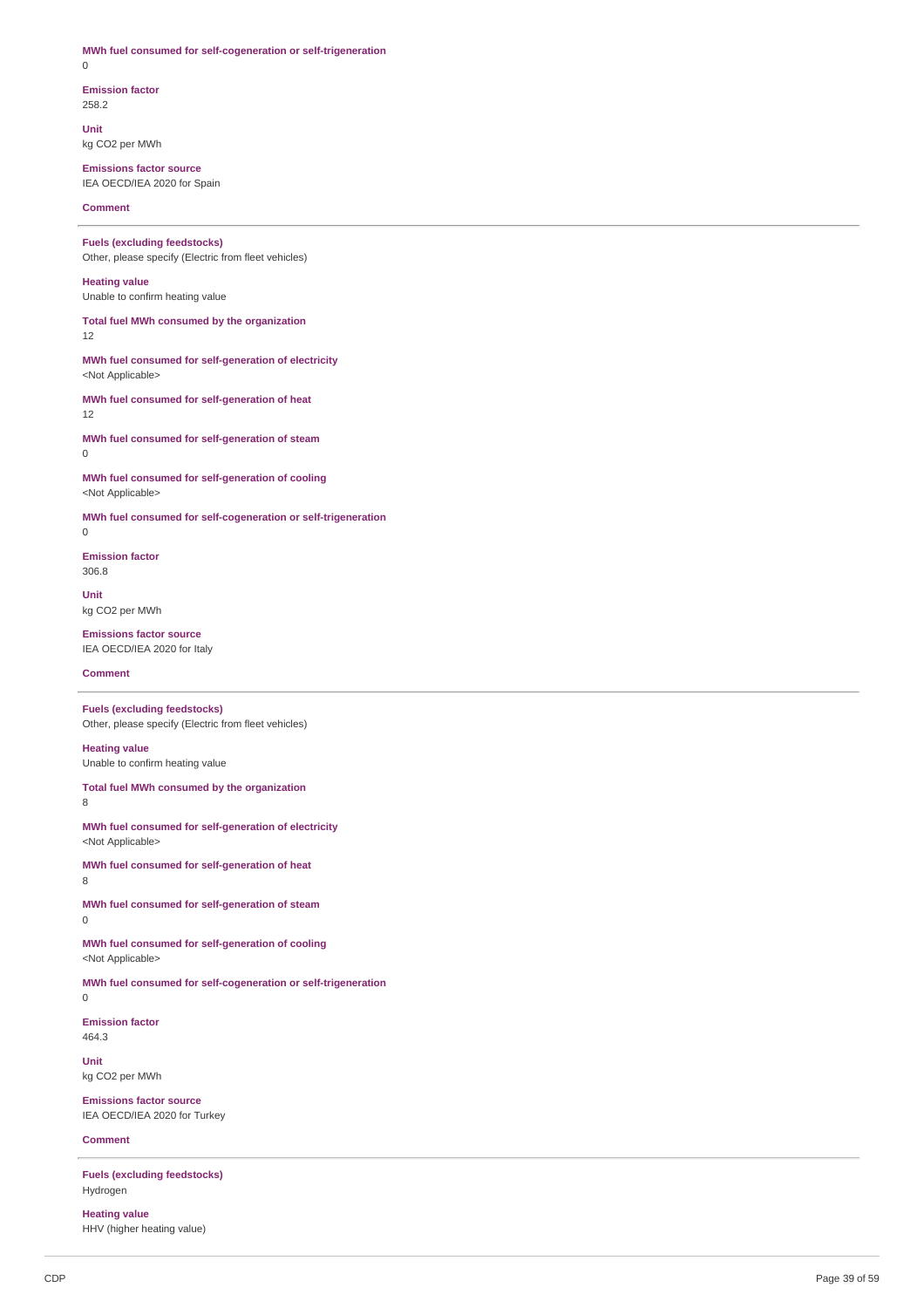**Total fuel MWh consumed by the organization** 1

## **MWh fuel consumed for self-generation of electricity** <Not Applicable>

## **MWh fuel consumed for self-generation of heat**

1

**MWh fuel consumed for self-generation of steam** 0

**MWh fuel consumed for self-generation of cooling** <Not Applicable>

**MWh fuel consumed for self-cogeneration or self-trigeneration**

0

### **Emission factor** 0

**Unit** kg CO2 per million Btu

**Emissions factor source** EPA, 78 FR 71904, 11/29/2013

## **Comment**

**Fuels (excluding feedstocks)** Kerosene

**Heating value** HHV (higher heating value)

**Total fuel MWh consumed by the organization** 4817

**MWh fuel consumed for self-generation of electricity** <Not Applicable>

**MWh fuel consumed for self-generation of heat** 4817

**MWh fuel consumed for self-generation of steam** 0

**MWh fuel consumed for self-generation of cooling** <Not Applicable>

**MWh fuel consumed for self-cogeneration or self-trigeneration**

0

**Emission factor**

75.2

**Unit** kg CO2 per million Btu

**Emissions factor source** EPA, 78 FR 71904, 11/29/2013

### **Comment**

**Fuels (excluding feedstocks)** Landfill Gas

**Heating value** HHV (higher heating value)

**Total fuel MWh consumed by the organization** 17248

**MWh fuel consumed for self-generation of electricity** <Not Applicable>

**MWh fuel consumed for self-generation of heat** 17248

**MWh fuel consumed for self-generation of steam** 0

**MWh fuel consumed for self-generation of cooling** <Not Applicable>

**MWh fuel consumed for self-cogeneration or self-trigeneration**

 $\Omega$ 

**Emission factor** 52.07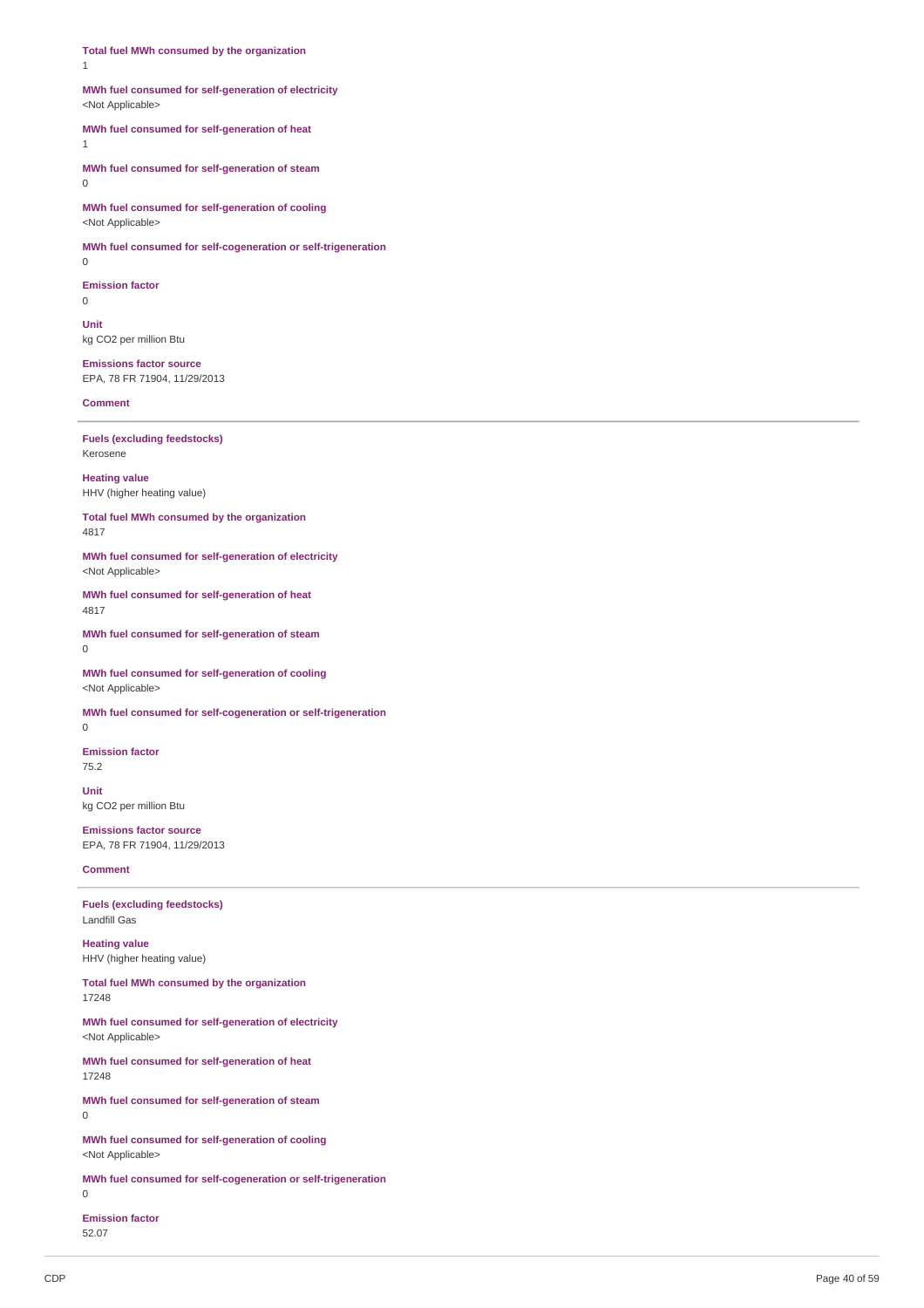**Unit** kg CO2 per million Btu

**Emissions factor source** EPA, 78 FR 71904, 11/29/2013

**Comment**

**Fuels (excluding feedstocks)** Liquefied Petroleum Gas (LPG)

**Heating value** HHV (higher heating value)

**Total fuel MWh consumed by the organization** 7679

**MWh fuel consumed for self-generation of electricity** <Not Applicable>

**MWh fuel consumed for self-generation of heat** 7679

**MWh fuel consumed for self-generation of steam**  $\Omega$ 

**MWh fuel consumed for self-generation of cooling** <Not Applicable>

**MWh fuel consumed for self-cogeneration or self-trigeneration** 0

**Emission factor** 61.71

**Unit** kg CO2 per million Btu

**Emissions factor source** EPA, 78 FR 71904, 11/29/2013

**Comment**

**Fuels (excluding feedstocks)** Natural Gas

**Heating value** HHV (higher heating value)

**Total fuel MWh consumed by the organization** 6606572

**MWh fuel consumed for self-generation of electricity** <Not Applicable>

**MWh fuel consumed for self-generation of heat** 6341378

**MWh fuel consumed for self-generation of steam** 263857

**MWh fuel consumed for self-generation of cooling** <Not Applicable>

**MWh fuel consumed for self-cogeneration or self-trigeneration** 1337

**Emission factor** 53.06

**Unit** kg CO2 per million Btu

**Emissions factor source** EPA, 78 FR 71904, 11/29/2013

## **Comment**

We sell self-generated and self-trigenerated heat and steam to tenants who lease facilities on DuPont-owned property.

**Fuels (excluding feedstocks)** Petrol

**Heating value** HHV (higher heating value)

**Total fuel MWh consumed by the organization** 12660

**MWh fuel consumed for self-generation of electricity** <Not Applicable>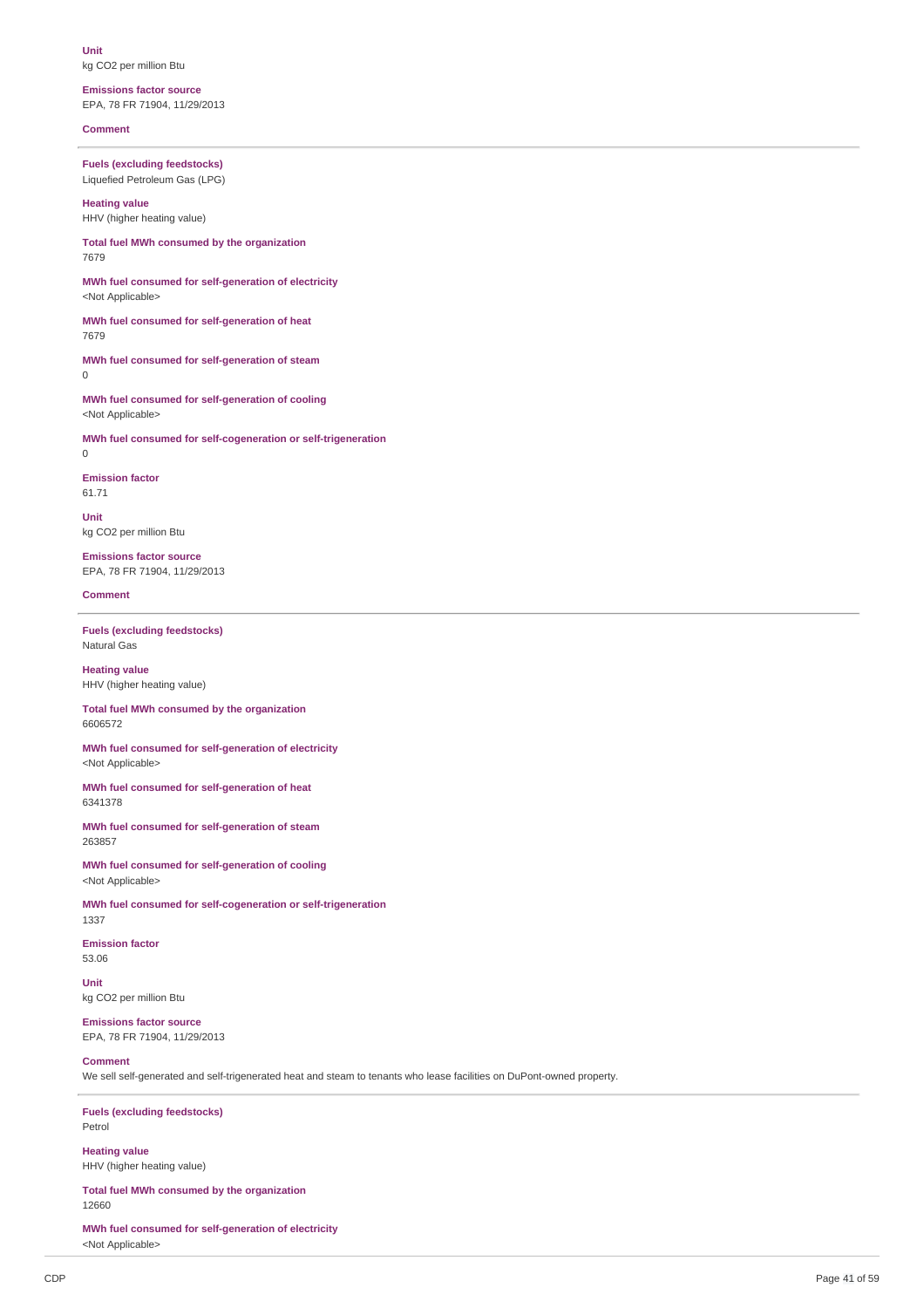**MWh fuel consumed for self-generation of heat** 12660

### **MWh fuel consumed for self-generation of steam** 0

**MWh fuel consumed for self-generation of cooling** <Not Applicable>

**MWh fuel consumed for self-cogeneration or self-trigeneration** 0

**Emission factor** 70.22

**Unit** kg CO2 per million Btu

**Emissions factor source** EPA, 78 FR 71904, 11/29/2013

### **Comment**

**Fuels (excluding feedstocks)** Propane Gas

**Heating value** HHV (higher heating value)

**Total fuel MWh consumed by the organization** 5249

**MWh fuel consumed for self-generation of electricity** <Not Applicable>

**MWh fuel consumed for self-generation of heat** 5249

**MWh fuel consumed for self-generation of steam** 0

**MWh fuel consumed for self-generation of cooling** <Not Applicable>

**MWh fuel consumed for self-cogeneration or self-trigeneration** 0

**Emission factor**

62.87

**Unit** kg CO2 per million Btu

**Emissions factor source** EPA, 78 FR 71904, 11/29/2013

**Comment**

**Fuels (excluding feedstocks)** Refinery Gas

**Heating value** HHV (higher heating value)

**Total fuel MWh consumed by the organization** 713

**MWh fuel consumed for self-generation of electricity** <Not Applicable>

**MWh fuel consumed for self-generation of heat** 713

**MWh fuel consumed for self-generation of steam** 0

**MWh fuel consumed for self-generation of cooling** <Not Applicable>

**MWh fuel consumed for self-cogeneration or self-trigeneration** 0

**Emission factor** 59

**Unit** kg CO2 per million Btu

**Emissions factor source** EPA, 78 FR 71904, 11/29/2013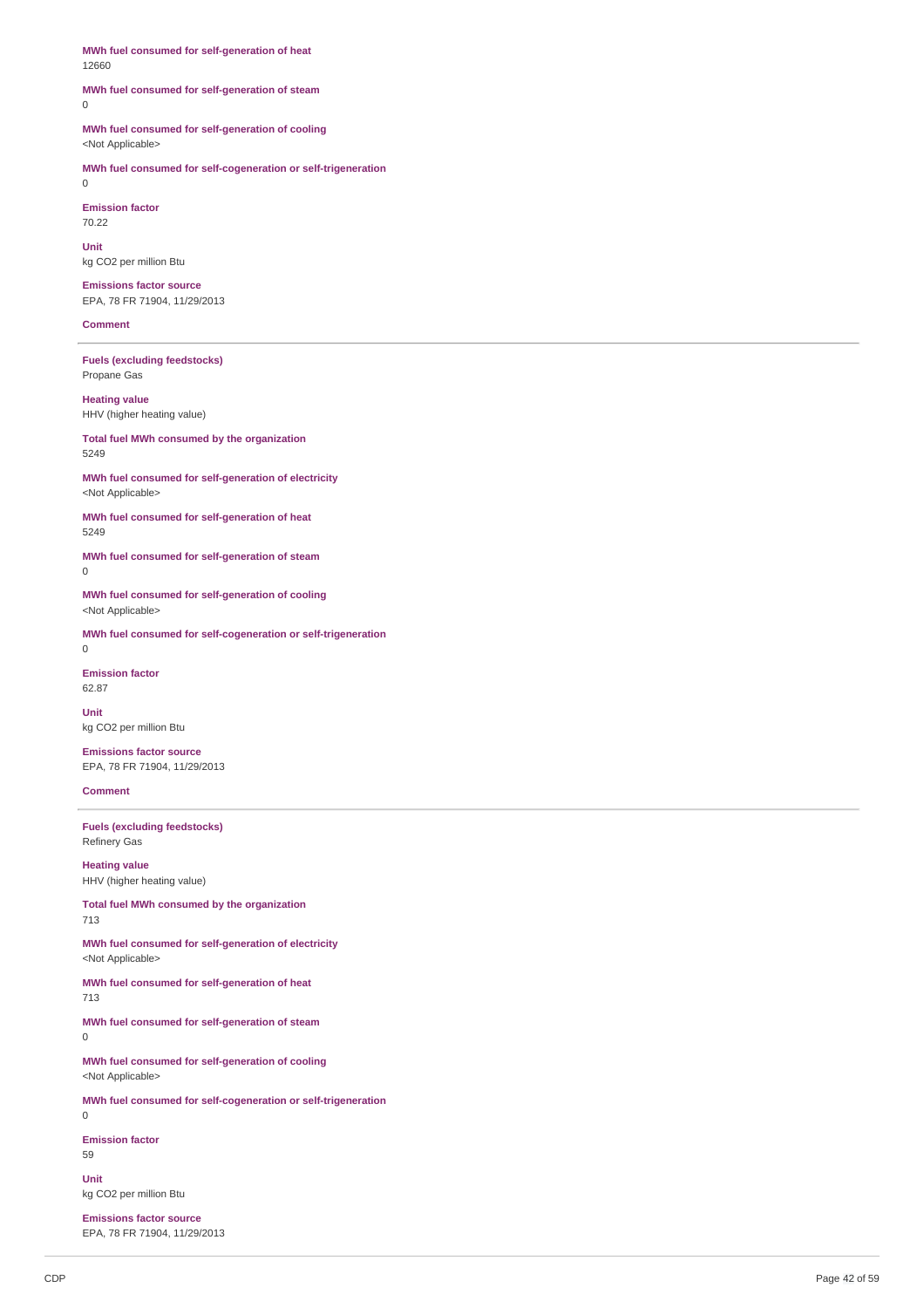### **Fuels (excluding feedstocks)** Residual Fuel Oil

**Heating value**

HHV (higher heating value)

**Total fuel MWh consumed by the organization** 22727

**MWh fuel consumed for self-generation of electricity** <Not Applicable>

**MWh fuel consumed for self-generation of heat** 22727

**MWh fuel consumed for self-generation of steam**  $\overline{0}$ 

**MWh fuel consumed for self-generation of cooling** <Not Applicable>

**MWh fuel consumed for self-cogeneration or self-trigeneration**  $\Omega$ 

**Emission factor** 75.1

**Unit** kg CO2 per million Btu

**Emissions factor source** EPA, 78 FR 71904, 11/29/2013

**Comment**

**Fuels (excluding feedstocks)** Other, please specify (Waste Gas)

**Heating value** HHV (higher heating value)

**Total fuel MWh consumed by the organization** 16152

**MWh fuel consumed for self-generation of electricity** <Not Applicable>

**MWh fuel consumed for self-generation of heat** 16152

**MWh fuel consumed for self-generation of steam** 0

**MWh fuel consumed for self-generation of cooling** <Not Applicable>

**MWh fuel consumed for self-cogeneration or self-trigeneration** 0

**Emission factor** 84.96

**Unit** kg CO2 per million Btu

**Emissions factor source** Calculated with actual data from site

**Comment**

**Fuels (excluding feedstocks)** Other, please specify (Waste Liquid)

**Heating value** HHV (higher heating value)

**Total fuel MWh consumed by the organization** 23044

**MWh fuel consumed for self-generation of electricity** <Not Applicable>

**MWh fuel consumed for self-generation of heat** 23044

**MWh fuel consumed for self-generation of steam** 0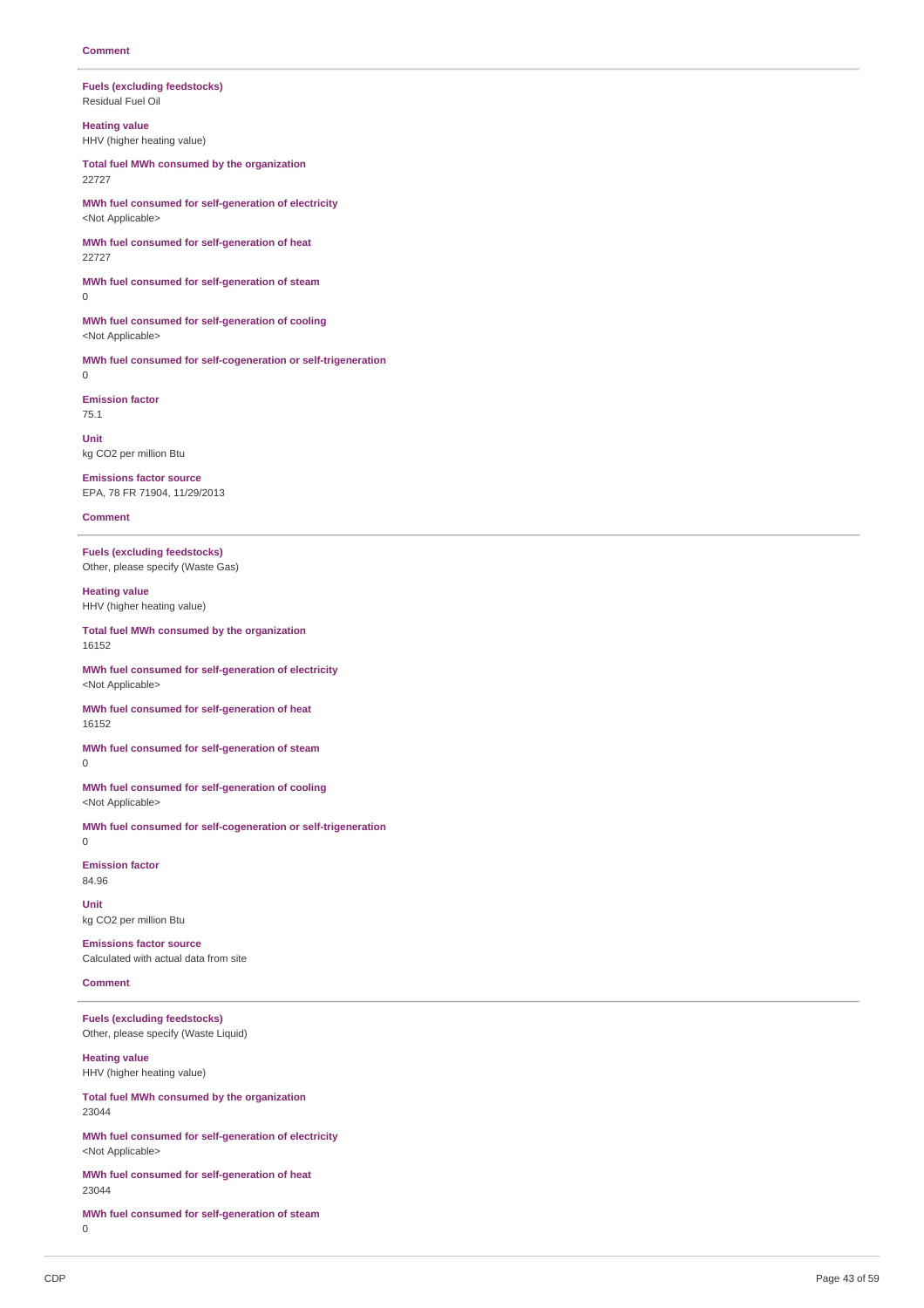# **MWh fuel consumed for self-generation of cooling**

<Not Applicable>

## **MWh fuel consumed for self-cogeneration or self-trigeneration**

 $\theta$ 

**Emission factor**

88.56

**Unit** kg CO2 per million Btu

**Emissions factor source** Calculated with actual data from site

## **Comment**

**Fuels (excluding feedstocks)** Other, please specify (Miscellaneous)

**Heating value** HHV (higher heating value)

**Total fuel MWh consumed by the organization** 65

**MWh fuel consumed for self-generation of electricity** <Not Applicable>

**MWh fuel consumed for self-generation of heat** 65

**MWh fuel consumed for self-generation of steam** 0

**MWh fuel consumed for self-generation of cooling** <Not Applicable>

**MWh fuel consumed for self-cogeneration or self-trigeneration** 0

**Emission factor** 60

**Unit** kg CO2 per million Btu

**Emissions factor source** Calculated with actual data from site

# **Comment**

**Fuels (excluding feedstocks)** Wood

**Heating value** HHV (higher heating value)

**Total fuel MWh consumed by the organization** 311523

**MWh fuel consumed for self-generation of electricity** <Not Applicable>

**MWh fuel consumed for self-generation of heat** 243238

**MWh fuel consumed for self-generation of steam**  $\overline{0}$ 

**MWh fuel consumed for self-generation of cooling** <Not Applicable>

**MWh fuel consumed for self-cogeneration or self-trigeneration** 68285

**Emission factor** 93.8

**Unit** kg CO2 per million Btu

**Emissions factor source** EPA, 78 FR 71904, 11/29/2013

### **Comment**

We sell self-trigenerated heat and steam to tenants who lease facilities on DuPont-owned property.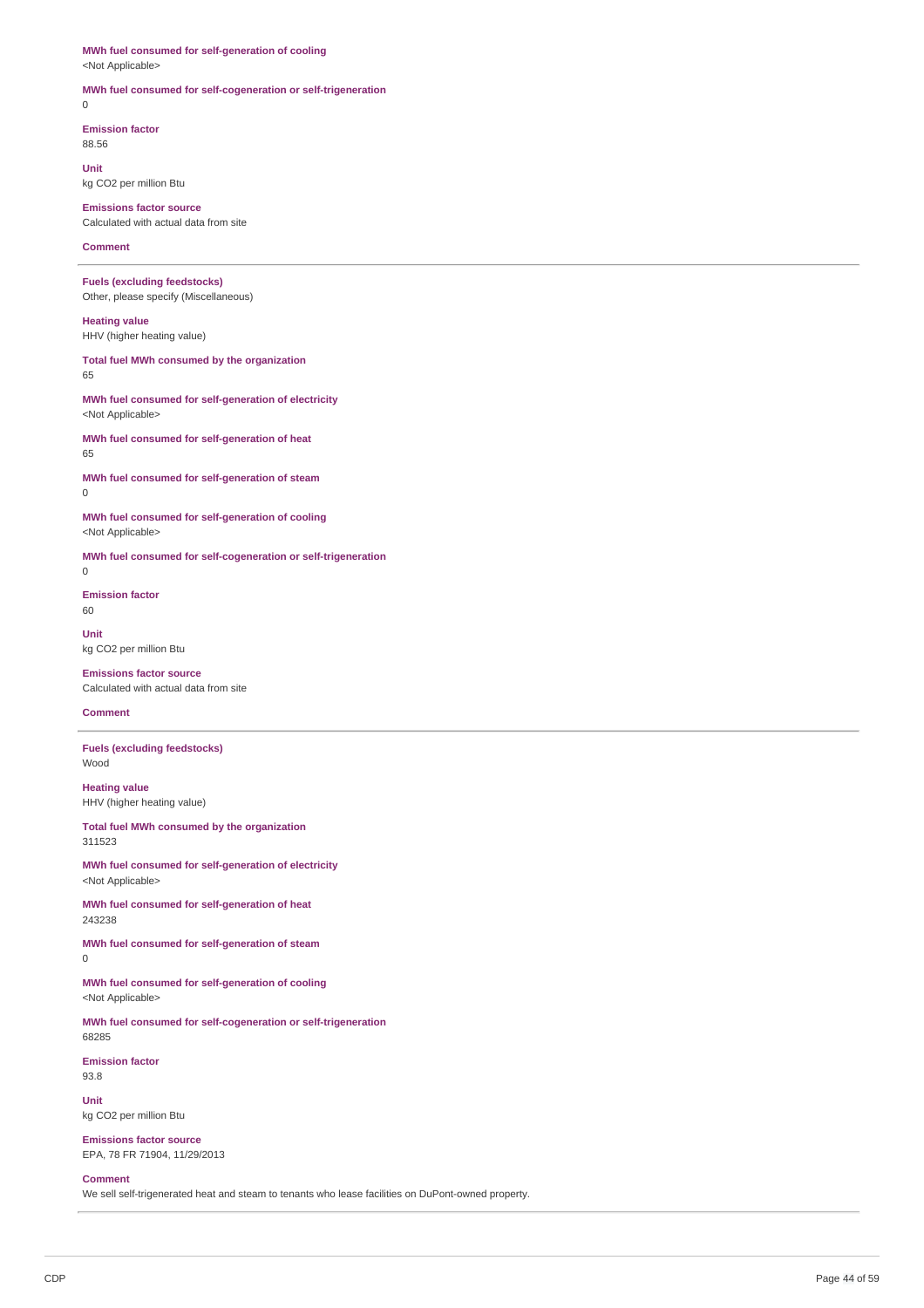(C8.2d) Provide details on the electricity, heat, steam, and cooling your organization has generated and consumed in the reporting year.

|                  | <b>Total Gross generation</b><br>$ $ (MWh) | Generation that is consumed by the<br>organization (MWh) | (MWh) | Gross generation from renewable sources Generation from renewable sources that is consumed by the<br>organization (MWh) |
|------------------|--------------------------------------------|----------------------------------------------------------|-------|-------------------------------------------------------------------------------------------------------------------------|
| Electricity 4092 |                                            | 4092                                                     | 4092  | 4092                                                                                                                    |
| Heat             | 57224                                      |                                                          | 30756 |                                                                                                                         |
| Steam            | 301386                                     |                                                          | 37529 |                                                                                                                         |
| Cooling          | 13017                                      |                                                          |       |                                                                                                                         |

# C-CH8.2d

(C-CH8.2d) Provide details on electricity, heat, steam, and cooling your organization has generated and consumed for chemical production activities.

|             | Total gross generation (MWh) inside chemicals sector boundary | Generation that is consumed (MWh) inside chemicals sector boundary |
|-------------|---------------------------------------------------------------|--------------------------------------------------------------------|
| Electricity | 4092                                                          | 4092                                                               |
| Heat        | 57224                                                         |                                                                    |
| Steam       | 301386                                                        |                                                                    |
| Cooling     | 13017                                                         |                                                                    |

# C8.2e

(C8.2e) Provide details on the electricity, heat, steam, and/or cooling amounts that were accounted for at a zero emission factor in the market-based Scope 2 **figure reported in C6.3.**

### **Sourcing method**

Green electricity products (e.g. green tariffs) from an energy supplier, not supported by energy attribute certificates

**Low-carbon technology type**

Hydropower

**Country/area of consumption of low-carbon electricity, heat, steam or cooling** United States of America

### **MWh consumed accounted for at a zero emission factor**

30483

## **Comment**

### **Sourcing method**

Green electricity products (e.g. green tariffs) from an energy supplier, not supported by energy attribute certificates

### **Low-carbon technology type** Low-carbon energy mix

**Country/area of consumption of low-carbon electricity, heat, steam or cooling**

Brazil

**MWh consumed accounted for at a zero emission factor**

# 5560

**Comment**

## **Sourcing method**

Green electricity products (e.g. green tariffs) from an energy supplier, supported by energy attribute certificates

## **Low-carbon technology type**

Hydropower

**Country/area of consumption of low-carbon electricity, heat, steam or cooling Switzerland** 

**MWh consumed accounted for at a zero emission factor**

# **Comment**

3383

## **Sourcing method**

Green electricity products (e.g. green tariffs) from an energy supplier, supported by energy attribute certificates

# **Low-carbon technology type**

Low-carbon energy mix

**Country/area of consumption of low-carbon electricity, heat, steam or cooling** Spain

**MWh consumed accounted for at a zero emission factor** 48049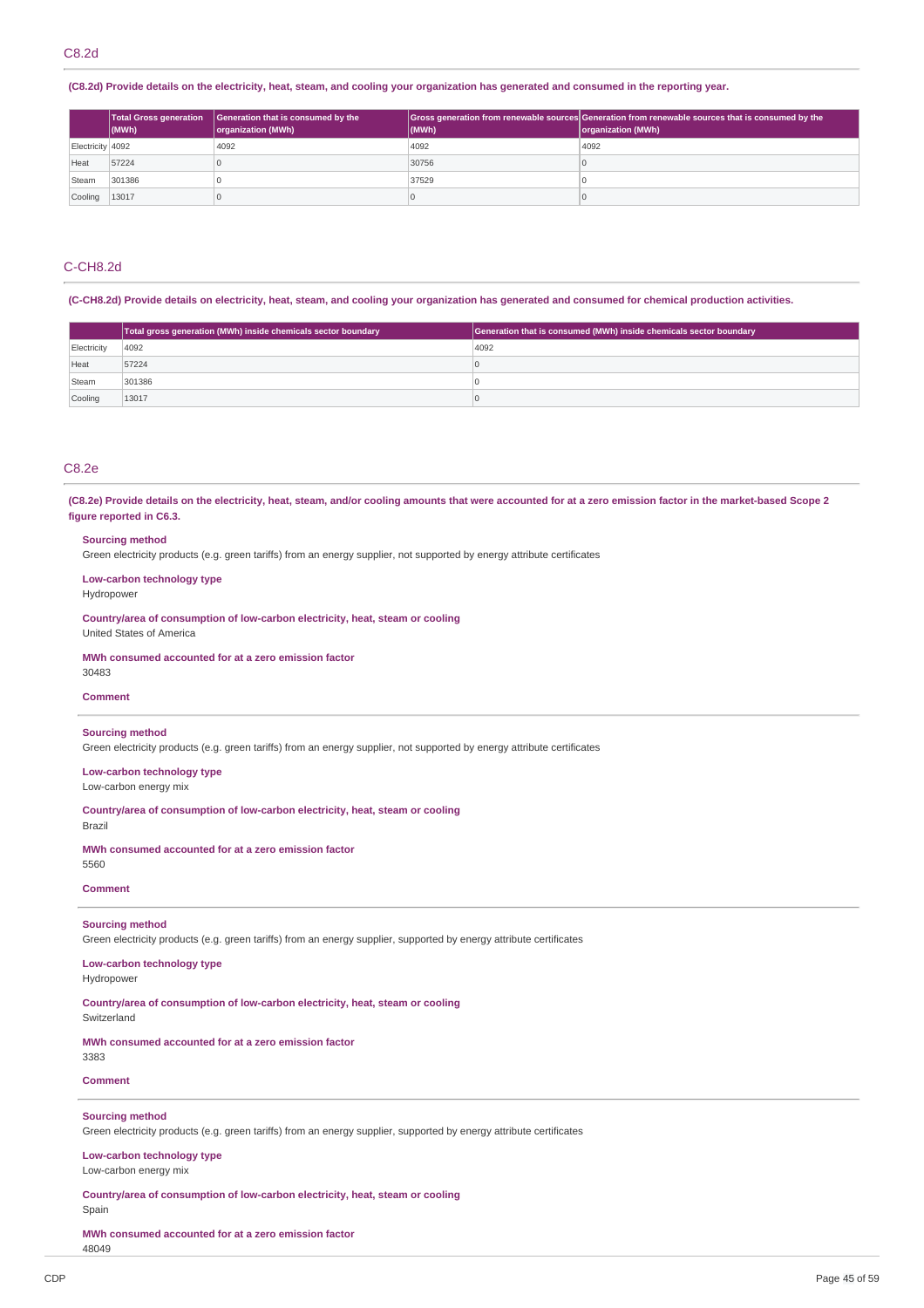## **Comment**

## **Sourcing method**

Unbundled energy attribute certificates, Renewable Energy Certificates (RECs)

*Retired RECs in 2020*

**Low-carbon technology type** Hydropower

**Country/area of consumption of low-carbon electricity, heat, steam or cooling** Czechia

**MWh consumed accounted for at a zero emission factor** 12342

**Comment**

Retired RECs in 2020

**Sourcing method**

Unbundled energy attribute certificates, Renewable Energy Certificates (RECs)

*Retired RECs in 2020*

#### **Low-carbon technology type** Hydropower

**Country/area of consumption of low-carbon electricity, heat, steam or cooling** Denmark

**MWh consumed accounted for at a zero emission factor** 37778

**Comment** Retired RECs in 2020

**Sourcing method** Unbundled energy attribute certificates, Renewable Energy Certificates (RECs)

**Low-carbon technology type** Hydropower

**Country/area of consumption of low-carbon electricity, heat, steam or cooling** France

**MWh consumed accounted for at a zero emission factor** 111939

**Comment** Retired RECs in 2020

### **Sourcing method**

Unbundled energy attribute certificates, Renewable Energy Certificates (RECs)

**Low-carbon technology type** Hydropower

**Country/area of consumption of low-carbon electricity, heat, steam or cooling** Germany

**MWh consumed accounted for at a zero emission factor** 9247

**Comment** Retired RECs in 2020

**Sourcing method** Unbundled energy attribute certificates, Renewable Energy Certificates (RECs)

**Low-carbon technology type** Hydropower

**Country/area of consumption of low-carbon electricity, heat, steam or cooling** Norway

**MWh consumed accounted for at a zero emission factor** 34760

**Comment** Retired RECs in 2020

**Sourcing method**

Unbundled energy attribute certificates, Renewable Energy Certificates (RECs)

**Low-carbon technology type** Hydropower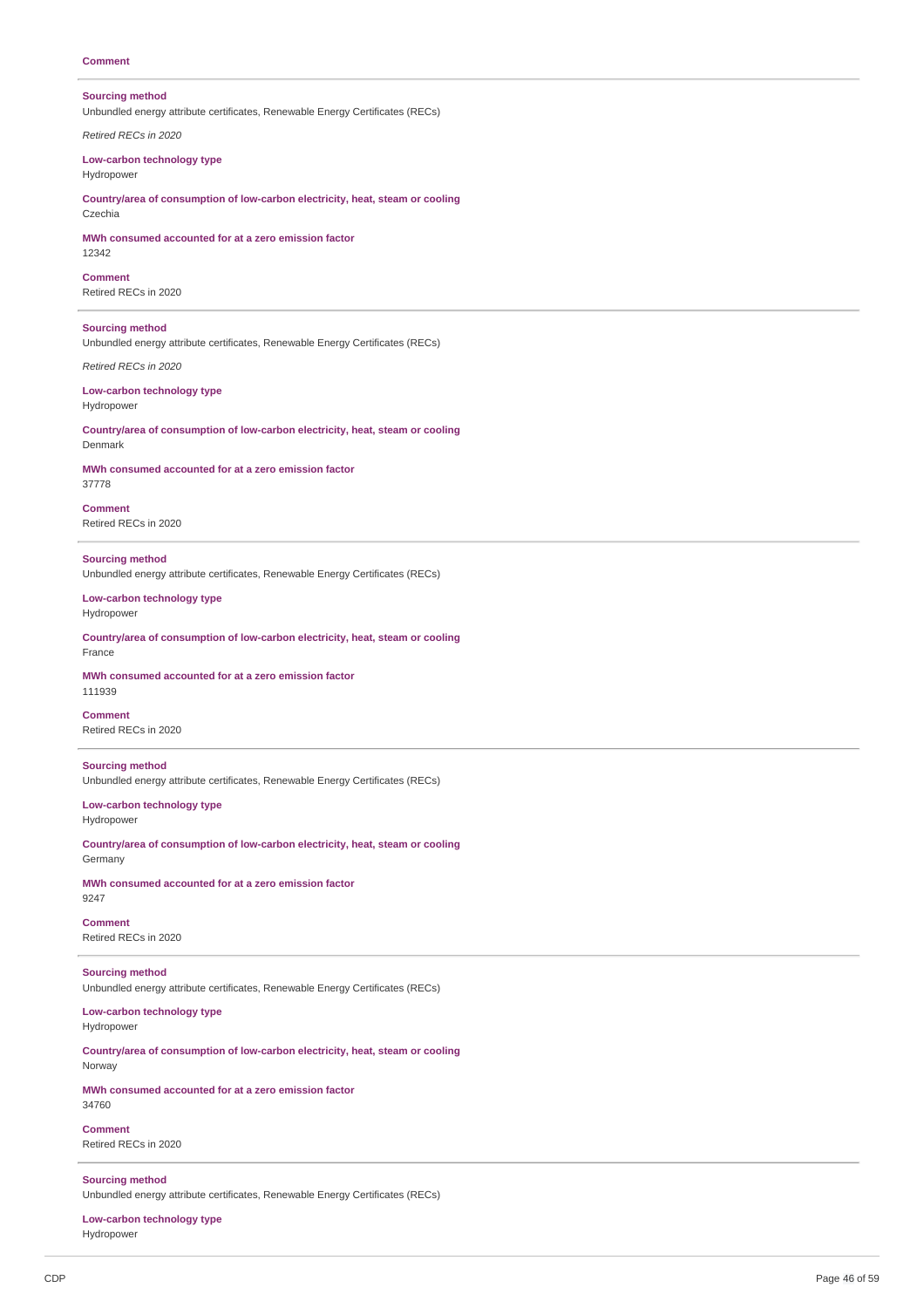**Country/area of consumption of low-carbon electricity, heat, steam or cooling** United Kingdom of Great Britain and Northern Ireland

**MWh consumed accounted for at a zero emission factor** 4216

**Comment** Retired RECs in 2020

## **Sourcing method**

Unbundled energy attribute certificates, Renewable Energy Certificates (RECs)

## **Low-carbon technology type** Hydropower

**Country/area of consumption of low-carbon electricity, heat, steam or cooling** United States of America

**MWh consumed accounted for at a zero emission factor** 65343

**Comment** Retired RECs in 2020

### **Sourcing method**

Unbundled energy attribute certificates, Renewable Energy Certificates (RECs)

#### **Low-carbon technology type** Geothermal

**Country/area of consumption of low-carbon electricity, heat, steam or cooling** Finland

# **MWh consumed accounted for at a zero emission factor**

26940

**Comment** Retired RECs in 2020

### **Sourcing method** Unbundled energy attribute certificates, Renewable Energy Certificates (RECs)

### **Low-carbon technology type** Wind

### **Country/area of consumption of low-carbon electricity, heat, steam or cooling** France

**MWh consumed accounted for at a zero emission factor** 36739

### **Comment** Retired RECs in 2020

## **Sourcing method**

Unbundled energy attribute certificates, Renewable Energy Certificates (RECs)

## **Low-carbon technology type** Wind

**Country/area of consumption of low-carbon electricity, heat, steam or cooling** Ireland

### **MWh consumed accounted for at a zero emission factor** 18733

**Comment**

Retired RECs in 2020

# **Sourcing method**

Unbundled energy attribute certificates, Renewable Energy Certificates (RECs)

**Low-carbon technology type** Wind

**Country/area of consumption of low-carbon electricity, heat, steam or cooling** United States of America

### **MWh consumed accounted for at a zero emission factor** 270093

**Comment** Retired RECs in 2020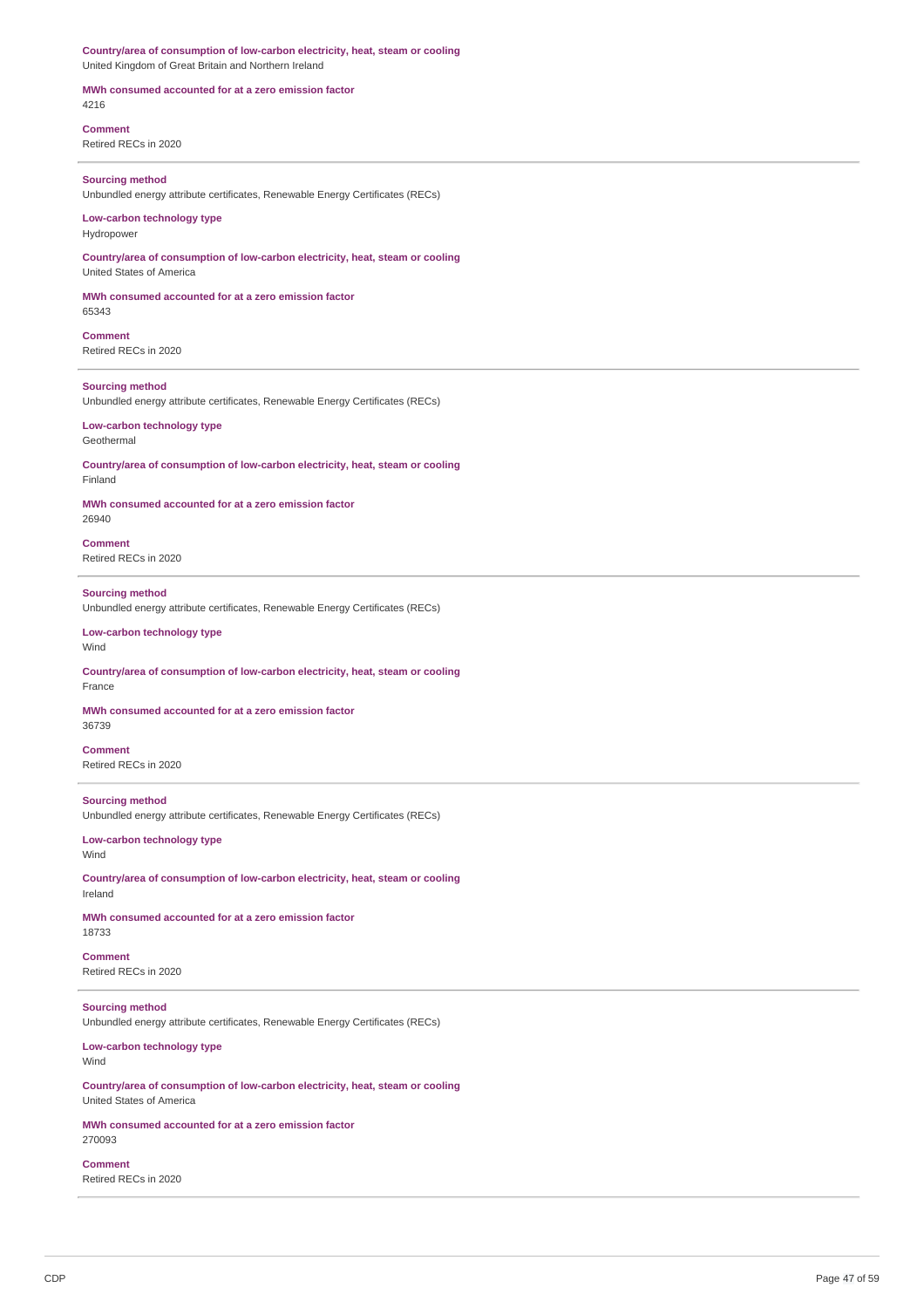## C-CH8.3

| (C-CH8.3) Does your organization consume fuels as feedstocks for chemical production activities? |  |
|--------------------------------------------------------------------------------------------------|--|
| No.                                                                                              |  |

C9. Additional metrics

# C9.1

**(C9.1) Provide any additional climate-related metrics relevant to your business.**

## C-CH9.3a

| (C-CH9.3a) Provide details on your organization's chemical products.                   |
|----------------------------------------------------------------------------------------|
| <b>Output product</b><br>Other, please specify (All specialty materials and chemicals) |
| <b>Production (metric tons)</b><br>2888125                                             |
| <b>Capacity (metric tons)</b><br>2888125                                               |
| Direct emissions intensity (metric tons CO2e per metric ton of product)<br>1.05        |
| Electricity intensity (MWh per metric ton of product)<br>1.23                          |
| Steam intensity (MWh per metric ton of product)<br>1.03                                |
| Steam/heat recovered (MWh per metric ton of product)<br>$\mathbf 0$                    |
| <b>Comment</b>                                                                         |

Direct emissions = Total Scope 1. We consider any further details related to this question to be proprietary.

## C-CE9.6/C-CG9.6/C-CH9.6/C-CN9.6/C-CO9.6/C-EU9.6/C-MM9.6/C-OG9.6/C-RE9.6/C-ST9.6/C-TO9.6/C-TS9.6

**(C-CE9.6/C-CG9.6/C-CH9.6/C-CN9.6/C-CO9.6/C-EU9.6/C-MM9.6/C-OG9.6/C-RE9.6/C-ST9.6/C-TO9.6/C-TS9.6) Does your organization invest in research and development (R&D) of low-carbon products or services related to your sector activities?**

|       | <b>Investment in low-carbon R&amp;D</b> | Comment <sup>1</sup> |
|-------|-----------------------------------------|----------------------|
| Row 1 | Yes<br>$\sim$ $\sim$                    |                      |

## C-CH9.6a

(C-CH9.6a) Provide details of your organization's investments in low-carbon R&D for chemical production activities over the last three years.

| Technology Stage of<br>larea                                      | lin the<br>reporting<br>year | Average %<br>development of total R&D investment<br>linvestment<br>over the last reporting<br>3 years | R&D<br>figure in the  <br>year<br>(optional) | <b>Comment</b>                                                                                                                                                                                                                                                                                                                                                                                                                                                                                                                                                                                                                                     |
|-------------------------------------------------------------------|------------------------------|-------------------------------------------------------------------------------------------------------|----------------------------------------------|----------------------------------------------------------------------------------------------------------------------------------------------------------------------------------------------------------------------------------------------------------------------------------------------------------------------------------------------------------------------------------------------------------------------------------------------------------------------------------------------------------------------------------------------------------------------------------------------------------------------------------------------------|
| Unable to<br>disaggregate Applicable><br>by<br>technology<br>area | $<$ Not                      | $ 41 - 60%$                                                                                           |                                              | DuPont creates, discovers, develops and protects many new technologies that can increase our customers', and their customers', ability to adapt and<br>mitigate the effects of climate change. Examples include our Advanced Mobility platform which advances lightweighting and vehicle electrification in<br>transportation, our high-efficiency reverse osmosis, separation and filtration technologies in our Water Solutions portfolio, our high-efficiency printing<br>materials in our Cyrel® FAST flexographic printing system, and our energy-efficient construction materials in our DuPont Performance Building Solutions<br>portfolio. |

## C10. Verification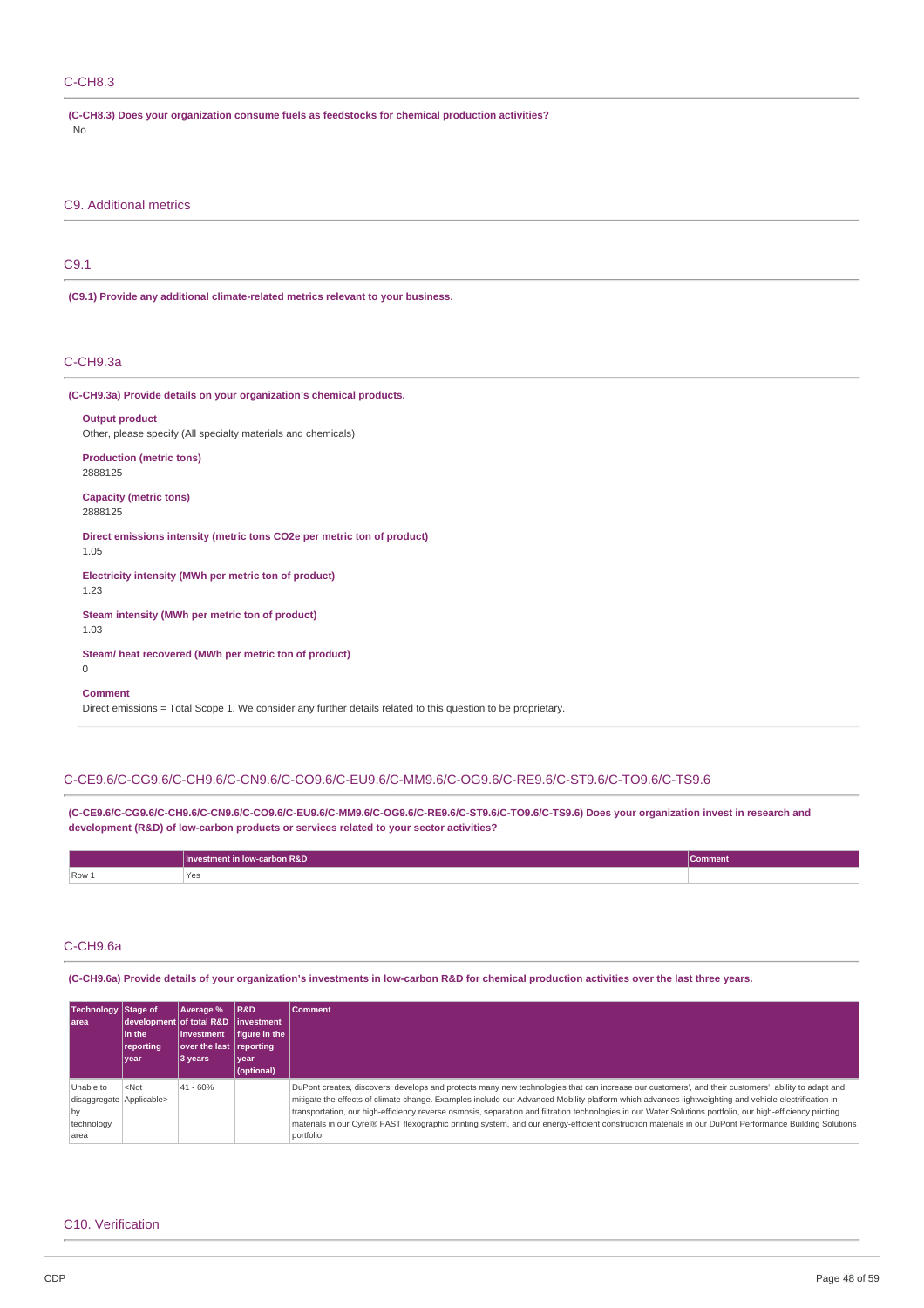**(C10.1) Indicate the verification/assurance status that applies to your reported emissions.**

|                                          | Verification/assurance status                          |  |
|------------------------------------------|--------------------------------------------------------|--|
| Scope 1                                  | Third-party verification or assurance process in place |  |
| Scope 2 (location-based or market-based) | Third-party verification or assurance process in place |  |
| Scope 3                                  | Third-party verification or assurance process in place |  |

## C10.1a

(C10.1a) Provide further details of the verification/assurance undertaken for your Scope 1 emissions, and attach the relevant statements.

**Verification or assurance cycle in place** Annual process

**Status in the current reporting year** Complete

**Type of verification or assurance** Limited assurance

**Attach the statement** Dupont 2020 Data Assurance Letter.pdf

**Page/ section reference** 1-2, 4

**Relevant standard** ISO14064-3

**Proportion of reported emissions verified (%)** 100

# C10.1b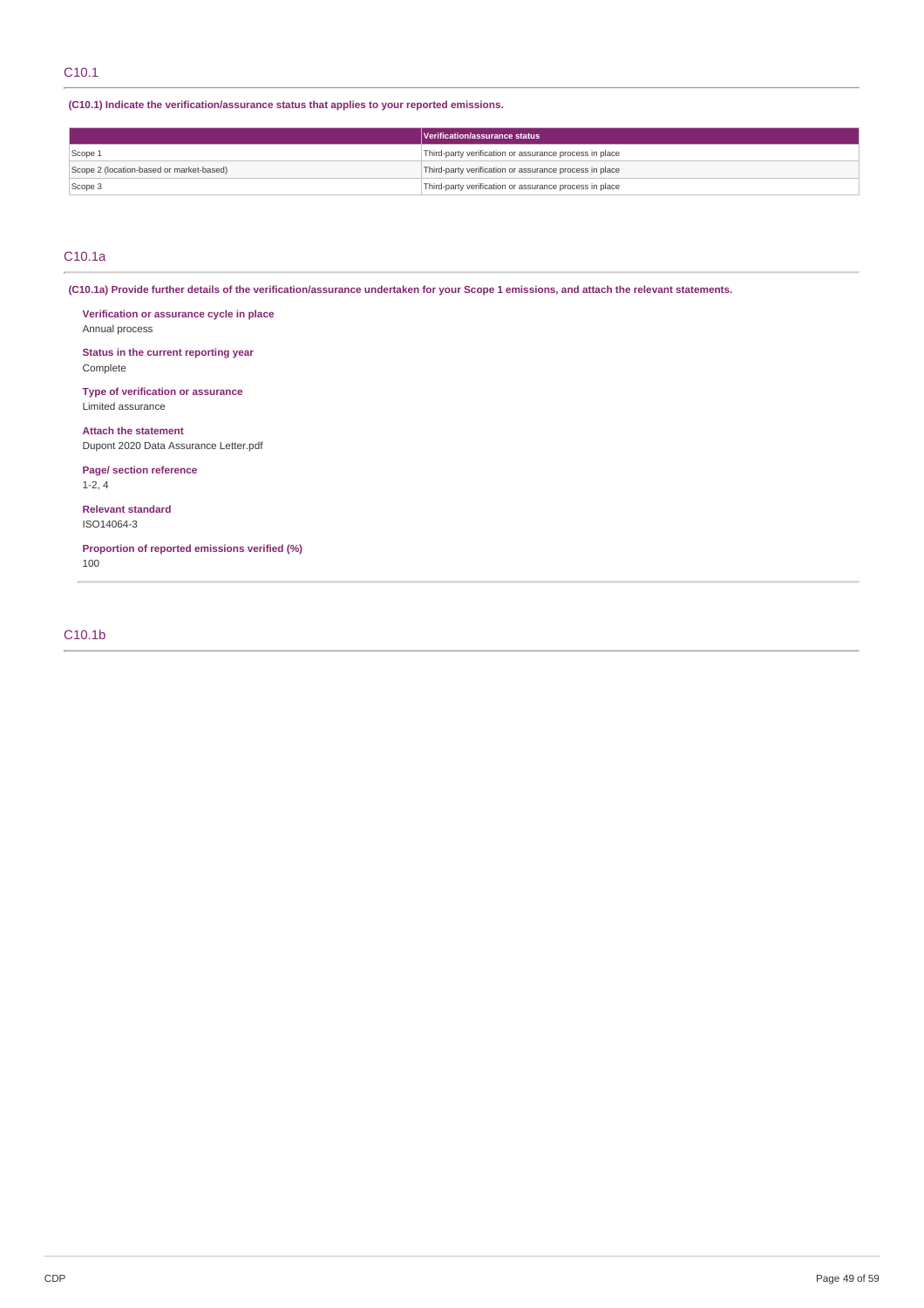### (C10.1b) Provide further details of the verification/assurance undertaken for your Scope 2 emissions and attach the relevant statements.

**Scope 2 approach** Scope 2 location-based

**Verification or assurance cycle in place** Annual process

**Status in the current reporting year** Complete

**Type of verification or assurance** Limited assurance

**Attach the statement** Dupont 2020 Data Assurance Letter.pdf

**Page/ section reference** 1-2, 4

**Relevant standard** ISO14064-3

**Proportion of reported emissions verified (%)** 100

**Scope 2 approach** Scope 2 market-based

**Verification or assurance cycle in place** Annual process

**Status in the current reporting year** Complete

**Type of verification or assurance** Limited assurance

**Attach the statement** Dupont 2020 Data Assurance Letter.pdf

**Page/ section reference** 1-2, 4

**Relevant standard** ISO14064-3

**Proportion of reported emissions verified (%)** 100

# C10.1c

(C10.1c) Provide further details of the verification/assurance undertaken for your Scope 3 emissions and attach the relevant statements.

**Scope 3 category**

Scope 3: Fuel and energy-related activities (not included in Scopes 1 or 2)

**Verification or assurance cycle in place** Annual process

**Status in the current reporting year** Underway but not complete for reporting year – previous statement of process attached

**Type of verification or assurance** Limited assurance

**Attach the statement** DuPont 2019 Assurance Letter\_8\_6\_2020.pdf

**Page/section reference**

2

**Relevant standard** ISO14064-3

**Proportion of reported emissions verified (%)** 100

C10.2

(C10.2) Do you verify any climate-related information reported in your CDP disclosure other than the emissions figures reported in C6.1, C6.3, and C6.5? No, but we are actively considering verifying within the next two years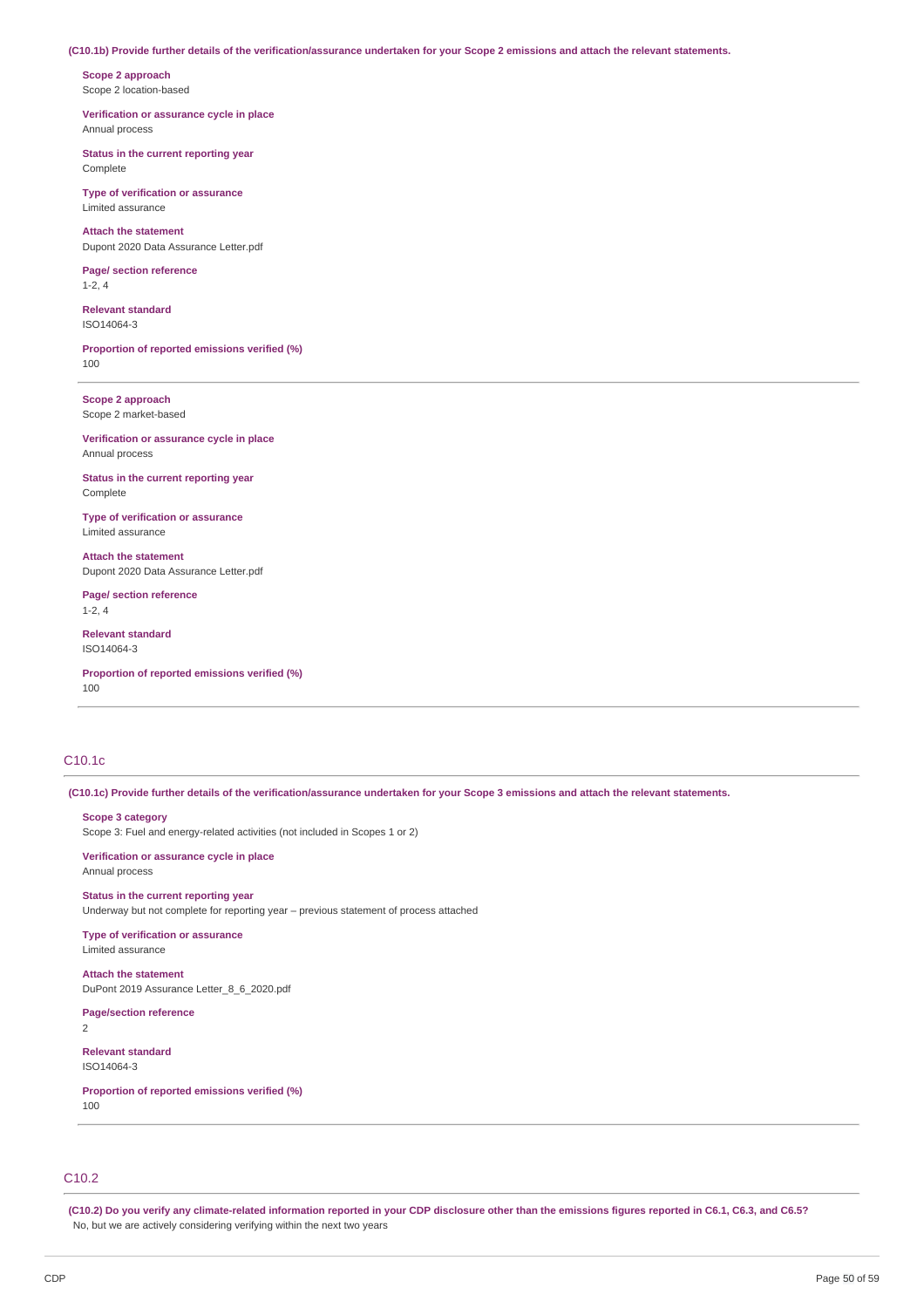# C11.1

(C11.1) Are any of your operations or activities regulated by a carbon pricing system (i.e. ETS, Cap & Trade or Carbon Tax)? Yes

# C11.1a

**(C11.1a) Select the carbon pricing regulation(s) which impacts your operations.** EU ETS

# C11.1b

**(C11.1b) Complete the following table for each of the emissions trading schemes you are regulated by.**

#### **EU ETS**

**% of Scope 1 emissions covered by the ETS**

6.1

**% of Scope 2 emissions covered by the ETS**

4.3

**Period start date** January 1 2020

**Period end date** December 31 2020

**Allowances allocated** 258442

**Allowances purchased** 665

**Verified Scope 1 emissions in metric tons CO2e** 186809

**Verified Scope 2 emissions in metric tons CO2e** 85342

**Details of ownership** Facilities we own and operate

**Comment**

# C11.1d

## (C11.1d) What is your strategy for complying with the systems you are regulated by or anticipate being regulated by?

In the European Union, DuPont is an active participant in the carbon market and endeavors to minimize its financial exposure by buying or selling carbon credits to balance its expected emissions. To review trading activities and ensure corporate alignment, DuPont established an internal team comprised of a regional environmental leader, a regional Sourcing representative, applicable site representatives and corporate-level representation from the DuPont Environmental, Health, and Safety Center of Excellence. The team is chartered to review site level greenhouse gas emissions allowances and trading activities for ETS compliance and alignment with the DuPont Environment, Health & Safety Commitment.

First, as part of standard operations, DuPont maintains regional and business-level EHS leaders with expertise in environmental compliance. This helps to minimize the risk of incurring environmental fines.

DuPont also engages with regulatory and legislative leaders and membership organizations that track and advocate for policy positions. This activity helps the Company stay abreast of emerging legislation. We actively engage in efforts to develop constructive public policies to reduce GHG emissions and encourage lower carbon forms of energy. Although legislative efforts to control or limit GHG emissions could affect the company's energy source and supply choices as well as increase the cost of energy and raw materials derived from fossil fuels, such efforts are also anticipated to provide the business community with greater certainty for the regulatory future, help guide investment decisions, and drive growth in demand for low carbon and energy-efficient products, technologies, and services.

## C<sub>11.2</sub>

**(C11.2) Has your organization originated or purchased any project-based carbon credits within the reporting period?**

No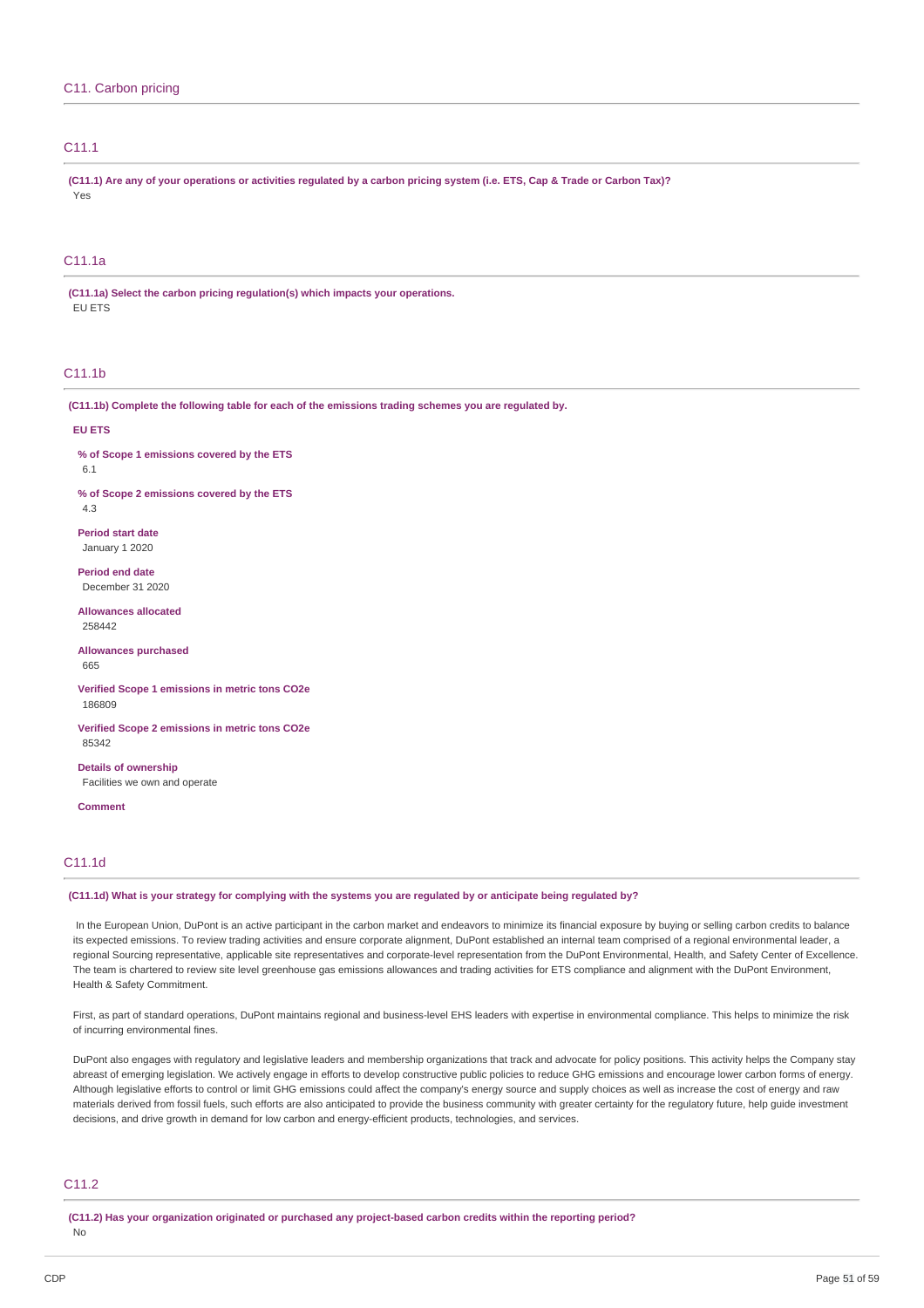# C11.3

**(C11.3) Does your organization use an internal price on carbon?** No, but we anticipate doing so in the next two years

## C12. Engagement

# C12.1

**(C12.1) Do you engage with your value chain on climate-related issues?** Yes, our suppliers

Yes, our customers

# C12.1a

### **(C12.1a) Provide details of your climate-related supplier engagement strategy.**

### **Type of engagement**

Compliance & onboarding

### **Details of engagement**

Included climate change in supplier selection / management mechanism Climate change is integrated into supplier evaluation processes

**% of suppliers by number**

100

**% total procurement spend (direct and indirect)** 100

**% of supplier-related Scope 3 emissions as reported in C6.5**

0

### **Rationale for the coverage of your engagement**

DuPont was a leader in the development of the American Chemistry Council's Responsible Care® Codes of Management Practices. DuPont integrated aspects of the Responsible Care® Codes of Management Practices into its supplier evaluation procedures to support its strong efforts in the areas of safety and health, process safety, environmental, distribution, product stewardship, community awareness and emergency response, and security. Among other elements, we evaluate all new suppliers on the robustness of their environmental, health and safety policies as they pertain to the aforementioned categories—including compliance, employee training, existing environmental policies, auditing practices, implementation and management of policies, and more.

### **Impact of engagement, including measures of success**

For suppliers, success may be successful adherence to the DuPont Supplier Code of Conduct. As a result of this evaluation, we determine a risk profile for each new supplier. Based on that risk procedure, we determine if any follow-up evaluations or audits are needed. Any suppliers found to be out of compliance with our Supplier Code of Conduct can be de-selected for continued business.

#### **Comment**

C12.1b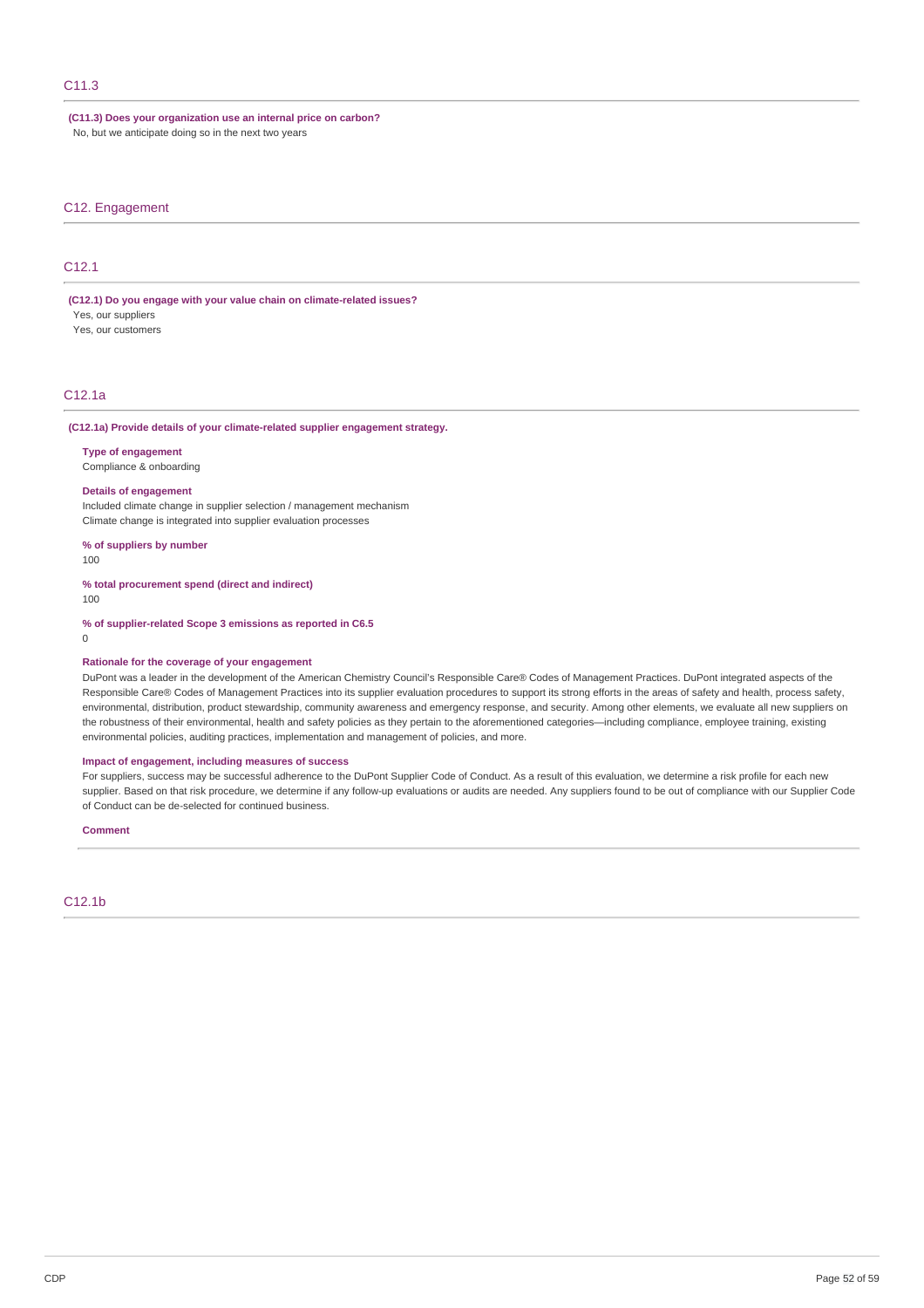### **(C12.1b) Give details of your climate-related engagement strategy with your customers.**

**Type of engagement**

Education/information sharing

#### **Details of engagement**

Run an engagement campaign to education customers about your climate change performance and strategy

**% of customers by number**

1

### **% of customer - related Scope 3 emissions as reported in C6.5**

### **Portfolio coverage (total or outstanding)**

<Not Applicable>

### **Please explain the rationale for selecting this group of customers and scope of engagement**

One percent is a known under-estimation. All of our businesses engage with customers to discuss our various product portfolios and how they can be leveraged to address market opportunities related to climate change mitigation and adaptation. We conduct a thorough market and customer analysis to determine which customers would be best aligned to these offerings. We also educate these and other customers on our sustainability performance and strategy. DuPont has presence in over a dozen industries, so we consider all customers when prioritizing who to engage on our own/respective climate strategy /strategies.

#### **Impact of engagement, including measures of success**

The impact of engagement is stronger customer relations and future innovation opportunities. For customers, success may be measured by successful development and commercialization of a product that meets shared or customer sustainability goals, climate change needs, etc. DuPont enacts many customer partnerships around helping customers reduce emissions in their products or operations.

#### **Type of engagement**

Collaboration & innovation

### **Details of engagement**

Run a campaign to encourage innovation to reduce climate change impacts

**% of customers by number**

1

## **% of customer - related Scope 3 emissions as reported in C6.5**

### **Portfolio coverage (total or outstanding)**

<Not Applicable>

## **Please explain the rationale for selecting this group of customers and scope of engagement**

One percent is a known under-estimation. All of our businesses engage with customers to discuss our various product portfolios and how they can be leveraged to address market opportunities related to climate change mitigation and adaptation. We conduct a thorough market and customer analysis to determine which customers would be best aligned to these offerings. We also educate these and other customers on our sustainability performance and strategy. DuPont has presence in over a dozen industries, so we consider all customers when prioritizing who to engage on our own/respective climate strategy /strategies.

#### **Impact of engagement, including measures of success**

The impact of engagement is stronger customer relations and future innovation opportunities. For customers, success may be measured by successful development and commercialization of a product that meets their sustainability goals, climate change needs, etc. DuPont enacts many customer partnerships around helping customers reduce emissions in their products or operations. For example, ice accumulation on a wind blade erodes its aerodynamic performance and can lead to measurement and control errors, power losses, mechanical and electrical failures and safety hazards. These types of issues reduce the renewable power output and the wind turbine's operation time. Kapton® RS, an innovative polyimide-based technology for heating applications, has the potential to solve this problem. DuPont Electronics & Industrial partnered with a wind farm owner to pilot the heating system in real-world conditions. In October 2020, after a year of trials, the Kapton® RS patch system heaters were confirmed as a success, given their ability to function properly during and after the winter season. We then began a new phase of testing to further improve the design. The average turbine production capacity in heavy icing areas is 1.8 MW. We set a goal to recover 80 percent of the losses, which equates to four percent of annual production.

## C12.3

(C12.3) Do you engage in activities that could either directly or indirectly influence public policy on climate-related issues through any of the following? Direct engagement with policy makers

Trade associations

## C12.3a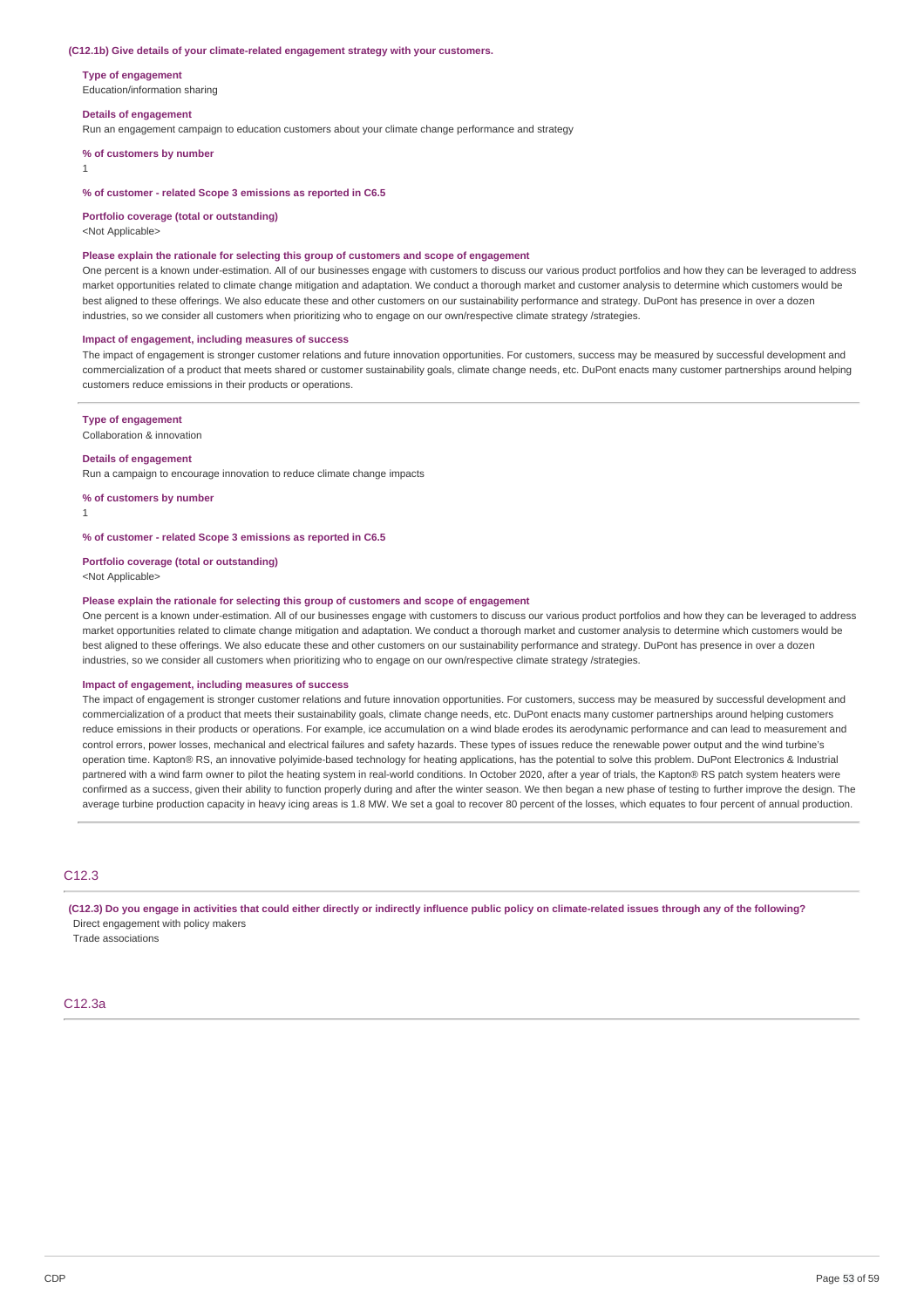# **(C12.3a) On what issues have you been engaging directly with policy makers?**

| <b>Focus of</b><br>legislation   position            |         | Corporate Details of engagement                                                                                                                                                                                                                                                                                                                                                                                                                                                                                                                                                                                                                                                                                                                                                                                                                                                    | <b>Proposed legislative solution</b>                                                                                                                                                                                                                                                       |
|------------------------------------------------------|---------|------------------------------------------------------------------------------------------------------------------------------------------------------------------------------------------------------------------------------------------------------------------------------------------------------------------------------------------------------------------------------------------------------------------------------------------------------------------------------------------------------------------------------------------------------------------------------------------------------------------------------------------------------------------------------------------------------------------------------------------------------------------------------------------------------------------------------------------------------------------------------------|--------------------------------------------------------------------------------------------------------------------------------------------------------------------------------------------------------------------------------------------------------------------------------------------|
| Adaptation Support<br><sub>or</sub><br>resilience    |         | In 2017, DuPont signed the We Are Still In declaration, an open letter to the international community and parties to the Paris Agreement from<br>U.S. state, local, and business leaders committed to delivering on the promise of the Paris Agreement and America's contribution to it. In 2019,<br>DuPont joined the CEO Climate Dialoque. The CEO Climate Dialoque supports a price on carbon, which can be achieved in a variety of ways<br>including carbon taxes, fees, cap-and-trade, and other mechanisms. The specifics of how each path would work, including enforcement<br>mechanisms, would be part of a comprehensive climate policy that prices carbon. This background paper describes various potential<br>approaches to placing a price on carbon: https://35b6ad34-567b-4d66-bb63-<br>6bbcad5f180f.filesusr.com/uqd/ab534e ef9b1e146e5c45dc86d37c210a61c080.pdf | DuPont remains actively engaged with<br>domestic partners and the international<br>community as part of the global effort to<br>hold warming to well below 2°C and to<br>accelerate the transition to a clean energy<br>economy that will benefit our security,<br>prosperity, and health. |
| Energy<br>efficiency                                 | Support | DuPont supports policies that encourage energy efficiency and works with our trade associations, including specifically the Alliance to Save<br>Energy and the American Chemistry Council, to promote a number of those policies.                                                                                                                                                                                                                                                                                                                                                                                                                                                                                                                                                                                                                                                  | DuPont is broadly supportive of efforts that<br>promote energy efficiency. Specifically,<br>DuPont has long supported energy<br>efficiency legislation sponsored by U.S.<br>Senators Portman and Shaheen.                                                                                  |
| Other,<br>please<br>specify<br>(Biofuels)<br>policy) | Support | We actively support preservation of the federal Renewable Fuel Standard (RFS) that requires increased use of low-carbon renewable fuels in<br>motor gasoline. We actively engaged with the White House, EPA, USDA, DOE and Congress. Actively support tax incentives for clean energy<br>generation, including, at the federal level, the cellulosic ethanol tax credit and solar investment tax credit. Also support multiple state renewable<br>portfolio standards at the state level.                                                                                                                                                                                                                                                                                                                                                                                          | DuPont supports the RFS in its current form<br>and opposes legislative modifications.<br>DuPont also supports the maximum biofuel<br>volumes that can be established via<br>requlation with EPA.                                                                                           |

# C12.3b

**(C12.3b) Are you on the board of any trade associations or do you provide funding beyond membership?** Yes

C12.3c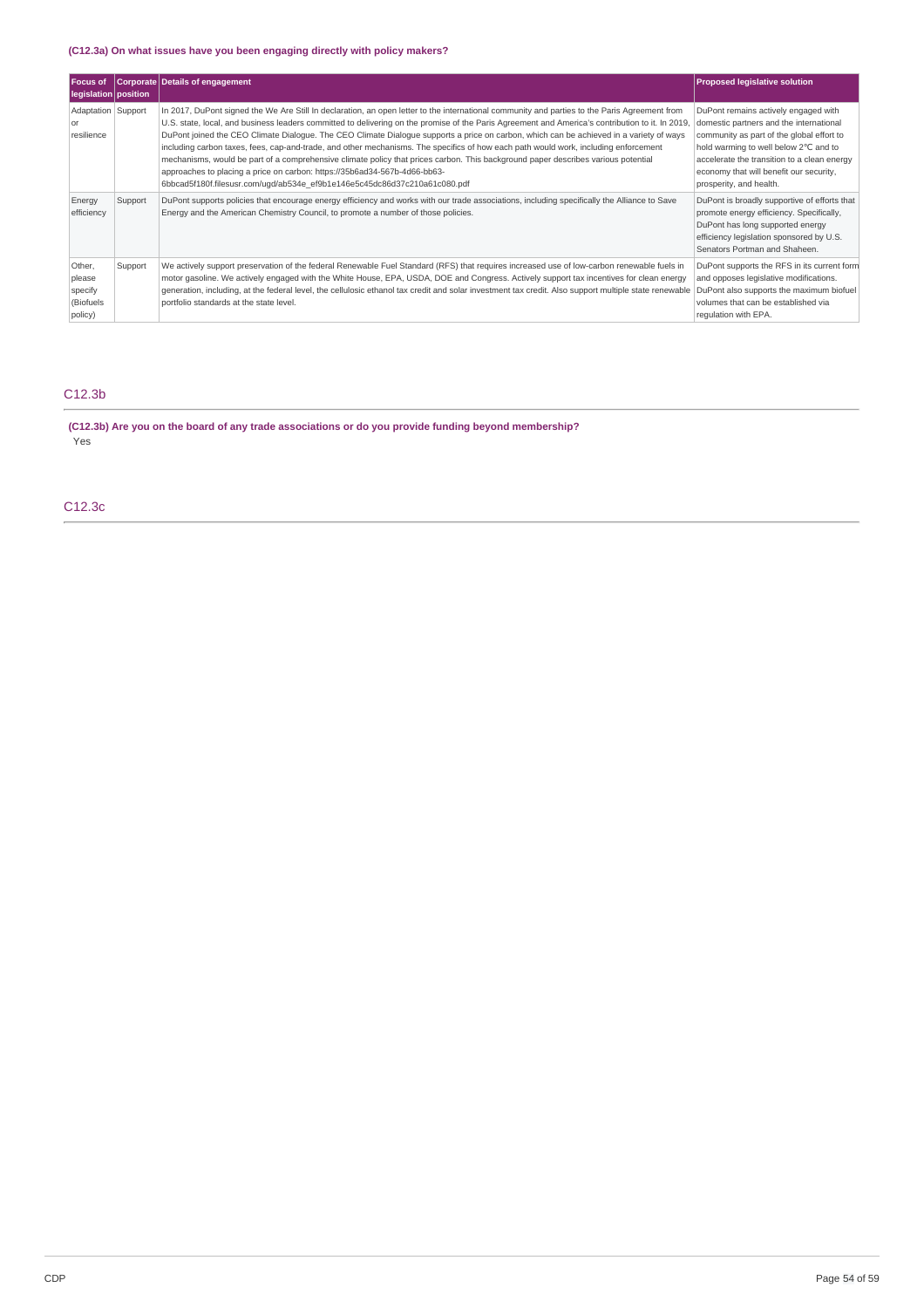#### **Trade association**

American Chemistry Council (ACC)

#### **Is your position on climate change consistent with theirs?**

Consistent

### **Please explain the trade association's position**

ACC (American Chemistry Council) has a public position on climate that generally aligns with DuPont's (see: https://www.americanchemistry.com/ACC-Climate-Policy-Principles.pdf and https://www.americanchemistry.com/Climate-Policy-Positions.pdf). ACC has supported various legislative proposals to improve energy efficiency and/or promote the increased use of materials that enable renewable energy, energy efficiency, light weighting, etc. ACC has historically opposed regulatory approaches that it believes will impose significant costs on the industry and/or discourage innovation in the industry. DuPont has its own position on climate change, was a founding member of the US Climate Action Partnership, and continues to support climate-related initiatives.

#### **How have you influenced, or are you attempting to influence their position?**

ACC has members throughout the chemical value chain who have various positions on climate policy, DuPont has encouraged ACC's support of legislation that promotes improved energy efficiency and increased renewable energy, as well as overall economy-wide climate legislation.

### **Trade association**

World Business Council on Sustainable Development

#### **Is your position on climate change consistent with theirs?**

Consistent

#### **Please explain the trade association's position**

Through its Vision 2050 and Action 2020 platforms, the WBCSD position on climate change states: "With the goal of limiting global temperature rise to 2°C above preindustrial levels, the world must, by 2020, have energy, industry, agriculture and forestry systems that, simultaneously, are: 1) Meeting societal development needs; 2) Implementing the necessary structural transformation to ensure that cumulative net emissions do not exceed one trillion tonnes of carbon. Peaking global emissions by 2020 keeps this goal in a feasible range; and 3) Becoming resilient to expected changes in climate."

### **How have you influenced, or are you attempting to influence their position?**

We believe the global scientific understanding of climate change is sufficient to compel prompt, effective actions to limit emissions of greenhouse gases. As a founding member of WBCSD, we work to inform the WBCSD's positions and actively collaborate with member companies through several of WBCSD's platforms. Most notably, we are involved with the WBCSD's Low Carbon Technology Partnerships Initiative (LCTPi) as well as several sustainable agriculture-focused working groups.

### **Trade association**

Alliance to Save Energy

#### **Is your position on climate change consistent with theirs?**

Consistent

#### **Please explain the trade association's position**

The Alliance to Save Energy is focused on energy efficiency, and has a Board of Advisors that is comprised of bipartisan elected officials that have worked to advance energy efficiency legislation in Congress.

#### **How have you influenced, or are you attempting to influence their position?**

DuPont is very active in the Alliance to Save Energy, through its membership on the Board of Directors and its support for energy efficiency policies at federal and state levels.

### **Trade association**

European Chemical Industry Council (Cefic)

### **Is your position on climate change consistent with theirs?**

Consistent

#### **Please explain the trade association's position**

Cefic supports the Green Deal and Europe's ambition to become climate neutral by 2050 which is well aligned with DuPont goal to become carbon neutral by 2050.

### **How have you influenced, or are you attempting to influence their position?**

DuPont actively contributed to the development of Cefic's Mid Century Strategy (https://cefic.org/thought-leadership/mid-century-vision/). The Mid Century Strategy Vision outlines the vision of the Chemical Industry in 2050 and offers an invitation to discuss and debate the urgent decisions industry and policy makers are facing on the path to a more sustainable, carbon neutral and circular future.

### **Trade association**

PlasticsEurope

### **Is your position on climate change consistent with theirs?**

Consistent

### **Please explain the trade association's position**

PlasticsEurope has various initiatives around improving product circularity which will ultimately drive product value chains towards a low carbon economy. For example, we are supporting PlasticsEurope's Voluntary 2030 Commitment to increasing circularity and resource efficiency (https://www.plasticseurope.org/application/files/7615/5748/3492/Plastics2030\_A5\_web090519.pdf).

### **How have you influenced, or are you attempting to influence their position?**

Alternative feedstocks will play a critical role in mitigating climate change. DuPont is therefore actively contributing to the development of methodologies to support the circular economy. As a member of the PlasticsEurope mass balance task force, DuPont cooperates with other industry partners and sustainability standardization organizations (e.g. RSB, ISCC) to develop key criteria when applying so called mass balance approaches and to ensure a verifiable and certified approach is applied by companies willing to accelerate the use of renewable feedstocks and waste feedstocks along the value chain.